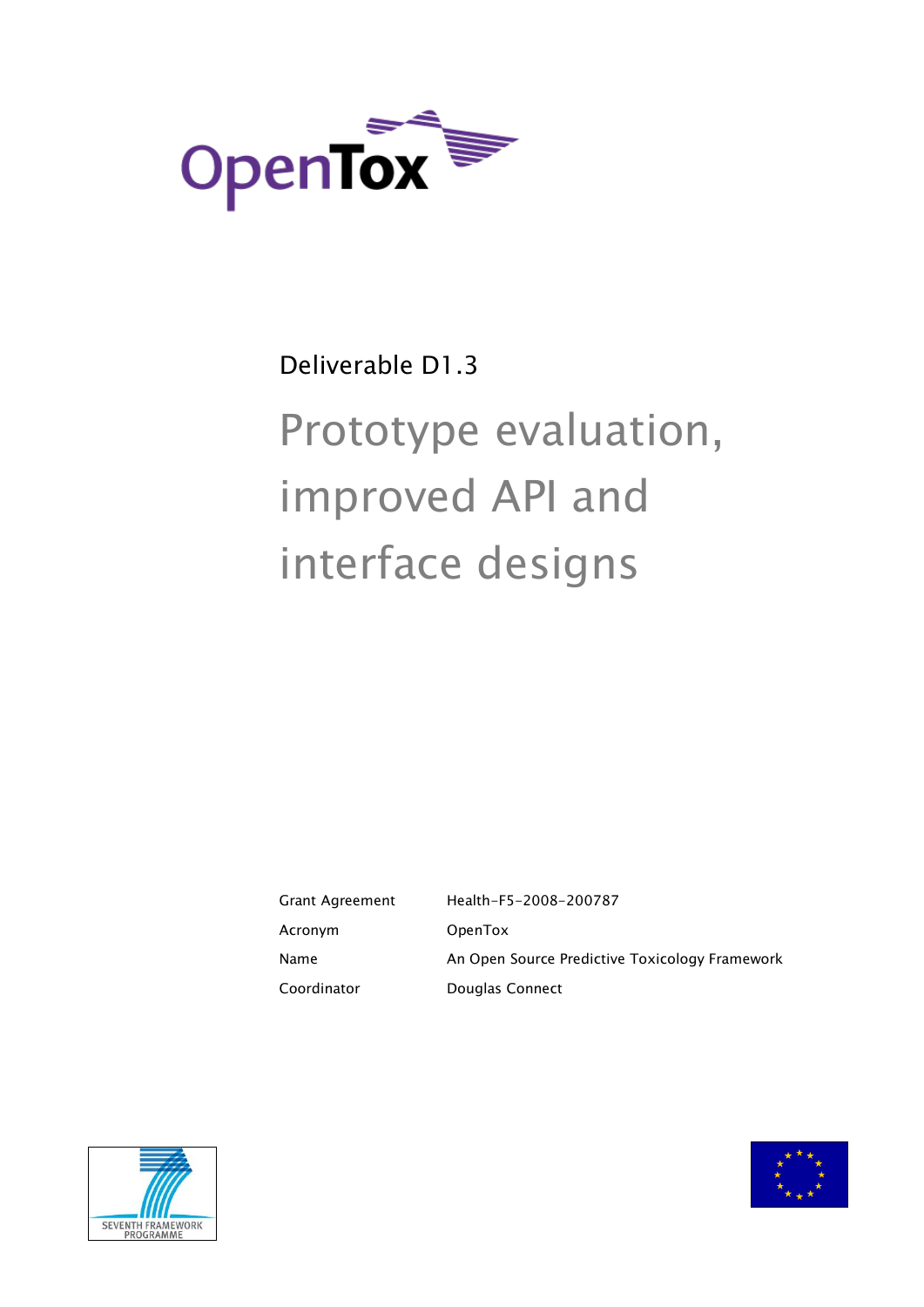



| Contract No.   | Health-F5-2008-200787                                     |    |  |  |  |
|----------------|-----------------------------------------------------------|----|--|--|--|
| Document Type: | Deliverable Report                                        |    |  |  |  |
| WP/Task:       | WP1 / D1.3                                                |    |  |  |  |
| Name           | Prototype evaluation, improved API, and interface designs |    |  |  |  |
| Document ID:   | OpenTox Deliverable Report WP1-D1.3                       |    |  |  |  |
| Date:          | Sept 30, 2010                                             |    |  |  |  |
| Status:        | <b>Final Version</b>                                      |    |  |  |  |
| Organisation:  | <b>IST</b>                                                |    |  |  |  |
| Contributors   | Andreas Maunz<br><b>IST</b>                               |    |  |  |  |
|                | Vedrin Jeliazkov<br><b>IDEA</b>                           |    |  |  |  |
|                | Sylvia Escher<br><b>ITEM</b>                              |    |  |  |  |
|                | Barry Hardy                                               | DC |  |  |  |

| - -<br>. | л.<br>. |
|----------|---------|
|----------|---------|

| Purpose of Document: | To document and disseminate results for this deliverable  |  |  |  |
|----------------------|-----------------------------------------------------------|--|--|--|
|                      |                                                           |  |  |  |
| Document History:    | 1 - First draft circulated on Aug 30, 2010                |  |  |  |
|                      | 2 - First draft reviewed and edited by VJ on Aug 31, 2010 |  |  |  |
|                      | 3 - Edited by SE on Sep 03, 2010                          |  |  |  |
|                      | 4 - Final version, Sept 30, 2010                          |  |  |  |



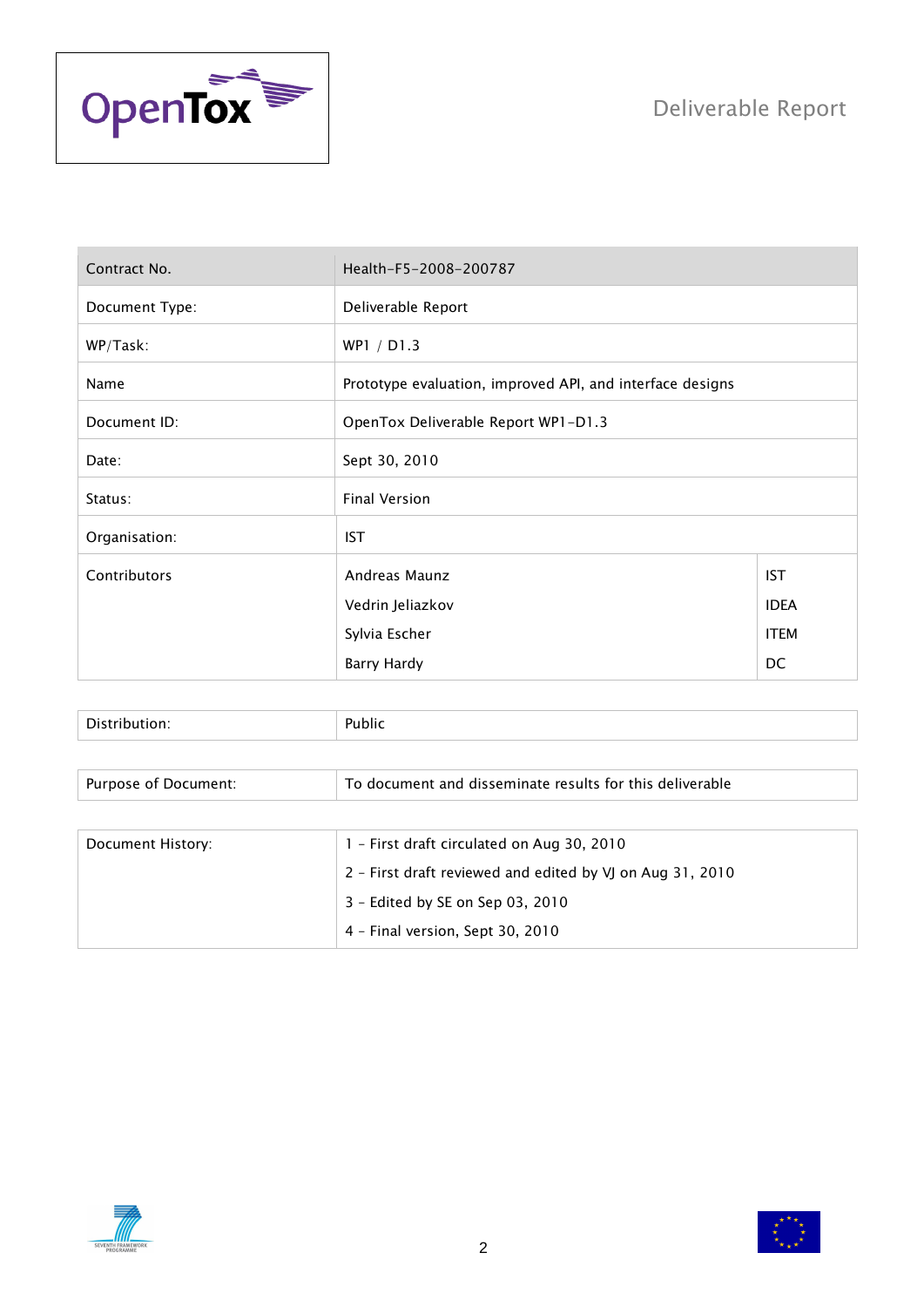

# **Table of Contents**

<span id="page-2-0"></span>



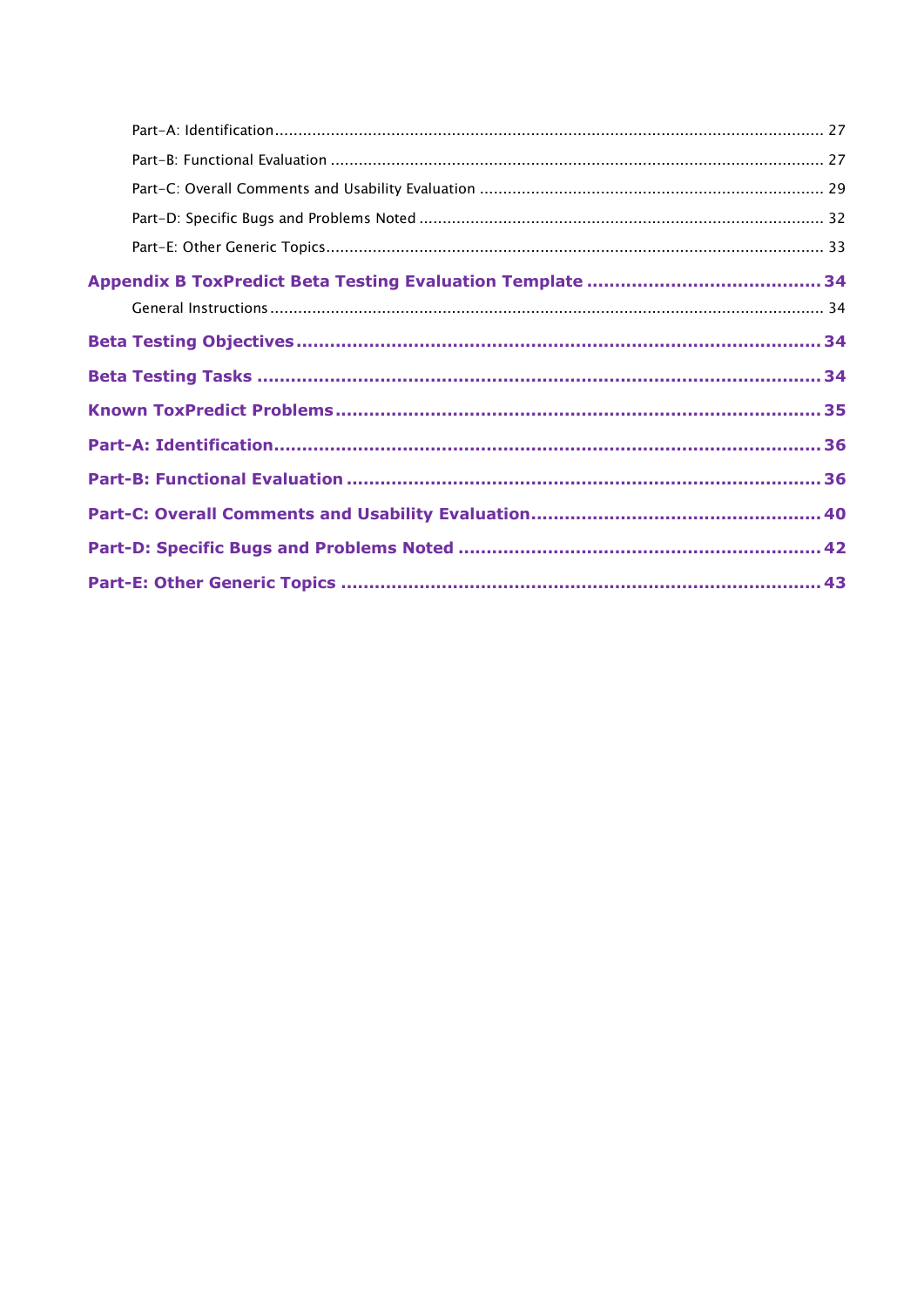#### <span id="page-4-0"></span>**Summary**

Two initial OpenTox prototype applications were evaluated: ToxPredict [\(toxpredict.org\)](http://toxpredict.org/) which predicts and reports on toxicities for endpoints for an input chemical structure, and ToxCreate [\(toxcreate.org\)](http://toxcreate.org/) which builds and validates a predictive toxicity model based on an input toxicology dataset. Templates were created for the recording of user feedback and beta testing results; initial testing provided useful guidance for subsequent development which is ongoing and will be subject to further testing as OpenTox evolves towards its final prototype applications in 2011.

The OpenTox Application Programming Interface (API) published openly at [opentox.org/dev/apis](http://opentox.org/dev/apis) has already found interest in the cheminformatics and bioinformatics communities. Currently, integrations into several different software packages are under development. We have received feedback and demand for new features from these collaborating developer communities.

A platform for continuous availability and performance monitoring of selected OpenTox web services has been designed and deployed. We discuss the rationale for such monitoring and provide an overview of the results obtained so far.

Based on initial evaluation and discussion of the OpenTox API in 2009, the API 1.1 was developed and released in late 2009, and included a commitment to the semantic representation of all OpenTox resources. Experiences with the API 1.1 during prototyping has led to numerous modifications and improvements which have been included in version 1.2 due for release in late 2010.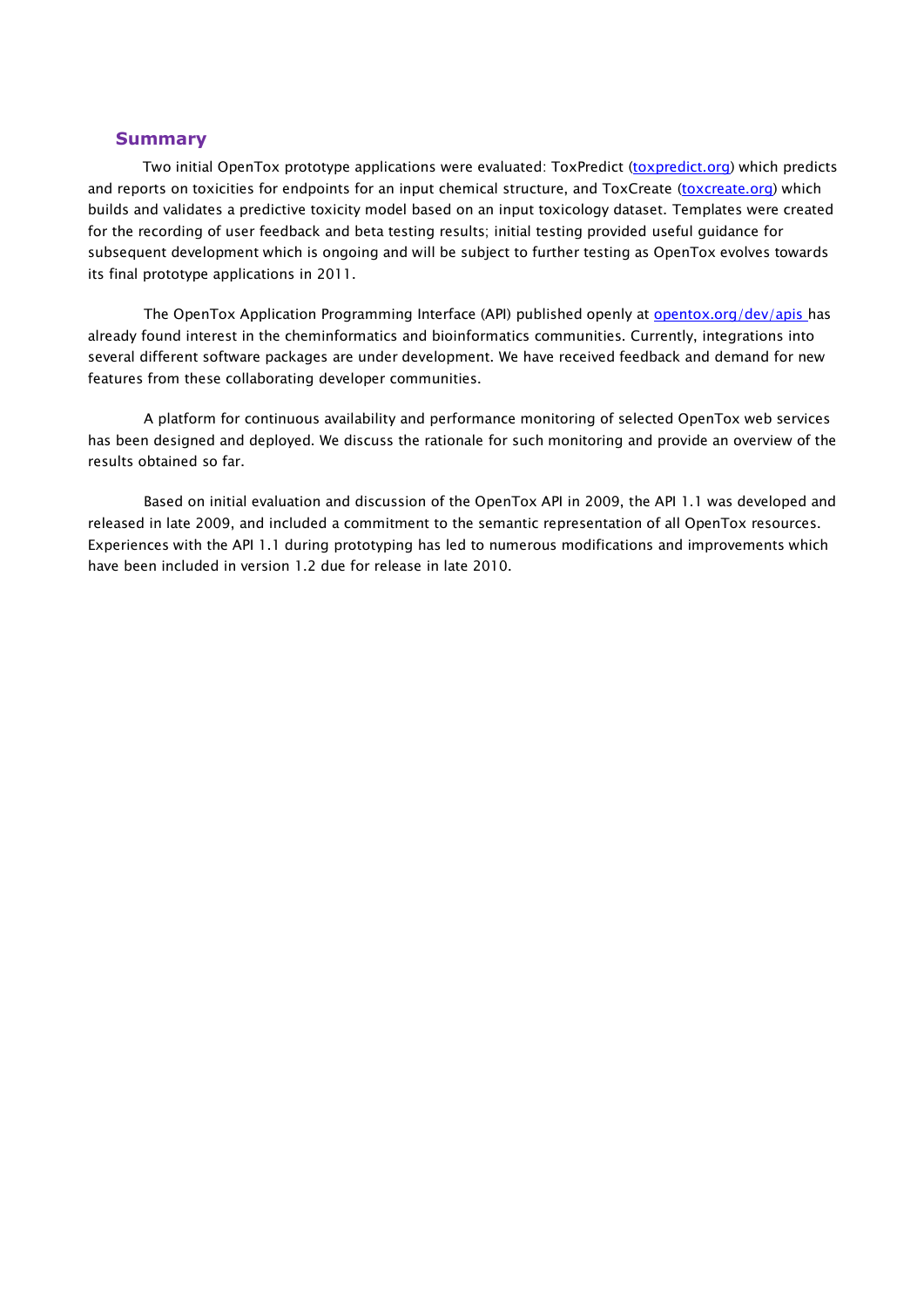# <span id="page-5-0"></span>**Acknowledgements**

#### Research Funding

OpenTox - An Open Source Predictive Toxicology Framework, [www.opentox.org,](http://www.opentox.org/) is funded under the EU Seventh Framework Program: HEALTH-2007-1.3-3 Promotion, development, validation, acceptance and implementation of QSARs (Quantitative Structure-Activity Relationships) for toxicology, Project Reference Number Health-F5-2008-200787 (2008- 2011).

#### Project Partners

Douglas Connect (DC), In Silico Toxicology (IST), Ideaconsult (IDEA), Istituto Superiore di Sanita' (ISS), Technical University of Munich (TUM), Albert Ludwigs University Freiburg (ALU), National Technical University of Athens (NTUA), David Gallagher (DG), Institute of Biomedical Chemistry of the Russian Academy of Medical Sciences (IBMC), Seascape Learning (SL), Jawaharlal Nehru University (JNU), Fraunhofer Institute for Toxicology & Experimental Medicine (ITEM).

#### Advisory Board

European Centre for the Validation of Alternative Methods, European Joint Research Centre, U.S Environmental Protection Agency, U.S. Food & Drug Administration, Nestlé, Roche, AstraZeneca, Lhasa, Leadscope, University of North Carolina, Pharmatrope, Bioclipse, EC Environment Directorate General, Organisation for Economic Co-operation & Development, CADASTER, Bayer Healthcare.

## Correspondence

Dr. Barry Hardy, OpenTox Project Coordinator and Director, Community of Practice & Research Activities, Douglas Connect, Baermeggenweg 14, 4314 Zeiningen, Switzerland

Email: barry.hardy –(at)- douglasconnect.com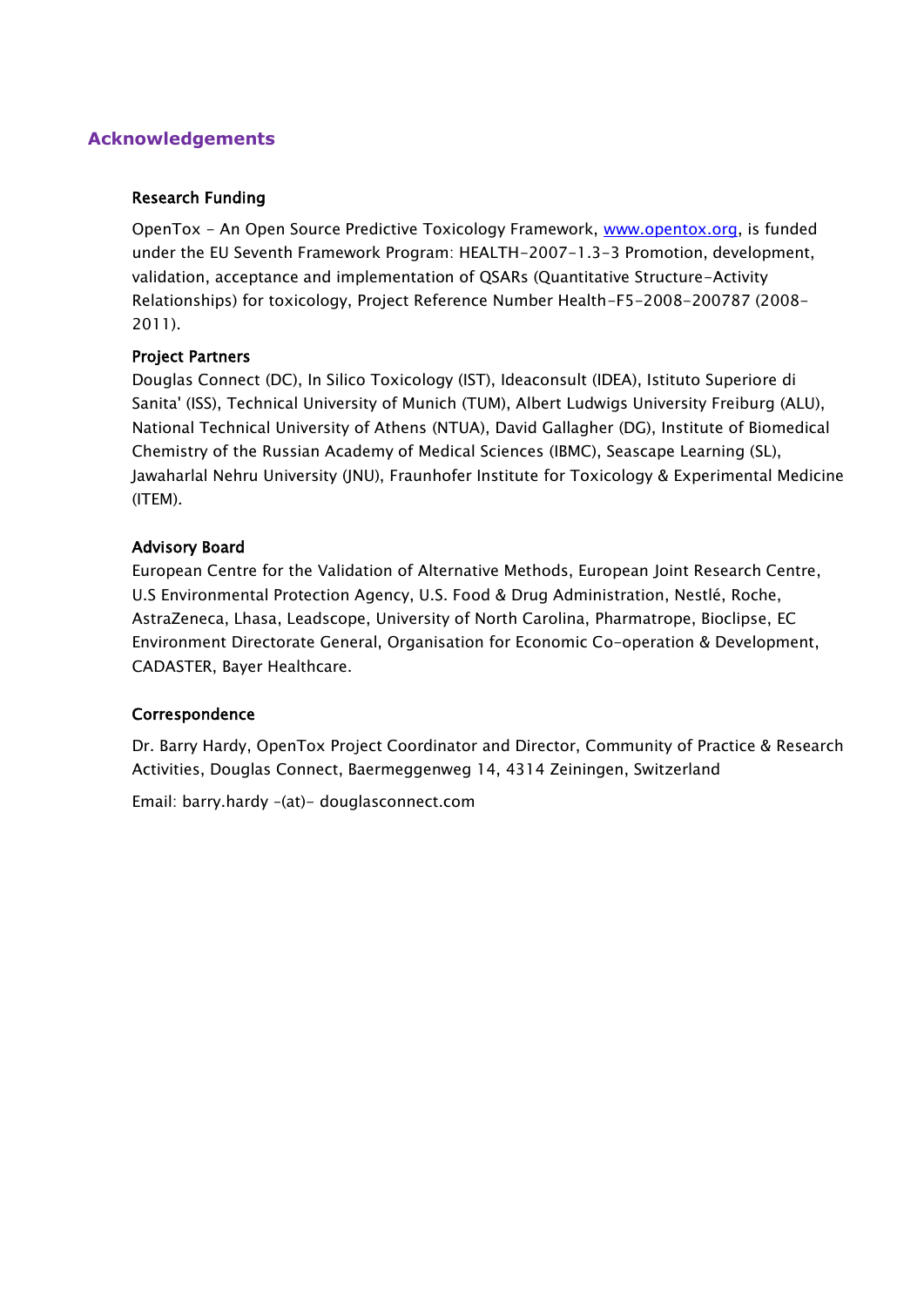## <span id="page-6-0"></span>**1. Introduction**

Initial design work within OpenTox resulted in the conceptual and technical framework described and discussed by the OpenTox development community [\(opentox.org/dev\)](http://opentox.org/projects/show/opentox) and which in turn led to the specifications of the OpenTox Application Programming Interfaces (APIs) published openly at [opentox.org/dev/apis](http://opentox.org/dev/apis) starting in 2009. This in turn led to the development of initial OpenTox web services and two initial prototype applications combining web services of different types into satisfying two core Use Cases: ToxPredict [\(toxpredict.org\)](http://toxpredict.org/) which predicts and reports on toxicities for endpoints for an input chemical structure, and ToxCreate [\(toxcreate.org\)](http://toxcreate.org/) which builds and validates a predictive toxicity model based on an input toxicology dataset.

In this work we carried out an evaluation of the initial OpenTox APIs, the prototype applications and initial feedback from other development groups who have commenced work to interoperate their software with OpenTox. The impact of the evaluation results on OpenTox specifications was discussed and specifications and development plans modified to take advantage of lessons learned from initial experiences.

The API (1.2) was extended by services to secure confidential data within OpenTox. Specifically, authentication and authorization interfaces were developed and implemented. We report the complete draft API in tabulated form.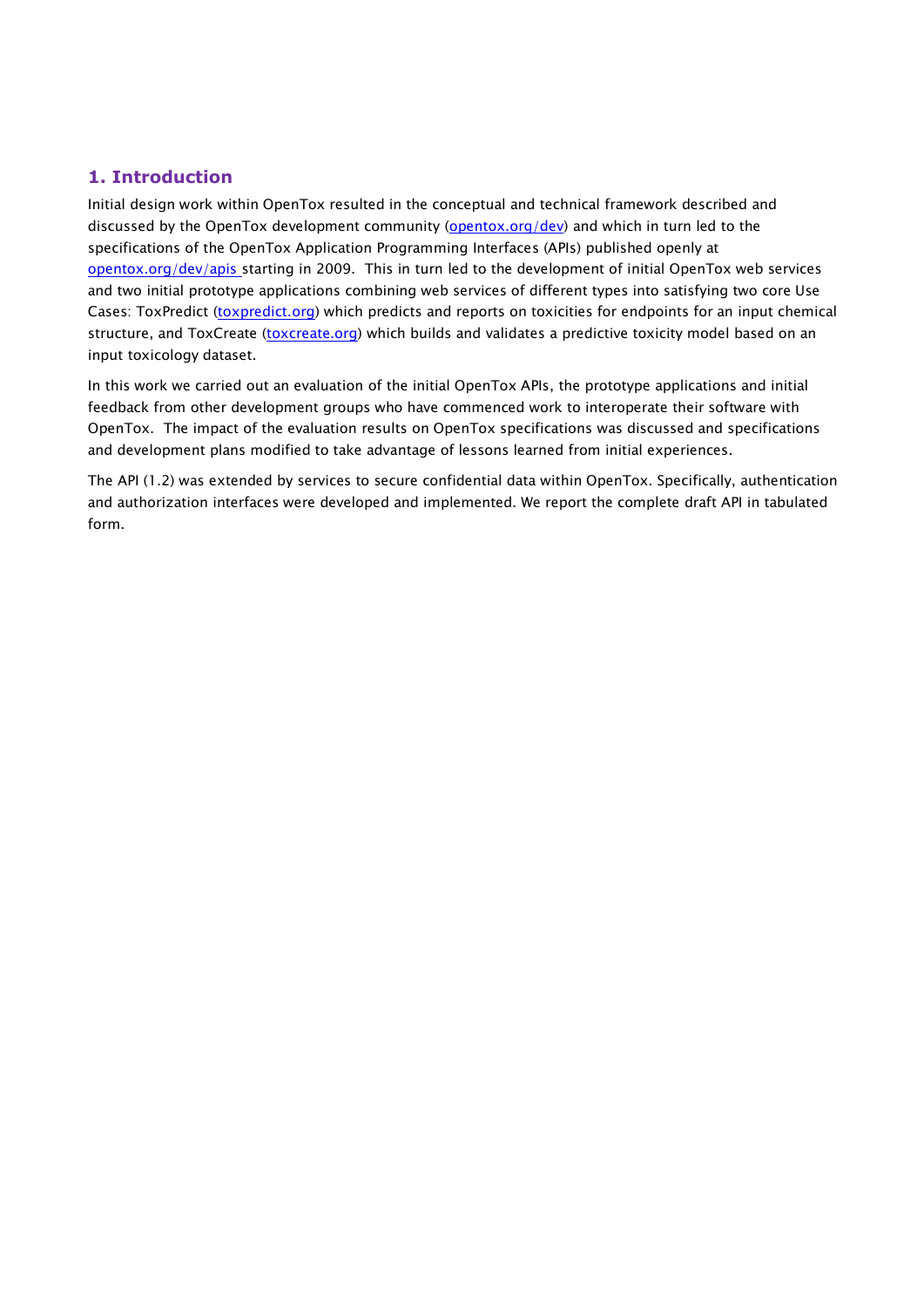# <span id="page-7-0"></span>**2. Prototype Evaluation**

#### <span id="page-7-2"></span><span id="page-7-1"></span>2.1 Web Application Beta Testing

Beta testing templates were developed for ToxPredict and ToxCreate which are provided as sample completed forms in Appendices A and B. The beta testing results demonstrated that the prototypes completed the corresponding core use cases successfully but, as not unexpected, that many bugs and issues could be found for further resolution.

#### <span id="page-7-4"></span><span id="page-7-3"></span>2.2 Continuous availability and performance monitoring

In this section we discuss the rationale for continuous availability and performance monitoring of OpenTox web services and provide a summary of the results obtained so far.

The OpenTox APIs have been designed, implemented and optimized regarding a range of important software quality metrics such as:

- 1. Performance ability of web services to process tasks quickly;
- 2. Scalability ability of web services to respond to a high number of concurrent requests and/or process tasks involving vast amounts of data without severe impact on response time;
- 3. Efficiency fulfillment of purpose without waste of resources, such as memory, space and processor utilization, network bandwidth, time, etc.;
- 4. Reliability ability to be expected to perform its intended functions satisfactorily;
- 5. Usability convenience and practicality of use;
- 6. Maintainability propensity to facilitate updates to satisfy new requirements;
- 7. Portability ability to be run well and easily on multiple computer configurations;
- 8. Interoperability ability to integrate seamlessly new API-compliant web services;

We selected SmokePing [\(oss.oetiker.ch/smokeping/\)](http://oss.oetiker.ch/smokeping/) for monitoring in order to obtain automated measurements and statistics for the first three metrics (performance, scalability and efficiency). As a side effect of this continuous monitoring, we also have an early warning mechanism for web service outages. The monitoring results can be accessed online at ambit.uni-plovdiv.bg/cqi-bin/smokeping.cqi

We use a custom modified cURL [\(curl.haxx.se\)](http://curl.haxx.se/) probe for querying selected targets of OpenTox API-compliant web services. Figure 1 illustrates the graphical output of these tests. The chart on the Figure presents a summary of the test results for the last 24 hours, but of course, one could look at similar charts for arbitrary time periods when tests have been running. Some important observations could be made regarding the results in the Figure:

- the response time for most of the queries is lower than 20 ms this demonstrates clearly that the tested web service performs well regarding the first software quality metric (ability to process tasks quickly);
- some of the queries exhibit much longer response time (e.g. StructDiagCSLS 912 ms, StructDiagDaylight – 933 ms); StructSDFPubChem is the worst case with a response time of 6200 ms; what all these targets have in common is that they rely on 3rd party services, which are often overloaded and have several orders of magnitudes longer response time;
- the loss per target is zero for most of the targets; this means that all concurrent requests are processed successfully within the configured timeout;
- some of the queries (StructDiagCSLS, StructDiagDaylight2, StructSDFPubChem) exhibit some loss; again, all these are targets that rely on 3rd party services;
- a small number of targets (e.g. J48ModCreation, AllFPerCmpd, ApplypKaModel) could be optimized further in order to lower their response time and bring them closer to the ones exhibited by the vast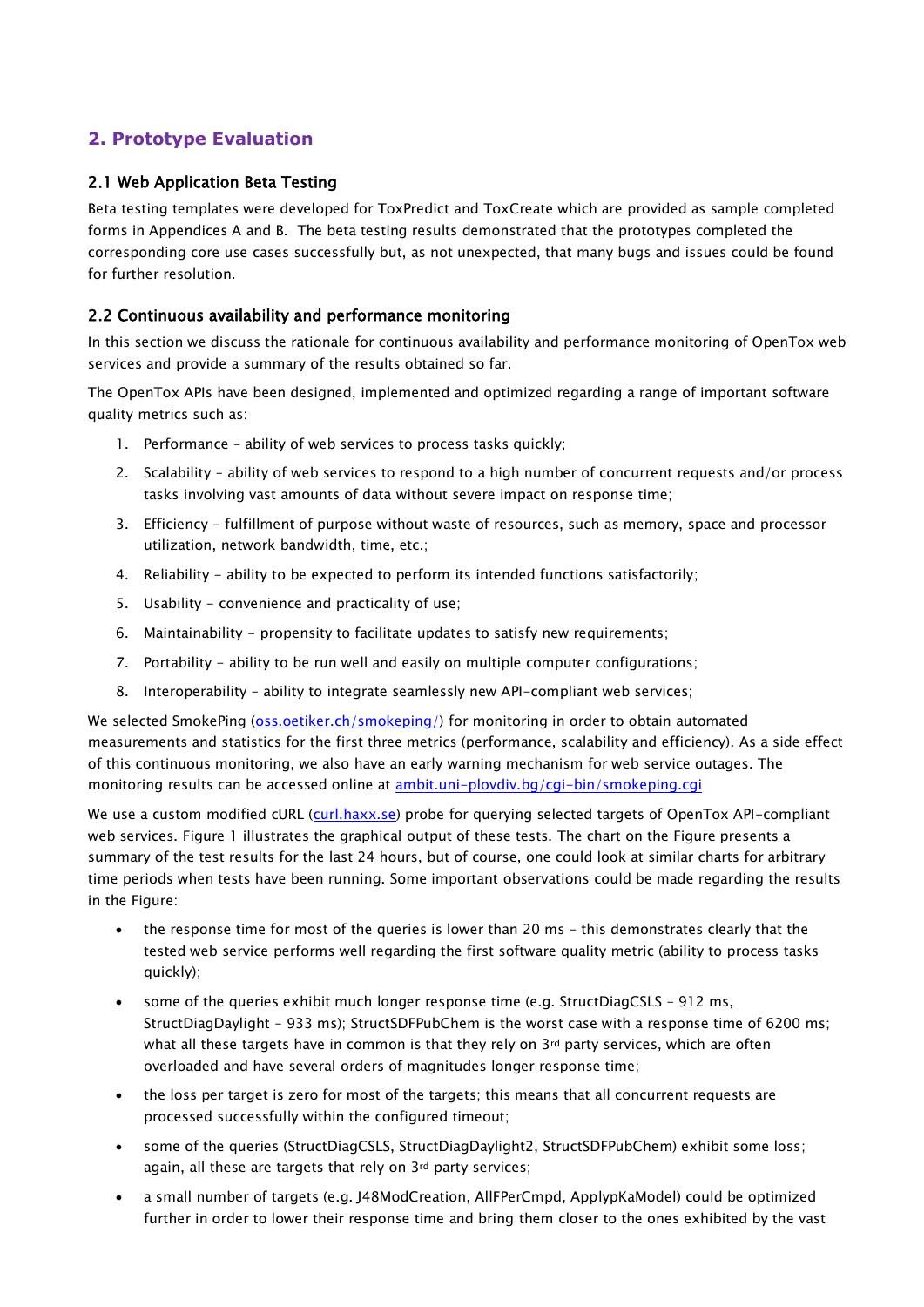majority of targets; however, this might be not possible in some of the cases, since the processing involved might require more time to complete.



Figure 1 Visualisation of SmokePing monitoring results for IDEA OpenTox web services. The first column on the left lists the different targets being tested. The second column lists the average median latency per target. The third column lists the average loss per target (in this case loss occurs if no response is received back from the web service within a given timeout). The fourth column lists the average standard deviation of the multiple measurements in each round per target. And the last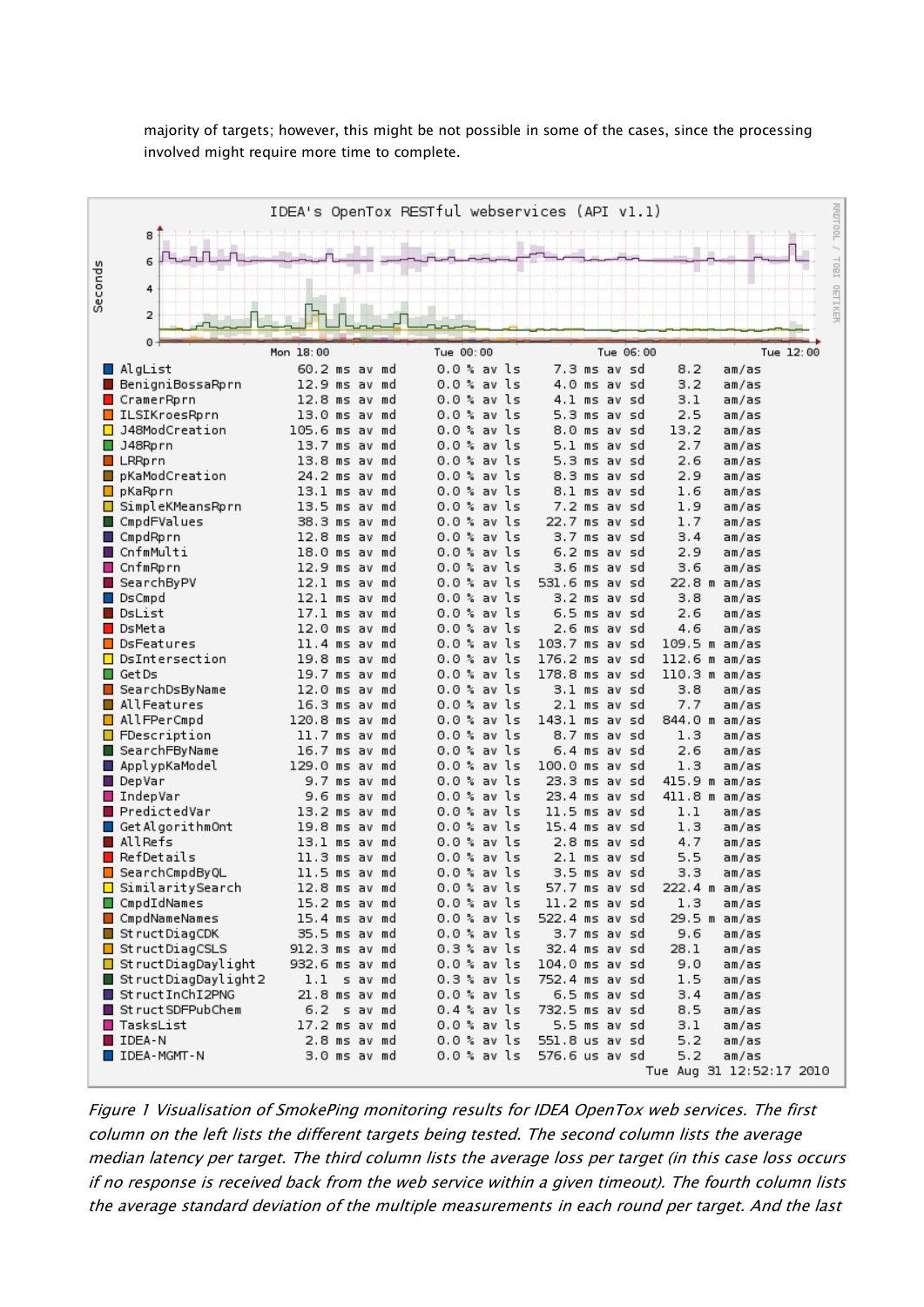column on the right represents the ratio of average median and average standard deviation per target. Tests are run every 5 minutes with 10 queries per target being sent.

This monitoring has helped us to identify and remove a number of performance bottlenecks, scalability and efficiency issues (e.g. memory leaks) in monitored services. As an example, consider the following figure, presenting detailed statistics for the TasksList target for the last 90 days.



Figure 2 SmokePing Monitoring Results for TasksList target for 90 days

In weeks 31 and 33 there were some performance issues with this target, which we have tracked down to a new feature, which was introduced at that time. Consequently, this new feature has been optimized to perform better and response time has returned to normal for this target.

We also have a baseline monitoring, which measures network latency and packet loss and allows us to quantify better the web service performance metrics, in an independent way from network performance. This baseline monitoring is illustrated in Figure 3.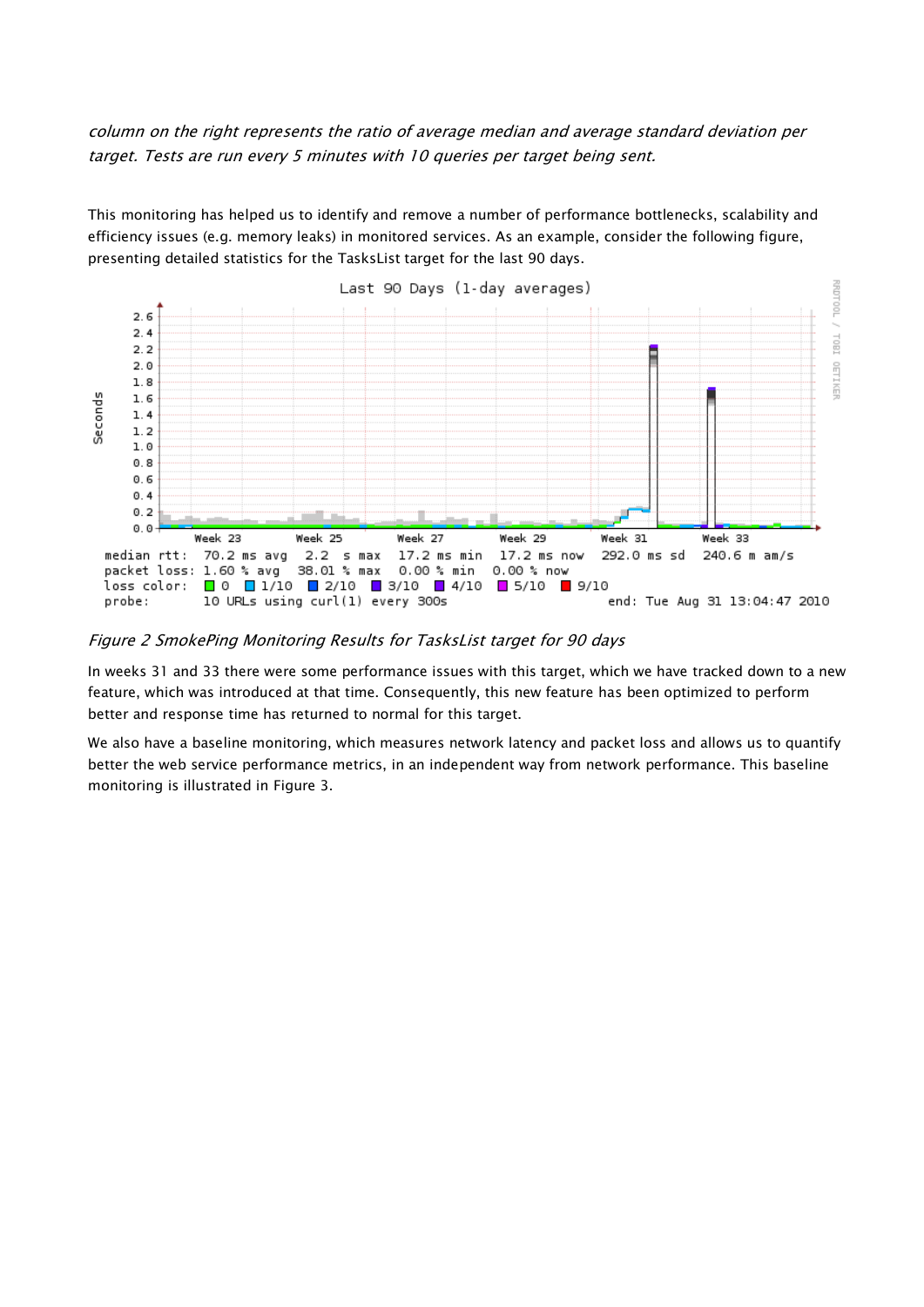

Figure 3 SmokePing Baseline Monitoring Results for OpenTox services

In particular, it is important to note the low network latency and the absence of packet loss, which highlights the fact that any latency/loss issues observed during that time are inherent to the monitored web services.

We intend to include more OpenTox web services in this automated and continuous availability and performance monitoring, in order to help developers and/or maintainers to find possible low performance culprits and to optimize their services. Another direction for further work is to find ways to better quantify the OpenTox web services regarding the remaining software quality metrics, which are not subject to the SmokePing monitoring (reliability, usability, maintainability, portability and interoperability). The best approach would be to seek an independent review for these metrics.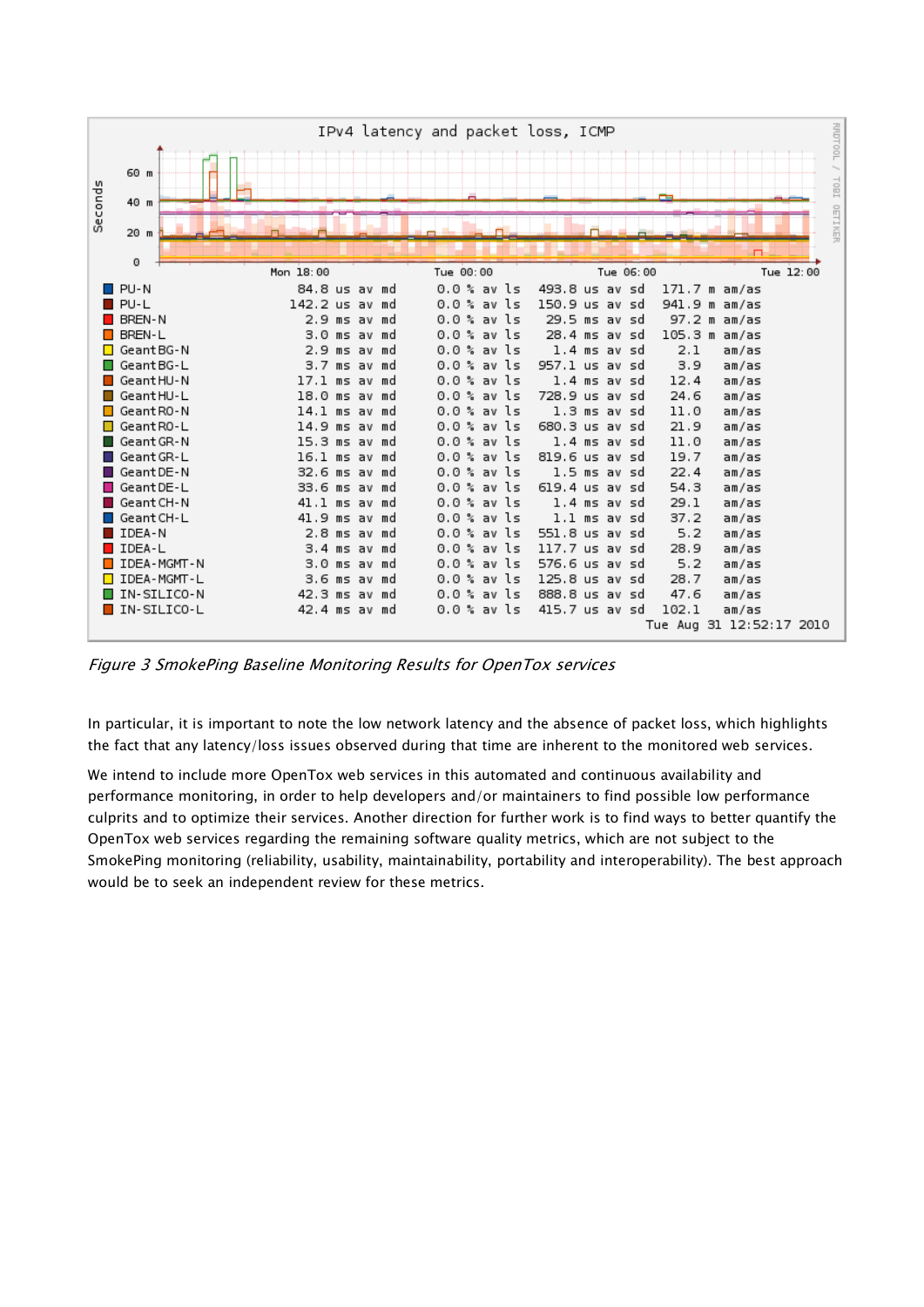# <span id="page-11-0"></span>**3. Improved API and Interface Designs**

OpenTox is currently interacting with "external developers" i.e., developers involved in the development of other software applications or databases. For example, we are currently collaborating on the integration of the Leadscope database containing FDA in vivo data and the Titanium software for mining of human adverse events, so as to create new integrated OpenTox resources, accompanied by authorization and authentication. Another activity that has commenced in 2010 is work by external developers to get other major platforms (e.g., Bioclipse, CDK) interoperating with OpenTox for predictive toxicology purposes. Feedback from these interactions in addition to beta testing results provided much useful insight into the OpenTox API, including demonstration of its successes and feasibility, and areas for extensions and improvements. As a result an updated OpenTox API 1.2 was developed throughout 2010, and which will be frozen towards the end of 2010.

#### <span id="page-11-1"></span>Introduction to OpenTox API 1.2

This section provides an overview to the proposed OpenTox API version 1.2. OpenTox components are currently web services with a REST [\(en.wikipedia.org/wiki/Representational\\_State\\_Transfer\)](http://en.wikipedia.org/wiki/Representational_State_Transfer) interface. OpenTox interfaces are described at **opentox.org/dev/apis/** and comprise:

- Compound
- Feature
- Dataset
- Algorithm
- Model
- Validation
- Task
- **Ontology**
- <span id="page-11-2"></span>Authentication and Authorisation

#### **Overview**

The OpenTox ontology [\(opentox.org/api/1.1/opentox.owl\)](http://opentox.org/api/1.1/opentox.owl) models the OpenTox web services as objects in RDF/XML. Relationships between OpenTox resources are modelled in the OpenTox ontology. The image is generated by the Protégé ontology development and editing software.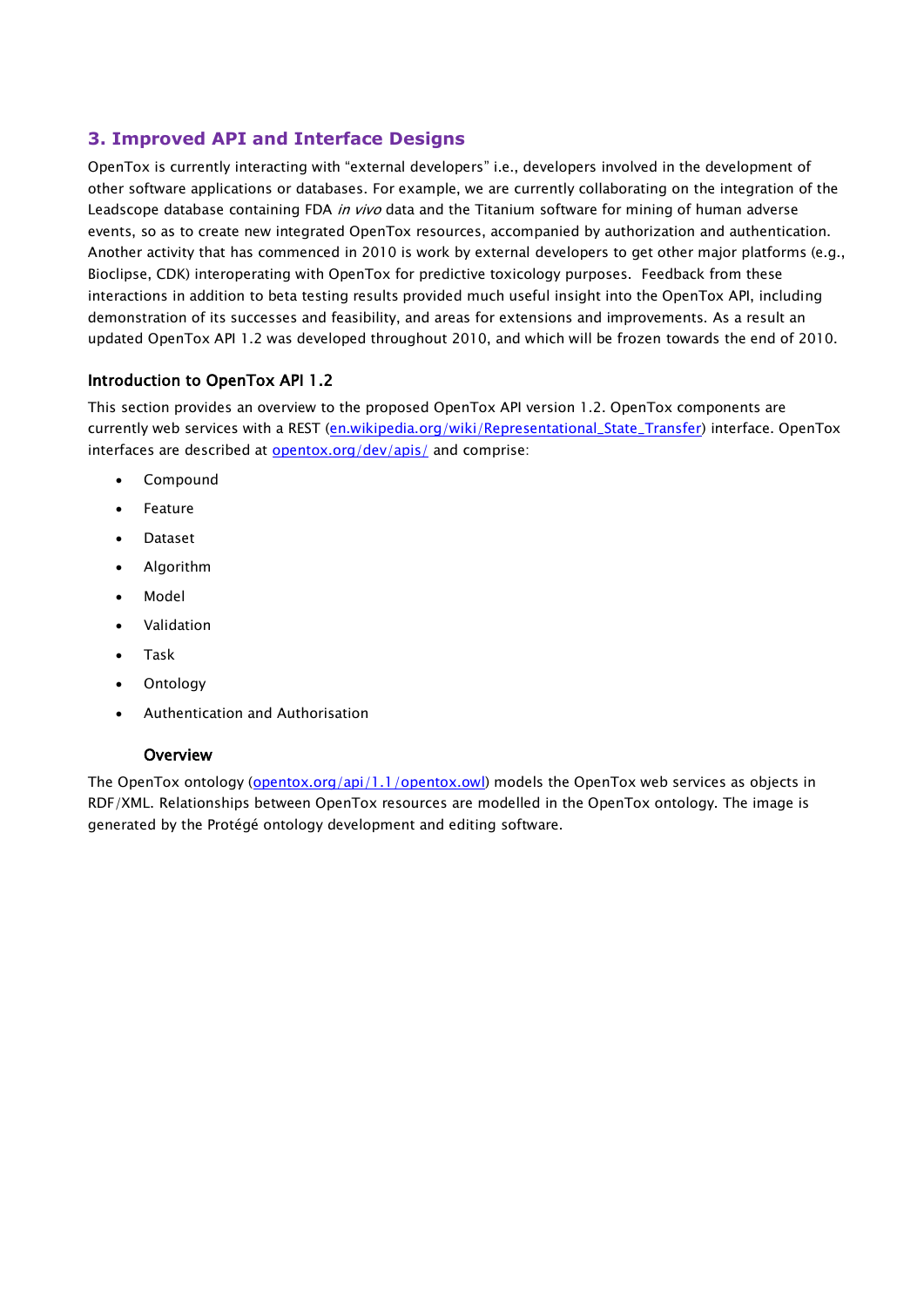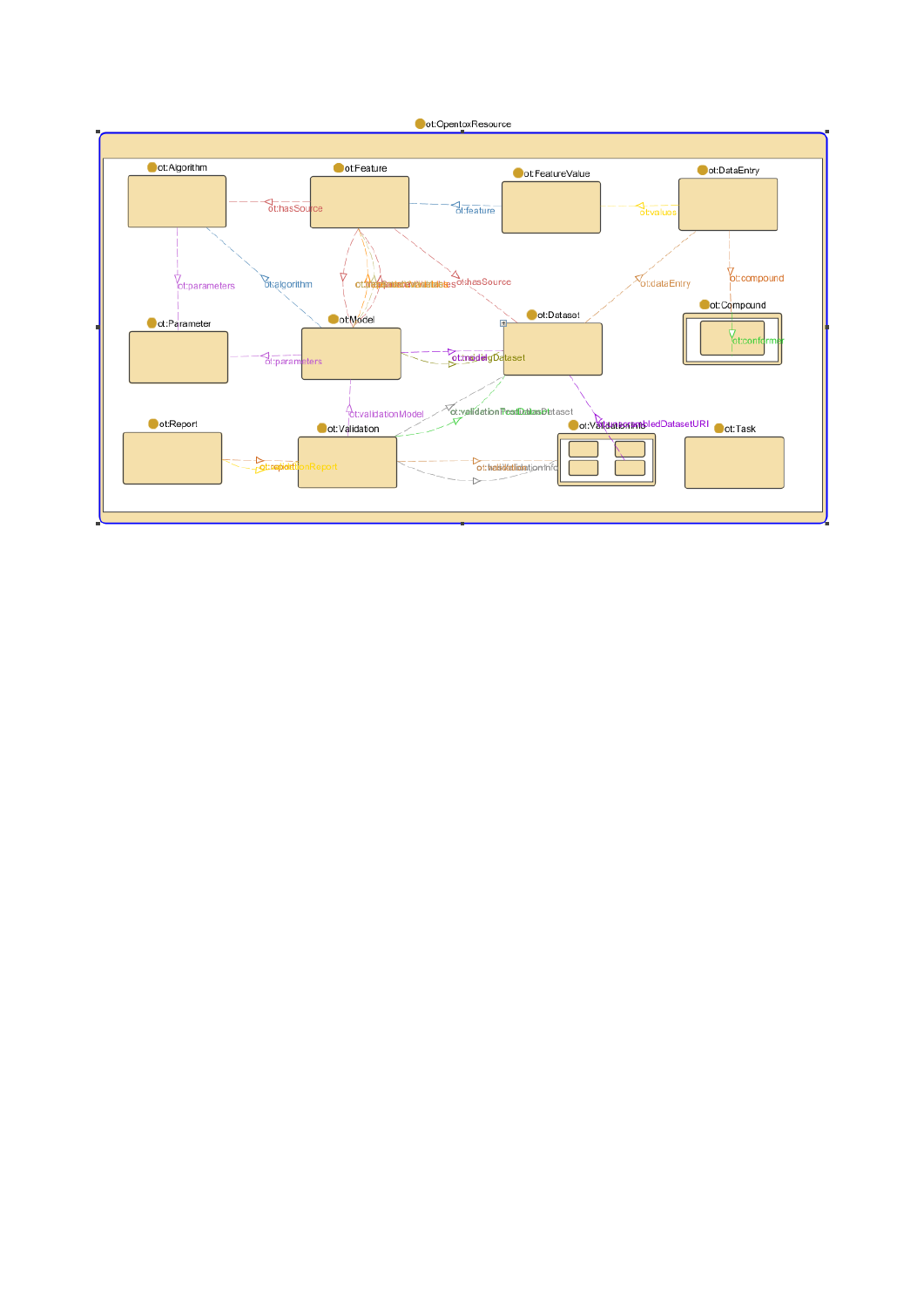#### <span id="page-13-0"></span>Common specifications for all OpenTox APIs

#### Parameters

Parameters are posted with a "Content-Type:application/x-www-form-urlencoded" HTTP header. Parameter names are typed in bold letters in the API definitions. Square brackets (e.g. compound\_uris[]) indicate that a list of arguments is expected. We do not list all default arguments here. For a complete specification, see the [online API documentation](http://opentox.org/dev/apis/api-1.2/AA) [\(opentox.org/dev/apis/api-1.2/AA\)](http://opentox.org/dev/apis/api-1.2/AA).

For curl POST requests the  $-d/-$ -data option should be used to ensure the content type. See the [curl website](http://curl.haxx.se/docs/manpage.html#-d--data) for more information on the -d parameter.

#### Example:

curl -X GET http://{server}/dataset?compound\_uris[]={compound\_uri1}&compound\_uris[]={compound\_uri2}) curl -X POST -d 'dataset\_uri=http://{server}/dataset/5' http://{server}/algorithm/xxx

#### Request and submit formats

The default OpenTox format is RDF/XML (with exception of the compound API), but service developers may support additional formats. You can request them, by specifying the MIME type in the "Accept" and "Content-Type" HTTP headers. We do not list all possible MIME types here. For a complete specification, see the *online* [API documentation](http://opentox.org/dev/apis/api-1.2/AA) [\(opentox.org/dev/apis/api-1.2/AA\)](http://opentox.org/dev/apis/api-1.2/AA)

If the service cannot serve the requested format, the default format (usually RDF/XML) will be returned.

Examples:

Request a compound in SDF format:

curl -X GET -H "Accept:chemical/x-mdl-sdfile" http://{server}/compound/{id}

Submit a compound in InChI format:

curl -X POST -H "Content-Type:chemical/x-inchi" --data-binary "InChI=1S/C5H10/c1-2-4-5-3-1/h1-5H2" http://{server}/compound

#### Create a new dataset:

curl -X POST -H "Content-Type:application/rdf+xml" --data-binary@my\_data\_file.rdf http://{server}/dataset

#### File uploads

Files can be uploaded by specifying "multipart/form-data" in the Content-Type header.

#### HTTP status codes

The following table gives some HTTP status codes that are used within OpenTox:

| Interpretation         | Nr  | Name                         |
|------------------------|-----|------------------------------|
| <b>Success</b>         | 200 | ΩK                           |
| Processing (for tasks) | 202 | Accepted                     |
| Unauthorised Access    | 401 | Unauthorised                 |
| Resource not found     | 404 | Not Found                    |
| Incorrect content      | 400 | Bad request                  |
| Internal Server Frror  | 500 | <b>Internal Server Frror</b> |
| Service not available  | 503 | Service unavailable          |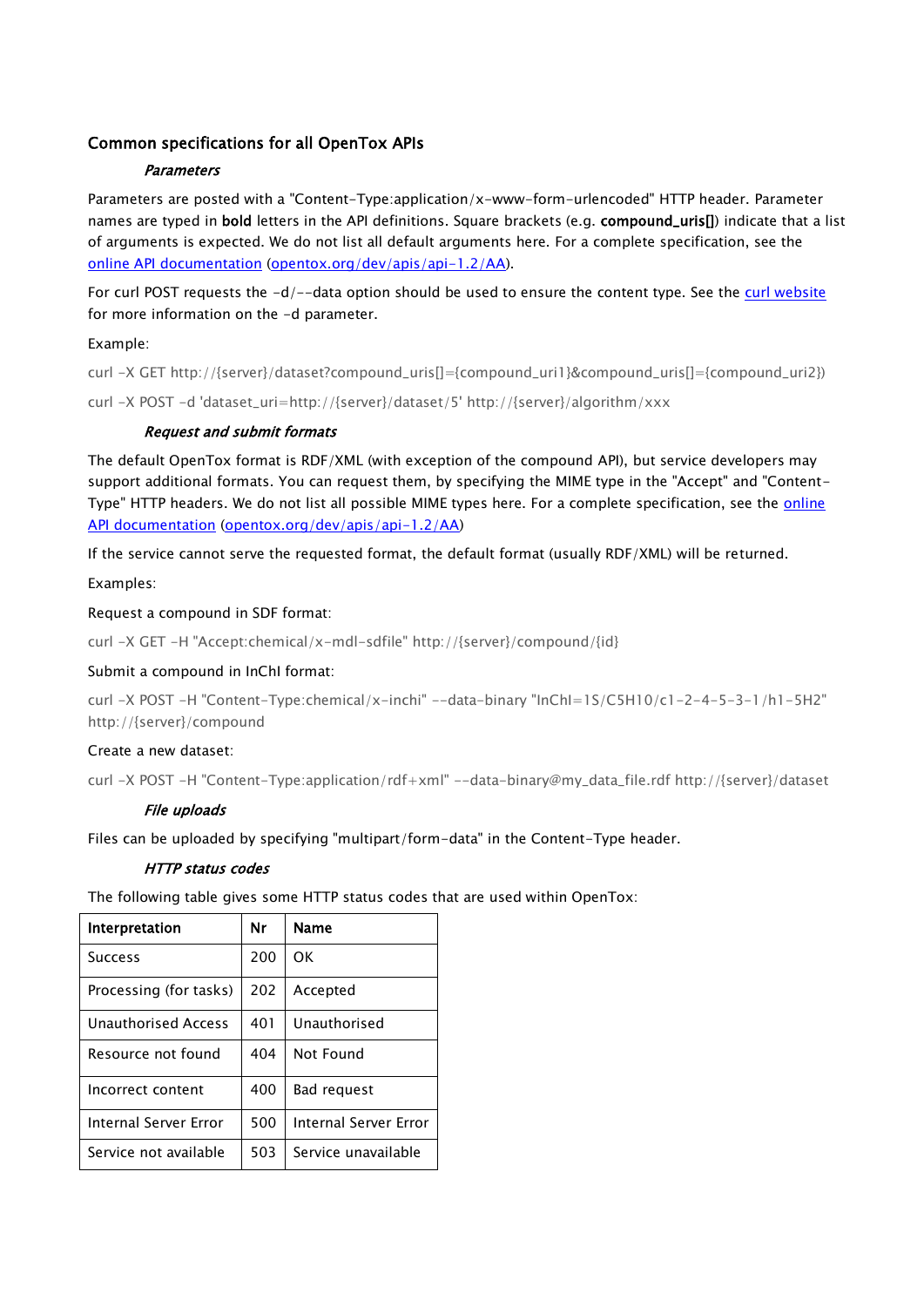## <span id="page-14-1"></span><span id="page-14-0"></span>REST API

# Compound

Provides different representations for chemical compounds with a unique and defined chemical structure.

| <b>Description</b>                         | Method        | <b>URI</b>     | <b>Parameters</b>                                                | <b>Result</b>                                                                                                                                 | <b>Status codes</b> |
|--------------------------------------------|---------------|----------------|------------------------------------------------------------------|-----------------------------------------------------------------------------------------------------------------------------------------------|---------------------|
| Search for<br>compounds                    | <b>GET</b>    | /compound      | search<br>sameas<br>(=URI_FROM_ONTOLOGY)<br>tokenid              | List of compounds<br>matching the<br>query                                                                                                    | 200,404,503         |
| Get the<br>representation<br>of a compound | <b>GET</b>    | /compound/{id} | feature_uris[] (opt.)<br>tokenid                                 | Compound<br>representation in<br>one of the<br>supported MIME<br>formats, if<br>feature_uris[]<br>provided includes<br>features and<br>values | 200,404,503         |
| Create a new<br>compound                   | <b>POST</b>   | /compound      | Compound representation<br>in a supported MIME format<br>tokenid | URIs for new<br>compounds                                                                                                                     | 200,400,503         |
| Update a<br>compound<br>(opt.)             | <b>PUT</b>    | /compound/{id} | Compound representation<br>in a supported MIME format<br>tokenid |                                                                                                                                               | 200,400,404,<br>503 |
| Delete a<br>compound<br>(opt.)             | <b>DELETE</b> | /compound/{id} | $\overline{\phantom{a}}$                                         |                                                                                                                                               | 200,400,404,<br>503 |

# Features per Compound

<span id="page-14-2"></span>

| <b>Description</b>                                 | Method      | <b>URI</b>                  | <b>Parameter</b>                | Result |                                                                                                                  | <b>Status codes</b> |
|----------------------------------------------------|-------------|-----------------------------|---------------------------------|--------|------------------------------------------------------------------------------------------------------------------|---------------------|
| Get available<br>feature URIs<br>for a<br>compound | <b>GET</b>  | /compound/{cid}<br>/feature | feature_uris[]<br>tokenid       |        | uri-list or RDF<br>All available<br>features are<br>returned, if no<br>parameter is<br>specified                 | 200,404,503         |
| Create a new<br>feature value                      | <b>POST</b> | /compound/{cid}/<br>feature | feature_uri<br>value<br>tokenid |        | URI of the<br>compound with<br>the new feature,<br>e.q.<br>/compound/{id}?f<br>eature_uris[]=the-<br>new-feature | 200,400,503         |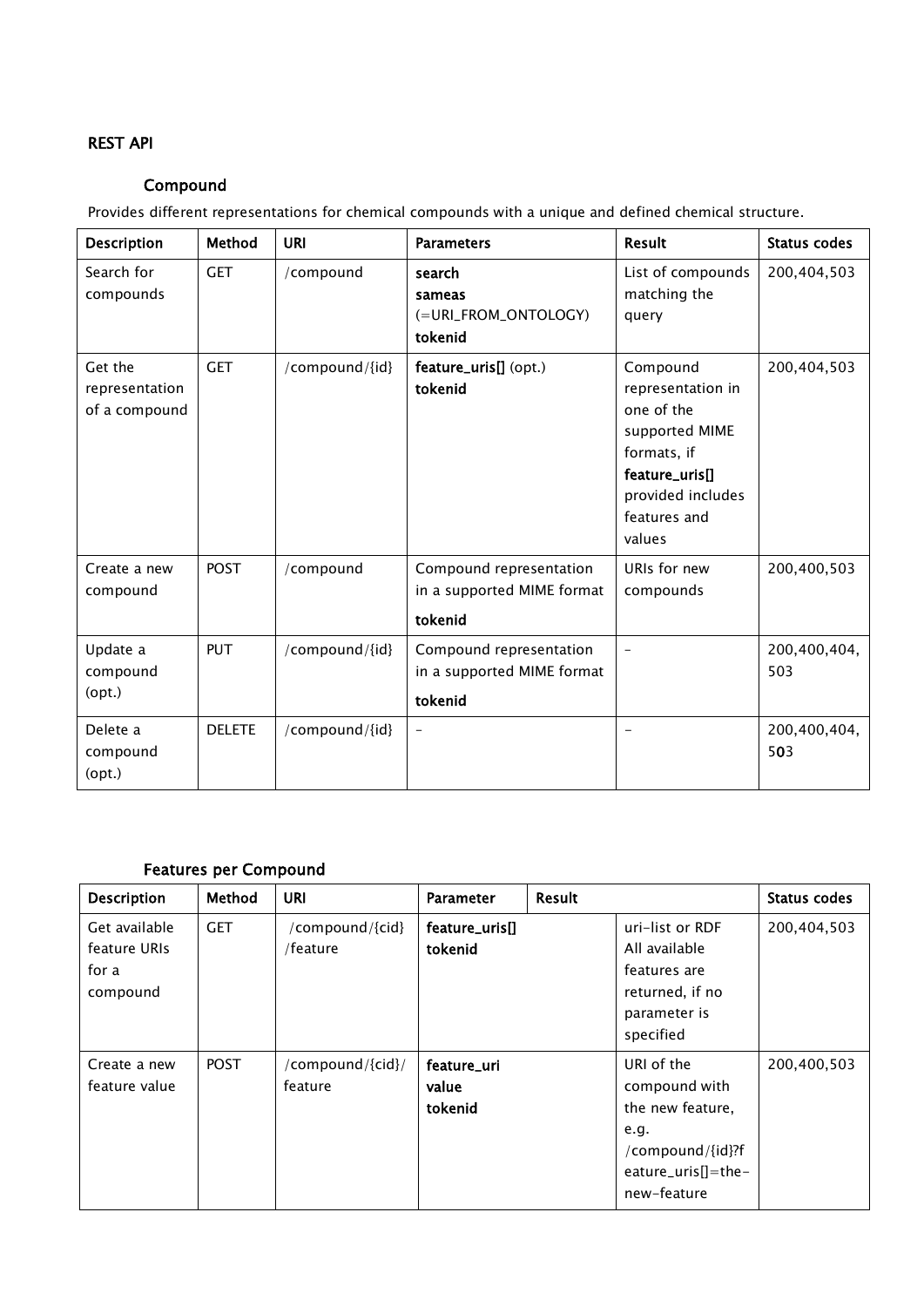| Update a new<br>feature value                        | <b>PUT</b>    | /compound/{cid}/<br>feature | feature_uri<br>value<br>tokenid  | 200,400,404,<br>503 |
|------------------------------------------------------|---------------|-----------------------------|----------------------------------|---------------------|
| Delete<br>specified<br>features from<br>the compound | <b>DELETE</b> | /compound/{cid}/<br>feature | feature_uris[] (opt.)<br>tokenid | 200,400,404,<br>503 |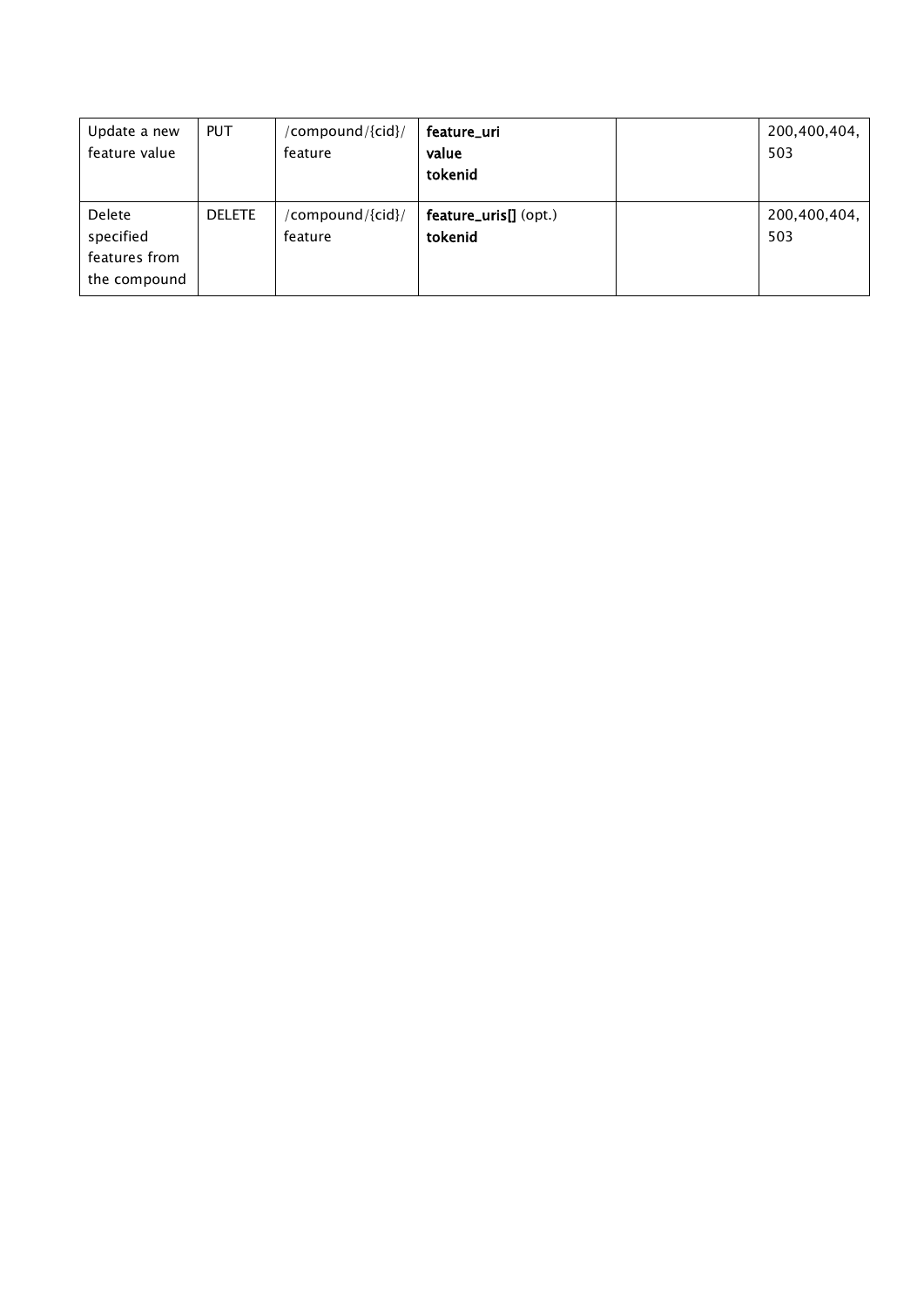# <span id="page-16-0"></span>**Conformers**

Optional support for multiple (e.g. 3D) structures per chemical compound (single structure by default)

| <b>Description</b>                             | <b>Method</b> | <b>URI</b>                              | <b>Parameters</b>         | <b>Result</b>                                                                                          | <b>Status codes</b> |
|------------------------------------------------|---------------|-----------------------------------------|---------------------------|--------------------------------------------------------------------------------------------------------|---------------------|
| Get available<br>structures of a<br>compound   | <b>GET</b>    | /compound/{id1}/<br>conformer/          | tokenid                   | List of structure URIs                                                                                 | 200,404,503         |
| Create a new<br>structure                      | <b>POST</b>   | /compound/{id1}/<br>conformer           | tokenid                   | New URI<br>/compound/{id1}/conf<br>ormer/ $\{id2\}$                                                    | 200,400,503         |
| Remove all<br>structures                       | <b>DELETE</b> | /compound/{id1}/<br>conformer/          | $\qquad \qquad -$         |                                                                                                        | 200,400,404,<br>503 |
| Get the<br>representation<br>of a structure    | <b>GET</b>    | /compound/{id1}/<br>conformer/{id2}     | feature_uris[]<br>tokenid | Representation in a<br>supported MIME<br>format, with feature<br>values, if feature_uris[]<br>provided | 200,404,503         |
| Update the<br>representation<br>of a structure | <b>PUT</b>    | /compound/{id1}/<br>conformer/{id2}     | tokenid                   | URI<br>/compound/{id1}/conf<br>ormer/ $\{id2\}$                                                        | 200,400,404,<br>503 |
| Remove a<br>structure                          | <b>DFIFTE</b> | /compound/{id1}/<br>$conformer/\{id2\}$ | tokenid                   |                                                                                                        | 200,400,404,<br>503 |

# Features per Conformer

<span id="page-16-1"></span>

| <b>Description</b>                                          | Method        | URI                                                 | <b>Parameter</b>                 | <b>Result</b>                                                                                                                               | <b>Status codes</b> |
|-------------------------------------------------------------|---------------|-----------------------------------------------------|----------------------------------|---------------------------------------------------------------------------------------------------------------------------------------------|---------------------|
| Get available<br>feature URIs<br>for a<br>compound          | <b>GET</b>    | /compound/{cid}<br>/conformer/{cid}/<br>feature     | feature_uris[]<br>tokenid        | Returns representation<br>of the features as uri-<br>list or RDF<br>All available features<br>are returned, if no<br>parameter is specified | 200,404,503         |
| Create a new<br>feature value                               | <b>POST</b>   | /compound/{cid}/<br>conformer/{cid}/f<br>eature     | feature_uri<br>value<br>tokenid  | URI of the compound<br>with the new feature,<br>e.q.<br>/compound/{id}/confo<br>rmer/{cid}?feature_uris<br>$[]$ =the-new-feature            | 200,400,503         |
| Update a new<br>feature value                               | <b>PUT</b>    | /compound/{cid}/<br>$conformer/\{cid\}/$<br>feature | feature_uri<br>value<br>tokenid  |                                                                                                                                             | 200,400,404,<br>503 |
| <b>Delete</b><br>specified<br>features from<br>the compound | <b>DELETE</b> | /compound/{cid}/<br>conformer/{cid}/<br>feature     | feature_uris[] (opt.)<br>tokenid |                                                                                                                                             | 200,400,404,<br>503 |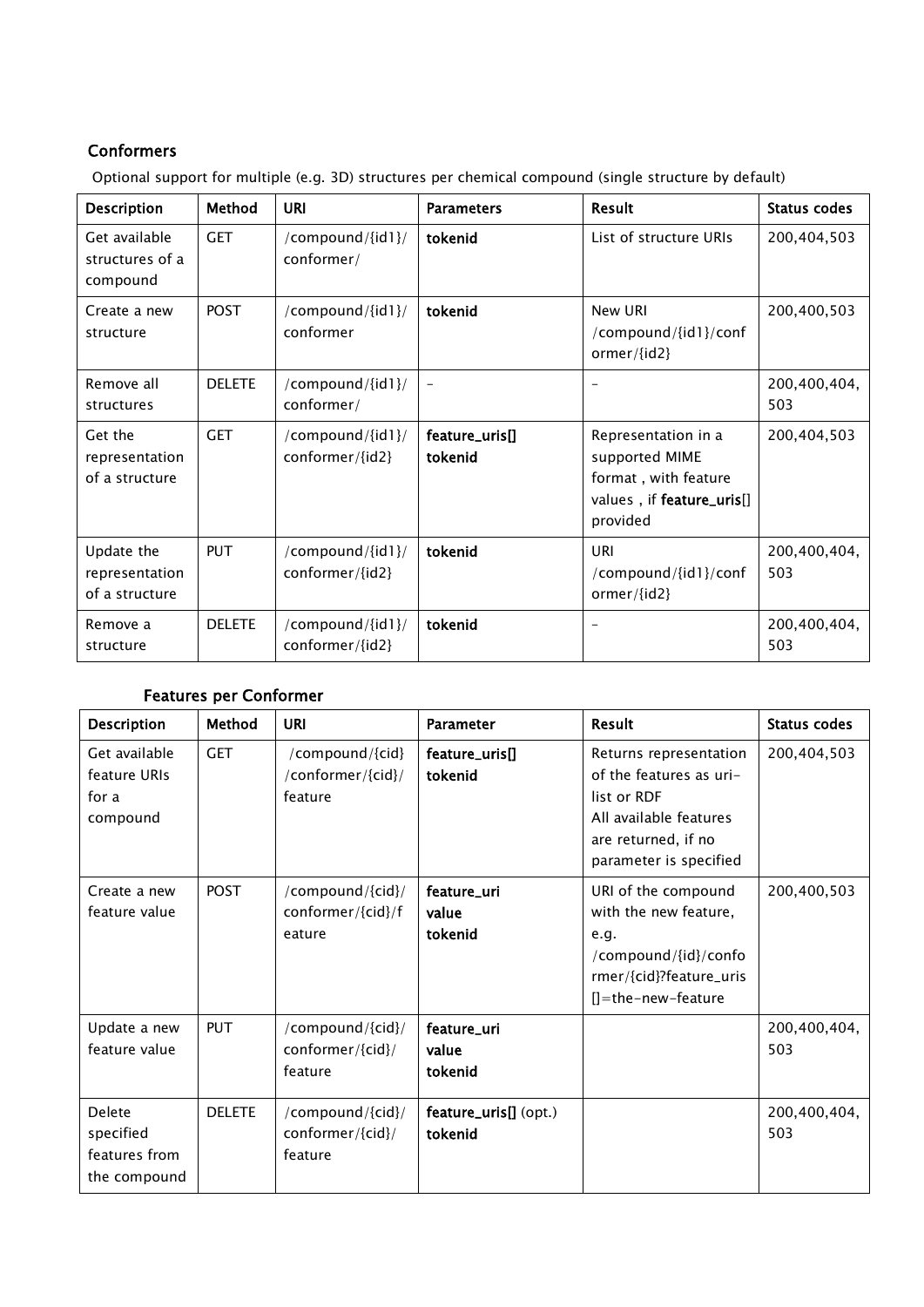## Feature

<span id="page-17-0"></span>A Feature is an object, representing any kind of property, assigned to a **Compound**. The feature types are determined via their links to ontologies (Feature ontologies, Descriptor ontologies, Endpoints ontologies).

| Description                                                  | Method        | <b>URI</b>    | <b>Parameters</b>                                                                       | Result                                                                                                                                                                | <b>Status codes</b> |
|--------------------------------------------------------------|---------------|---------------|-----------------------------------------------------------------------------------------|-----------------------------------------------------------------------------------------------------------------------------------------------------------------------|---------------------|
| get<br>description of<br>a specific<br>feature<br>definition | <b>GET</b>    | /feature/{id} | tokenid=token                                                                           | URI-list or RDF<br>representation of a<br>feature                                                                                                                     | 200,404,503         |
| create a new<br>feature                                      | <b>POST</b>   | /feature      | Content-type="any-<br>of-RDF-types",<br>content=RDF-<br>representation<br>tokenid=token | URI of the new feature<br>definition                                                                                                                                  | 200,400,404,<br>503 |
| update feature                                               | <b>PUT</b>    | /feature/{id} | Content-type="any-<br>of-RDF-types",<br>content=RDF-<br>representation<br>tokenid=token | $\qquad \qquad -$                                                                                                                                                     | 200,400,404,<br>503 |
| delete feature                                               | <b>DELETE</b> | /feature/{id} | $\qquad \qquad -$                                                                       | $\equiv$                                                                                                                                                              | 200,400,404,<br>503 |
| get a list of<br>available<br>feature<br>definitions         | <b>GET</b>    | /feature      | query=URI-of-the-<br>owl:sameAs-entry<br>tokenid                                        | URI list or RDF of<br>features found by the<br>query or all available, if<br>query is empty<br>Returns all features,<br>for which owl:sameAs<br>is given by the query | 200,404,503         |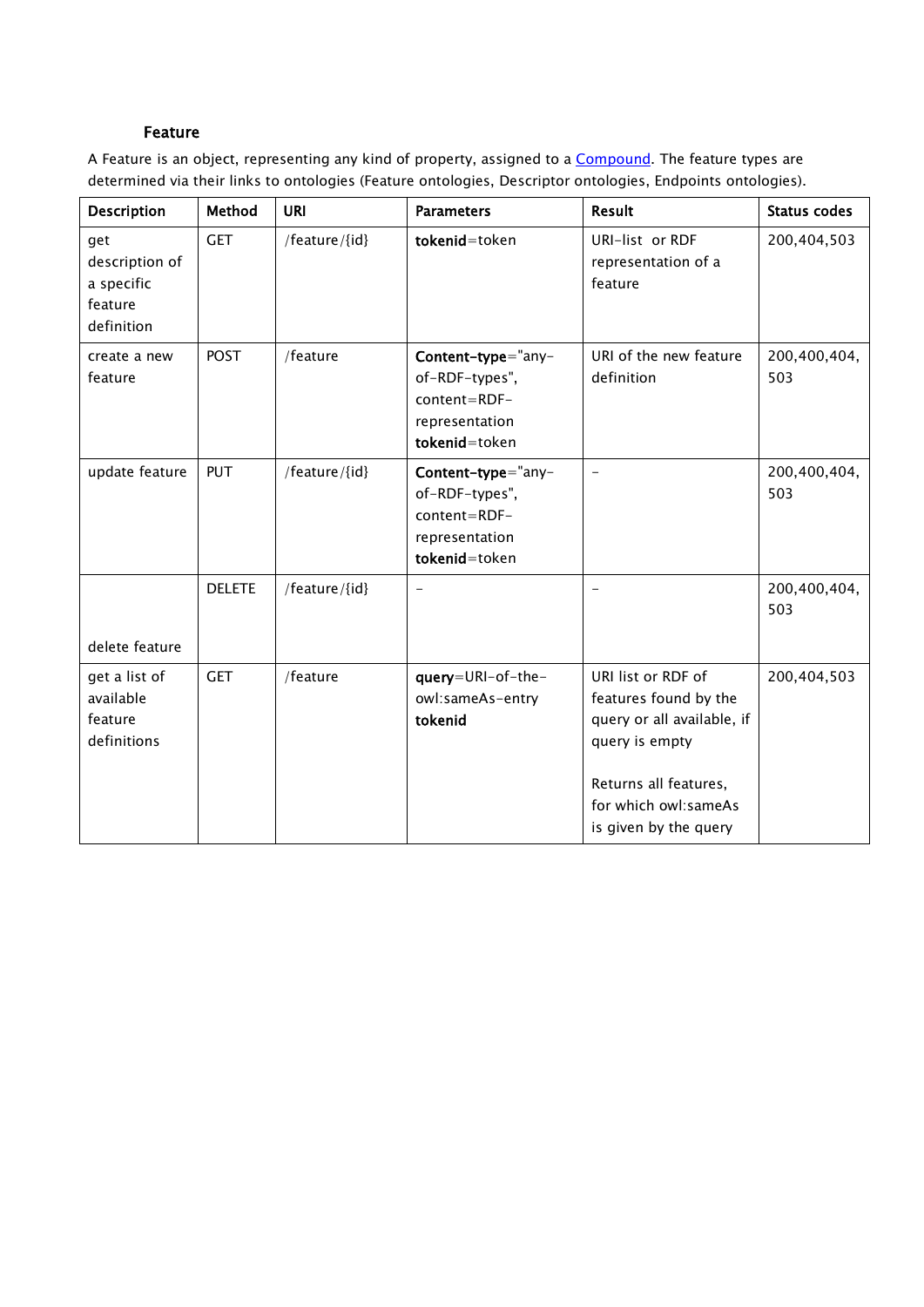## Dataset

<span id="page-18-0"></span>Provides access to chemical compounds and their features (e.g. structural, physical-chemical, biological, toxicological properties).

| <b>Description</b>                             | Method        | <b>URI</b>                  | <b>Parameters</b>                                                                 | Result                                                                            | <b>Status codes</b>       |
|------------------------------------------------|---------------|-----------------------------|-----------------------------------------------------------------------------------|-----------------------------------------------------------------------------------|---------------------------|
| Get a list of<br>available<br>datasets         | <b>GET</b>    | /dataset                    | query parameters<br>(opt.)<br>tokenid                                             | List of URIs<br>or RDF for the<br>metadata only                                   | 200,404,503               |
| Get a dataset                                  | <b>GET</b>    | /dataset/{id}               | tokenid                                                                           | Representation of the<br>dataset in a supported<br>MIME type                      | 200,404,503               |
| Query a<br>dataset                             | <b>GET</b>    | /dataset/{id}               | compound_uris[]<br>and/or feature_uris[]<br>tokenid                               | Representation of the<br>query result in a<br>supported MIME type                 | 200,404,503               |
| Get metadata<br>for a dataset                  | <b>GET</b>    | /dataset/{id}/me<br>tadata  | tokenid                                                                           | Representation of the<br>dataset metadata in a<br>supported MIME type             | 200,404,503               |
| Get a list of all<br>compounds in<br>a dataset | <b>GET</b>    | /dataset/{id}/co<br>mpounds | tokenid                                                                           | List of compound URIs                                                             | 200,404,503               |
| Get a list of all<br>features in a<br>dataset  | <b>GET</b>    | /dataset/{id}/fea<br>tures  | tokenid                                                                           | RDF or List of feature<br>URIs (pointing to<br>feature<br>definitions/ontologies) | 200,404,503               |
| Create a new<br>dataset                        | <b>POST</b>   | /dataset                    | Dataset representation<br>in a supported MIME<br>type via Content-type<br>tokenid | New URI /dataset/{id}<br>or redirect to task URI<br>(for large uploads)           | 200, 202, 400,<br>503     |
| Update a<br>dataset                            | <b>PUT</b>    | /dataset/{id}               | Dataset representation<br>in a supported MIME<br>type via Content-type<br>tokenid | Dataset URI or task URI                                                           | 200, 202, 400,<br>404,503 |
| Remove a<br>dataset                            | <b>DELETE</b> | /dataset/{id}               | tokenid                                                                           |                                                                                   | 200,404,503               |
| Remove a part<br>of the dataset                | <b>DELETE</b> | /dataset/{id}               | compound_uris[]<br>and/or feature_uris[]<br>tokenid                               | $\equiv$                                                                          | 200,404,503               |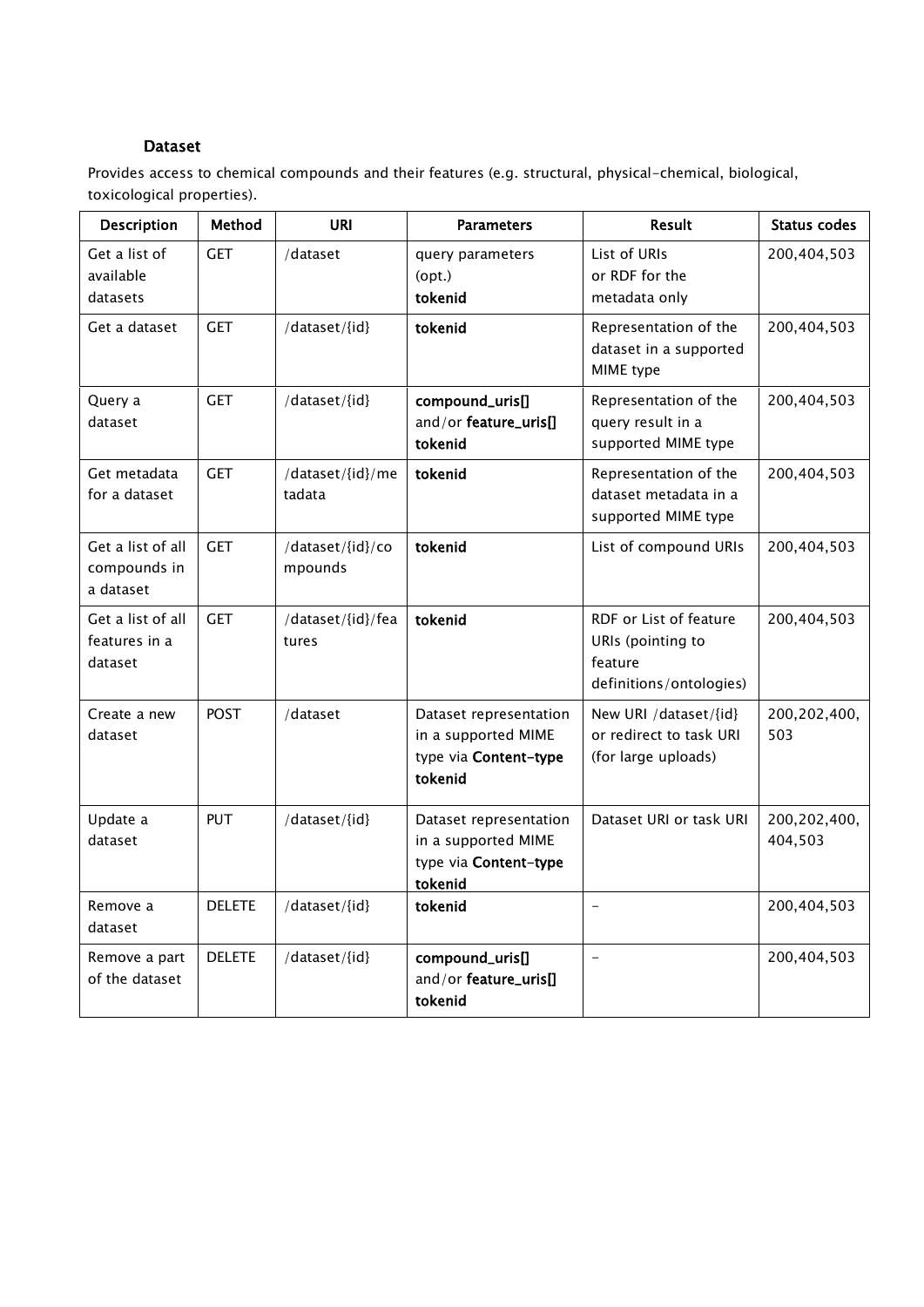# Algorithm

<span id="page-19-0"></span>Provides access to OpenTox algorithms.

| <b>Description</b>                                          | <b>Method</b> | <b>URI</b>      | <b>Parameters</b>                                                                    | Result                                                                                                            | <b>Status codes</b> |
|-------------------------------------------------------------|---------------|-----------------|--------------------------------------------------------------------------------------|-------------------------------------------------------------------------------------------------------------------|---------------------|
| Get URIs of all<br>available<br>algorithms                  | <b>GET</b>    | /algorithm      | $sameas = URL - OF -owl:sameAs-ENTRY(opt.)$                                          | List of all<br>algorithm URIs                                                                                     | 200,404,503         |
| Get the<br>ontology<br>representation<br>of an<br>algorithm | <b>GET</b>    | /algorithm/{id} | tokenid<br>-                                                                         | Algorithm<br>representation<br>in one of the<br>supported<br>MIME types                                           | 200,404,503         |
| Apply the<br>algorithm                                      | <b>POST</b>   | /algorithm/{id} | dataset_uri<br>prediction_feature<br>dataset_service<br>tokenid<br>parameters (opt.) | model URI<br>dataset URI<br><i>featureURI</i><br>Redirect to<br>task URI for<br>time<br>consuming<br>computations |                     |

## Model

<span id="page-19-1"></span>Provides different representations for QSAR/toxicology models.

| <b>Description</b>                        | Method        | URI         | <b>Parameters</b>                                                   | Result                                                        | Status codes                    |
|-------------------------------------------|---------------|-------------|---------------------------------------------------------------------|---------------------------------------------------------------|---------------------------------|
| Get a list of all<br>available<br>models  | <b>GET</b>    | /model      | query=uri (opt.)<br>tokenid                                         | List of model<br><b>URIS</b>                                  | 200,404,503                     |
| Get the<br>representation<br>of a model   | <b>GET</b>    | /model/{id} |                                                                     | Representation<br>of the model in<br>a supported<br>MIME type | 200,404,503                     |
| Delete a<br>model                         | <b>DELETE</b> | /model/{id} |                                                                     |                                                               | 200,404,503                     |
| Apply a model<br>to predict a<br>dataset  | <b>POST</b>   | /model/{id} | dataset_uri<br>result_dataset_uri<br>dataset_service_uri<br>tokenid | URI of result<br>dataset or task<br>URI if                    | 200, 202, 400, 404, 50<br>0,503 |
| Apply a model<br>to predict a<br>compound | <b>POST</b>   | /model/{id} | compound_uri<br>tokenid                                             | Prediction in a<br>supported<br>MIME type or<br>task URI      | 200, 202, 400, 404, 50<br>0,503 |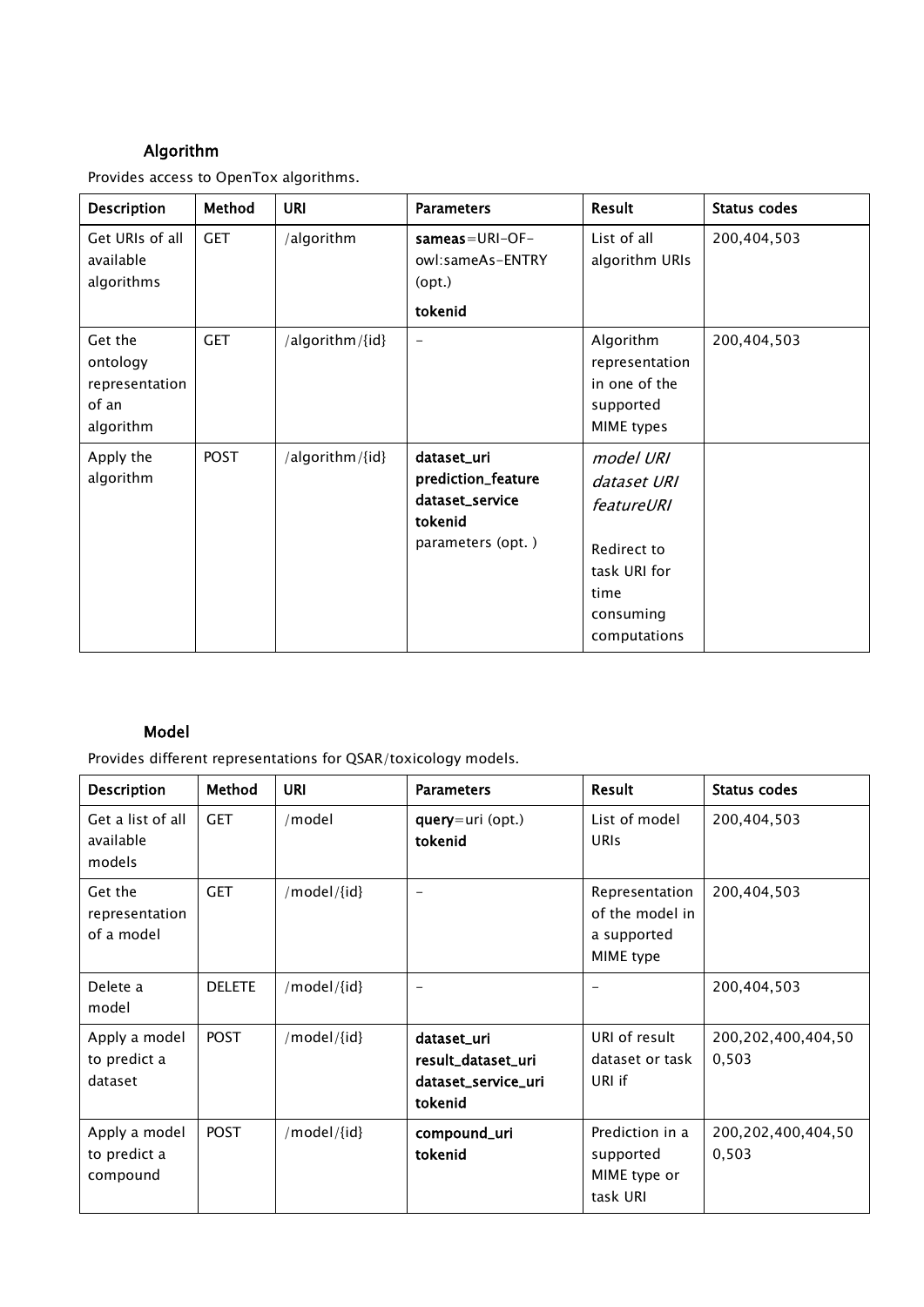## Validation

<span id="page-20-0"></span>A validation corresponds to the validation of a model on a test dataset. The results are stored in another dataset. Parameters with default values are optional.

| <b>Description</b>                                                                                                           | <b>Method</b> | <b>URI</b>           | <b>Parameters</b>                                                                                                                                                          | <b>Result</b>                                                            | <b>Status codes</b> |
|------------------------------------------------------------------------------------------------------------------------------|---------------|----------------------|----------------------------------------------------------------------------------------------------------------------------------------------------------------------------|--------------------------------------------------------------------------|---------------------|
| Get all<br>validations                                                                                                       | <b>GET</b>    | $\sqrt{2}$           | tokenid                                                                                                                                                                    | List of<br>validation<br><b>URIS</b>                                     | 200,404             |
| Retrieves a<br>validation<br>representation                                                                                  | <b>GET</b>    | $/\{id\}$            | tokenid                                                                                                                                                                    | Validation<br>representation<br>in one of the<br>supported<br>MIME types | 200,404             |
| Validates a<br>model on a<br>test dataset                                                                                    | <b>POST</b>   | $\sqrt{ }$           | model_uri<br>test_dataset_uri<br>test_target_dataset_uri<br>tokenid                                                                                                        | Validation URI<br>or Task URI                                            | 200,400,404,500     |
| Builds a<br>model on a<br>training<br>dataset and<br>validates it on<br>a test dataset                                       | <b>POST</b>   | $\sqrt{2}$           | algorithm_uri<br>prediction_feature<br>algorithm_params<br>training_dataset_uri<br>test_dataset_uri<br>test_target_dataset_uri<br>y_scramble<br>y_scramble_seed<br>tokenid | Validation URI<br>or Task URI                                            | 200,400,404,500     |
| Splits a<br>dataset into<br>training and<br>test dataset<br>according to a<br>certain ratio,<br>and performs<br>a validation | <b>POST</b>   | /training_test_split | algorithm_uri<br>prediction_feature<br>algorithm_params<br>dataset_uri<br>split_ratio<br>random_seed<br>y_scramble<br>y_scramble_seed<br>tokenid                           | Validation URI<br>or Task URI                                            | 200,400,404,500     |
| Deletes a<br>validation.                                                                                                     | <b>DELETE</b> | $/\{id\}$            | tokenid                                                                                                                                                                    |                                                                          | 200,404             |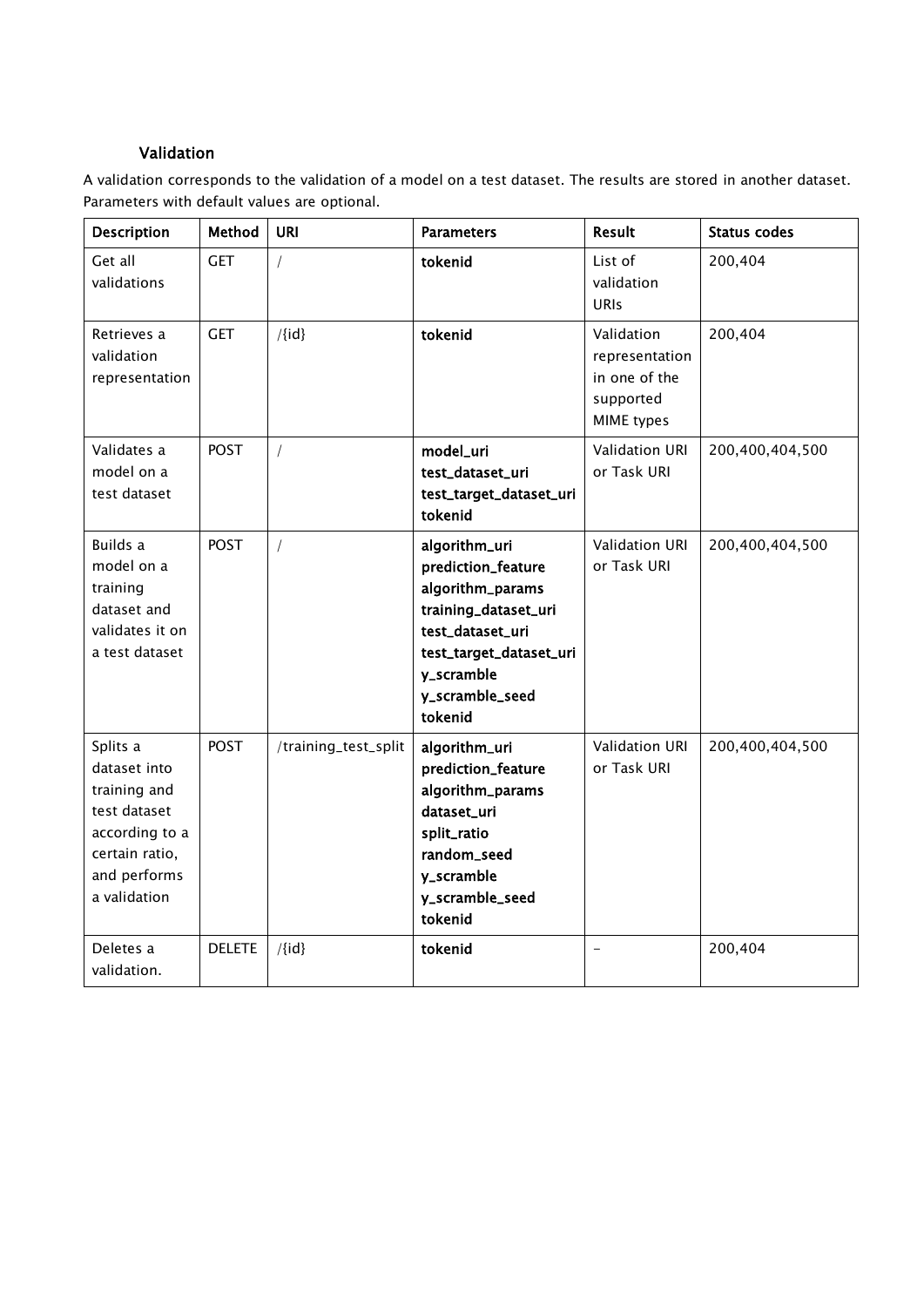# Task

<span id="page-21-0"></span>Asynchronous jobs are handled via an intermediate Task resource. A resource, submitting an asynchronous job should return the URI of the task.

| <b>Description</b>                                | Method        | URI        | <b>Parameters</b>            | Result                                                                      | <b>Status codes</b>          |
|---------------------------------------------------|---------------|------------|------------------------------|-----------------------------------------------------------------------------|------------------------------|
| Get a list of all<br>available tasks              | <b>GET</b>    | /task      | query=task_status<br>tokenid | List of URIs text/uri-<br>list<br>RDF representation<br>application/rdf+xml | 200,503,401                  |
| Get the<br>representation<br>of a running<br>task | <b>GET</b>    | /task/{id} | tokenid                      | Task representation<br>in<br>application/rdf+xml                            | 200, 201, 202, 404, 503, 401 |
| Delete (cancel)<br>a task                         | <b>DELETE</b> | /task/{id} | tokenid                      |                                                                             | 200.404.503.401              |

# **Ontology**

<span id="page-21-1"></span>Provides storage and search functionality for objects, defined in OpenTox services and relevant ontologies.

| Description                                             | Method      | <b>URI</b>           | <b>Parameters</b>                                                       | <b>Result</b>                                                                                                                                                                                                                 | <b>Status</b><br>codes      |
|---------------------------------------------------------|-------------|----------------------|-------------------------------------------------------------------------|-------------------------------------------------------------------------------------------------------------------------------------------------------------------------------------------------------------------------------|-----------------------------|
| Retrieve<br>SPARQL query<br>results                     | <b>GET</b>  | /ontology            | ?query=SPARQL_QUERY<br>(mandatory)                                      | RDF representation of<br>the query results                                                                                                                                                                                    | 200,<br>404,<br>500         |
| Predefined<br>query to<br>retrieve all<br>models        | <b>GET</b>  | /ontology/models     |                                                                         | RDF representation of<br>the query results                                                                                                                                                                                    | 200,<br>404,<br>500         |
| Predefined<br>query to<br>retrieve all<br>endpoints     | <b>GET</b>  | /ontology/endpoints  |                                                                         | RDF representation of<br>all endpoints                                                                                                                                                                                        | 200,<br>404,<br>500         |
| Predefined<br>query to<br>retrieve all<br>algorithms    | <b>GET</b>  | /ontology/algorithms |                                                                         | RDF representation of<br>all algorithms                                                                                                                                                                                       | 200,<br>404,<br>500         |
| Submit SPARQL<br>query and/or<br>OpenTox<br>service URL | <b>POST</b> | /ontology            | $uri[] = \text{URL of a OpenTox}$<br>RDF resource<br>query=SPARQL_QUERY | RDF representation of<br>the query results, if<br>query is specified<br>if urill is specified,<br>the server retrieves<br>the RDF<br>representation and<br>adds it to the RDF<br>storage, thus making<br>it available for the | 200,<br>404,<br>500,<br>502 |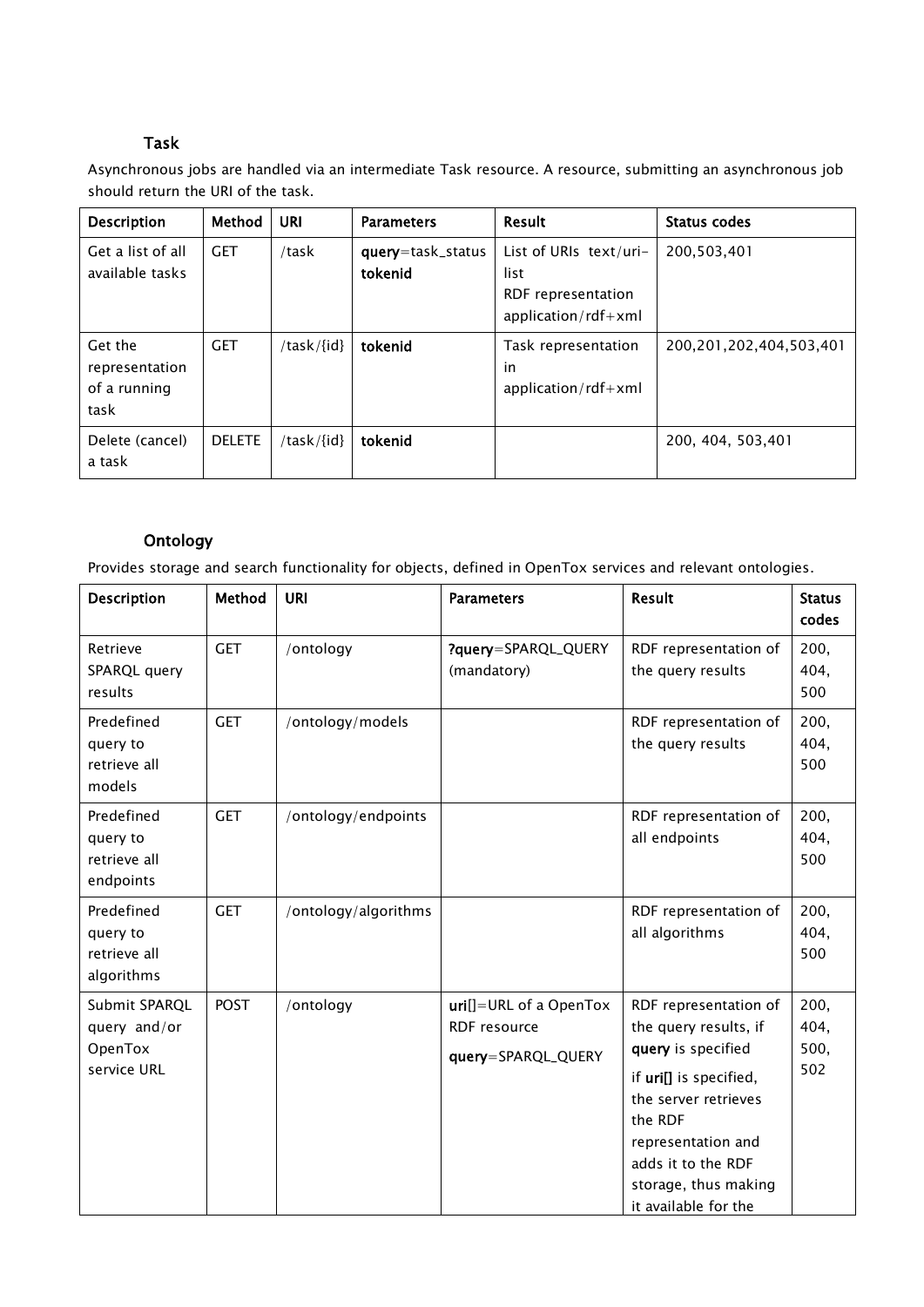|  | subsequent queries.  |  |
|--|----------------------|--|
|  | Any non-empty        |  |
|  | subset of parameters |  |
|  | is valid (i.e. only  |  |
|  | query, only          |  |
|  | model_uri, query and |  |
|  | algorithm_uri, etc.) |  |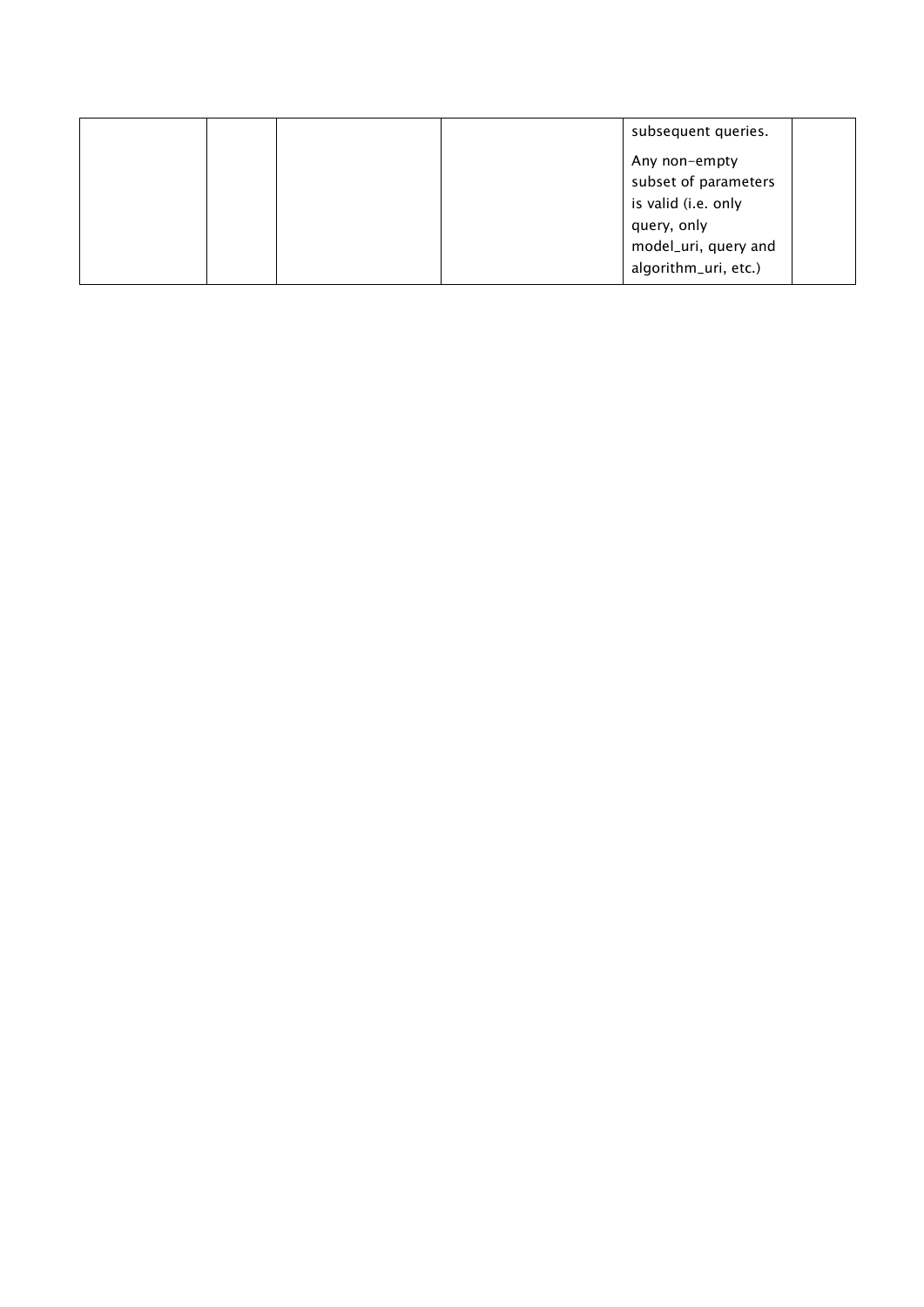## Authentication and Authorisation

<span id="page-23-0"></span>Granting access to protected or confidential resources for authorised users is handled by Authentication and Authorization (A&A).

| <b>Description</b> | Method      | URI                    | <b>Parameters</b>           | Result                                 | Status codes |
|--------------------|-------------|------------------------|-----------------------------|----------------------------------------|--------------|
| Authentication     | <b>POST</b> | /auth<br>/authenticate | username<br>password<br>uri | token (Valid)                          | 200, 401     |
| Token validation   | <b>POST</b> | /auth<br>/isTokenValid | tokenid                     | <b>Boolean</b>                         | 200          |
| Logout             | <b>POST</b> | /auth/logout           | tokenid                     | void                                   | 200          |
| Authorization      | <b>POST</b> | /auth/authorize        | uri<br>action<br>tokenid    | Boolean (Grant/Deny)<br>Boolean (Deny) | 200, 401     |

#### <span id="page-23-1"></span>Policies

| <b>Description</b>             | Method        | <b>URI</b>    | <b>Parameters</b>                                                                      | Result                             | Status codes          |
|--------------------------------|---------------|---------------|----------------------------------------------------------------------------------------|------------------------------------|-----------------------|
| Create a policy                | <b>POST</b>   | $\prime$ pol  | Policy<br>representation<br>in application<br>specific XML<br>format.<br>tokenid=token |                                    | 200, 400, 500         |
| List policies                  | <b>GET</b>    | $\sqrt{p}$ ol | tokenid=token                                                                          | List of policy names               | 200, 500              |
| List policy id                 | <b>GET</b>    | $\sqrt{pol}$  | tokenid=token<br>$id = id$                                                             | XML representation of<br>policy id | 200, 401, 500         |
| <b>GET owner of URI</b><br>uri | <b>GET</b>    | $\sqrt{pol}$  | tokenid=token<br>$uri=uri$                                                             | Owner of policy id                 | 200, 401, 500         |
| Delete policy id               | <b>DELETE</b> | $\prime$ pol  | tokenid=token<br>$id = id$                                                             |                                    | 200, 400, 401,<br>500 |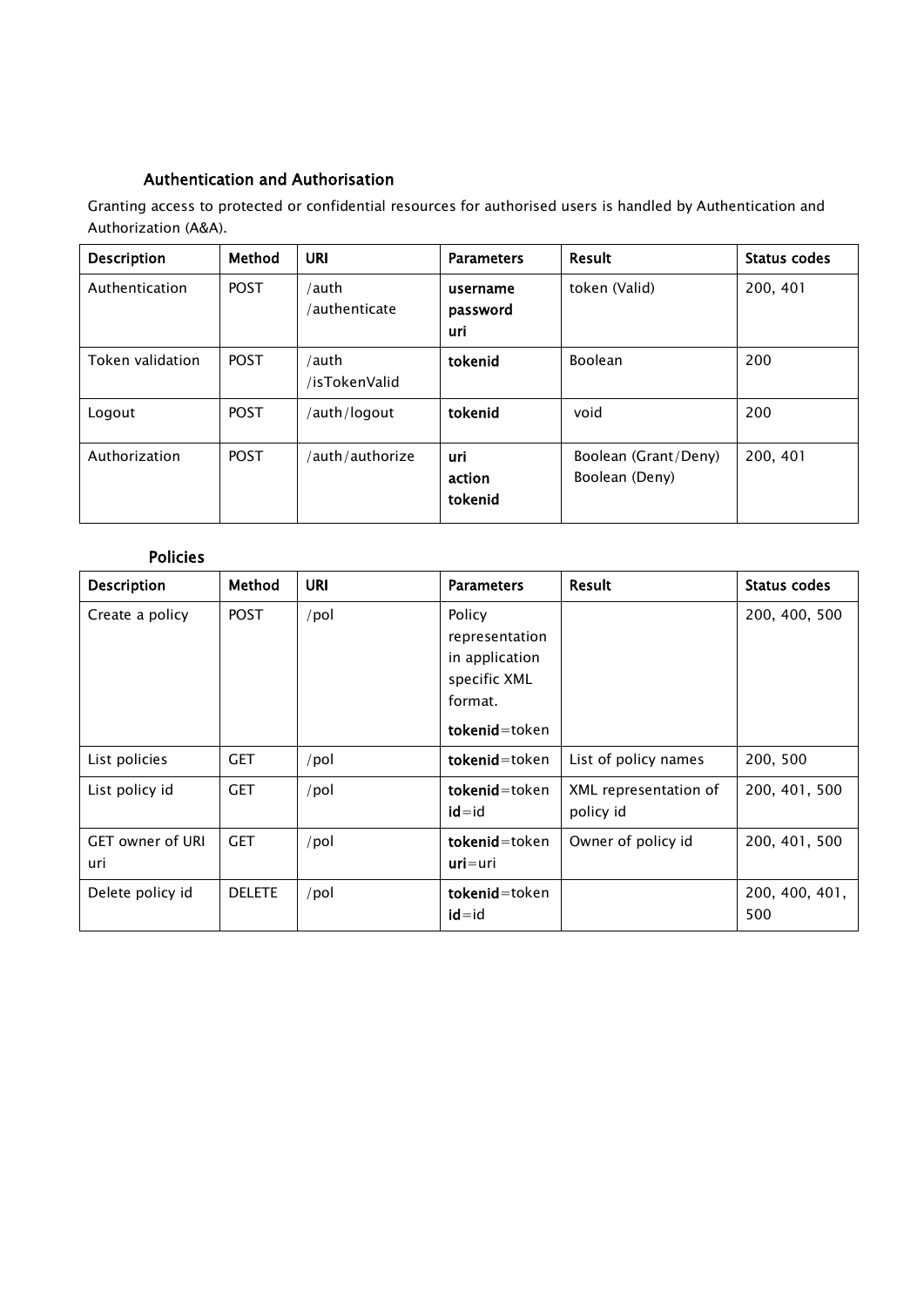#### <span id="page-24-0"></span>**4. Conclusions**

The initial OpenTox application prototype implementations ToxCreate and ToxPredict were evaluated through beta testing. Additionally, input from external developers, was obtained with regards to their use of the OpenTox API 1.1. An approach to automated continuous monitoring was implemented and deployed, helping to ensure the development of high performance, scalability and efficiency in OpenTox web services. Use cases guiding development continued to be developed and reviewed in parallel. The activities in combination were fed into discussions and the development of an improved API 1.2, including the new authorisation and authentication service for the integration of confidential data.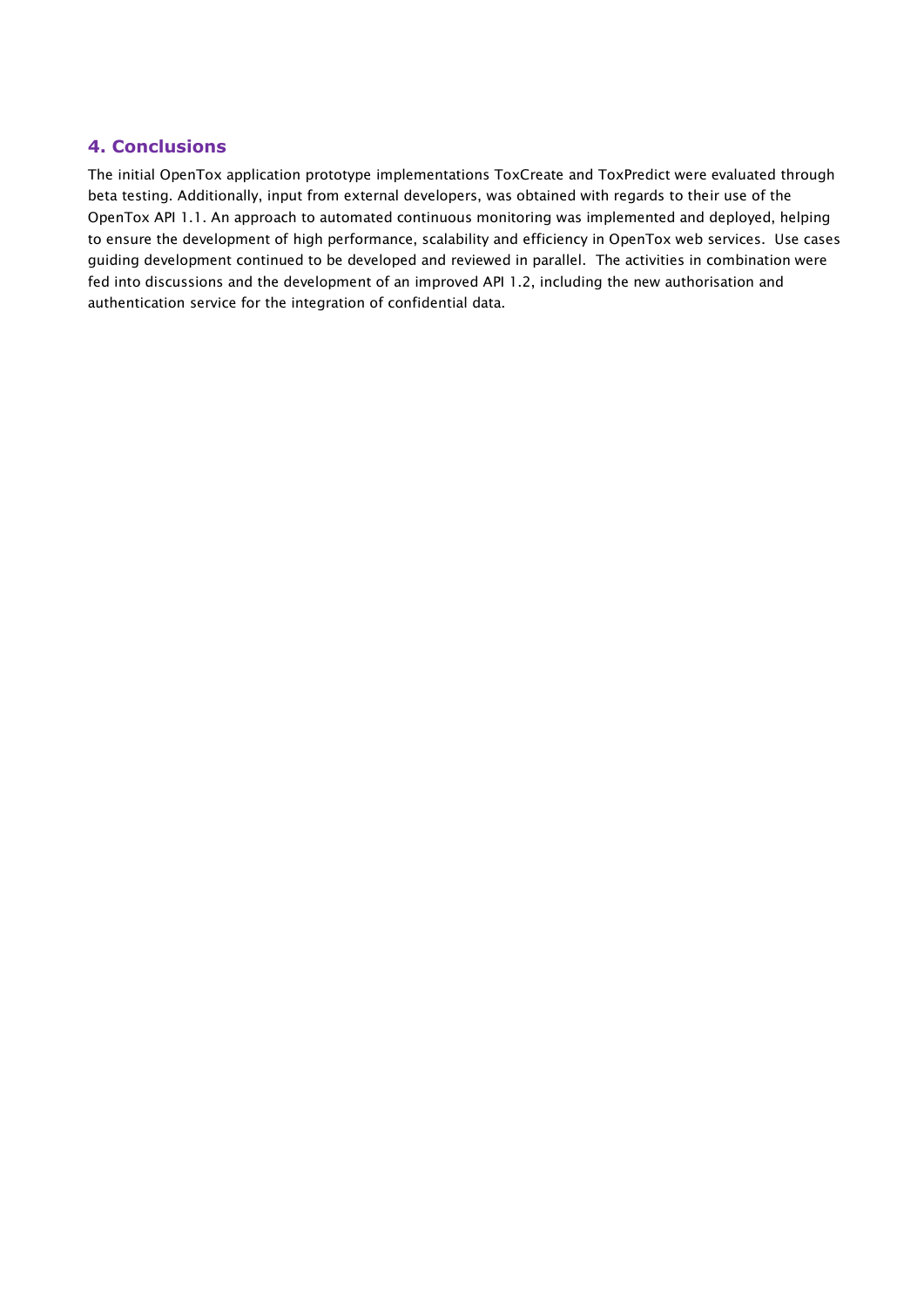# <span id="page-25-0"></span>**Appendix A ToxCreate Beta Testing Evaluation Template**

In this section we give instructions for beta testers for ToxCreate [\(www.toxcreate.org\)](http://www.toxcreate.org/) as well as a sample filled-in beta test form.

#### General Instructions

<span id="page-25-1"></span>Please complete the ToxCreate Beta Test Tasks described below. To run the ToxCreate software you would need a web browser (a recent version of Firefox or Internet Explorer) and a network connection to Internet. Please answer the questions on the attached form, either by hard copy, or by editing an electronic copy of this document. Please return your feedback to Vedrin Jeliazkov [vedrin.jeliazkov@gmail.com.](mailto:vedrin.jeliazkov@gmail.com) With your permission, we may contact you occasionally during the course of the beta testing to solicit interim feedback. You might also want to register at the OpenTox site<sup>1</sup> and provide further feedback through the test case development issue tracker2.

The ToxCreate software implements a prototype use case of the OpenTox framework, which enables end users to build new models for a selected endpoint and training set. The main steps of the workflow are listed below:

- 1. Input endpoint and training set;
- 2. Train and validate a model;
- <span id="page-25-2"></span>3. Use the model for predictions.

#### Beta Testing Objectives

The main objectives of this beta testing exercise are:

- To evaluate ToxCreate's technical capabilities and scientific value;
- To evaluate ToxCreate's ease of use and interactivity;
- To evaluate the end user documentation;
- To identify errors/bugs;
- To compile and prioritise a wish list of missing features, to be implemented in subsequent versions of the OpenTox framework.

#### Beta Testing Tasks

- <span id="page-25-3"></span>1. Complete Error! Reference source not found. (provide your name and contact details, web browser type/version and time period when the testing has been performed).
- 2. Open the following URL in your web browser<http://toxcreate.org/>
- 3. Proceed with functional evaluation of ToxCreate by following as many variants of the provided workflow as possible. These activities aim to evaluate the software's basic ability to generate the expected results, in the way you need them. Report your findings in Error! Reference source not found..
- 4. Complete Error! Reference source not found.. This section asks you to rate various aspects of the software using a 5-point scale.
- 5. List any bugs or problems in Error! Reference source not found. as you proceed.
- 6. Please answer any other relevant questions listed in Error! Reference source not found..

-

<sup>1</sup> [www.opentox.org/join\\_form](http://www.opentox.org/join_form)

<sup>&</sup>lt;sup>2</sup> [www.opentox.org/dev/testing/testcasedevelopment/testcasedevelopmentissuetracker](http://www.opentox.org/dev/testing/testcasedevelopment/testcasedevelopmentissuetracker)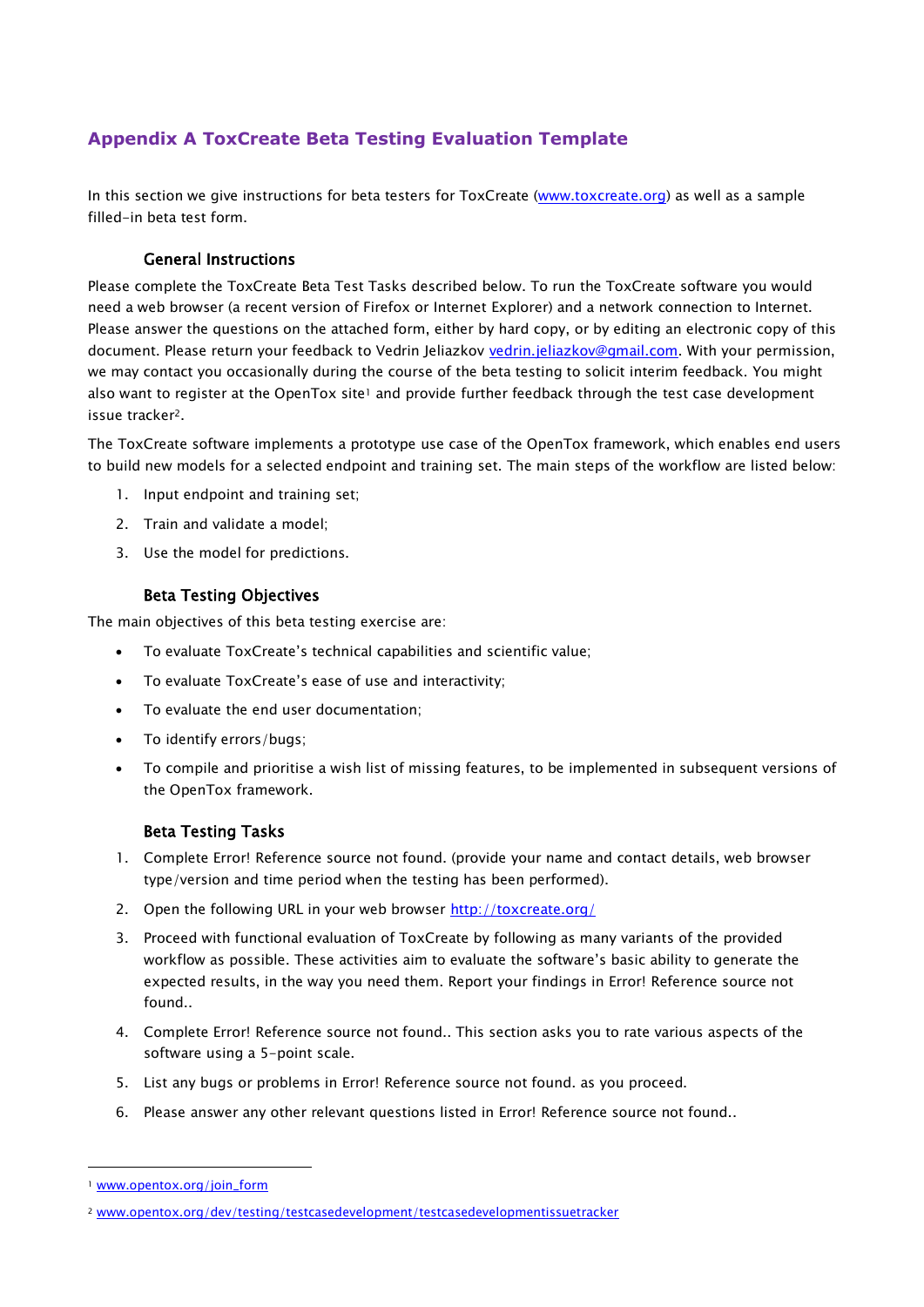## <span id="page-26-0"></span>Part-A: Identification

| <b>Your Name</b>                                | David Gallagher        |
|-------------------------------------------------|------------------------|
| <b>Your Organisation</b>                        | DG                     |
| Your Phone number                               | 503 830 2772           |
| Your E-mail address                             | gallagher.da@gmail.com |
| Used web browser (type/version)                 | Chrome 5.0.375.127     |
| Time period when the testing has been performed | 23rd August 2010       |

#### <span id="page-26-1"></span>Part-B: Functional Evaluation

| <b>Test Case ID</b> | <b>Function</b> | Tested?    | <b>Comments, Ideas and Issues</b>                                                                                                                                                                                              |
|---------------------|-----------------|------------|--------------------------------------------------------------------------------------------------------------------------------------------------------------------------------------------------------------------------------|
|                     |                 | (yes/no)   |                                                                                                                                                                                                                                |
| ToxCreate-01        | Input a dataset | <b>Yes</b> | Failed to load a dataset, initially.                                                                                                                                                                                           |
|                     |                 |            | 1. I clicked "Choose File"                                                                                                                                                                                                     |
|                     |                 |            | 2. I navigated to the test file<br>"EPAFHM.csv" provided, then clicked<br>"Open"                                                                                                                                               |
|                     |                 |            | 3. The name of the file appeared to the<br>right of (Choose File" box)                                                                                                                                                         |
|                     |                 |            | 4. I then clicked "Create model"                                                                                                                                                                                               |
|                     |                 |            | 5. Error message returned "Please<br>enter an endpoint name"                                                                                                                                                                   |
|                     |                 |            | 6. Started again, this time added<br>"endpoint-name", then file loaded<br>successfully.                                                                                                                                        |
|                     |                 |            | Suggestion 1:                                                                                                                                                                                                                  |
|                     |                 |            | It may be more user-friendly if the file<br>can be loaded without adding any<br>name first, then the user is presented<br>with a list of possible end-point names<br>from those found in the file, or can<br>create a new one. |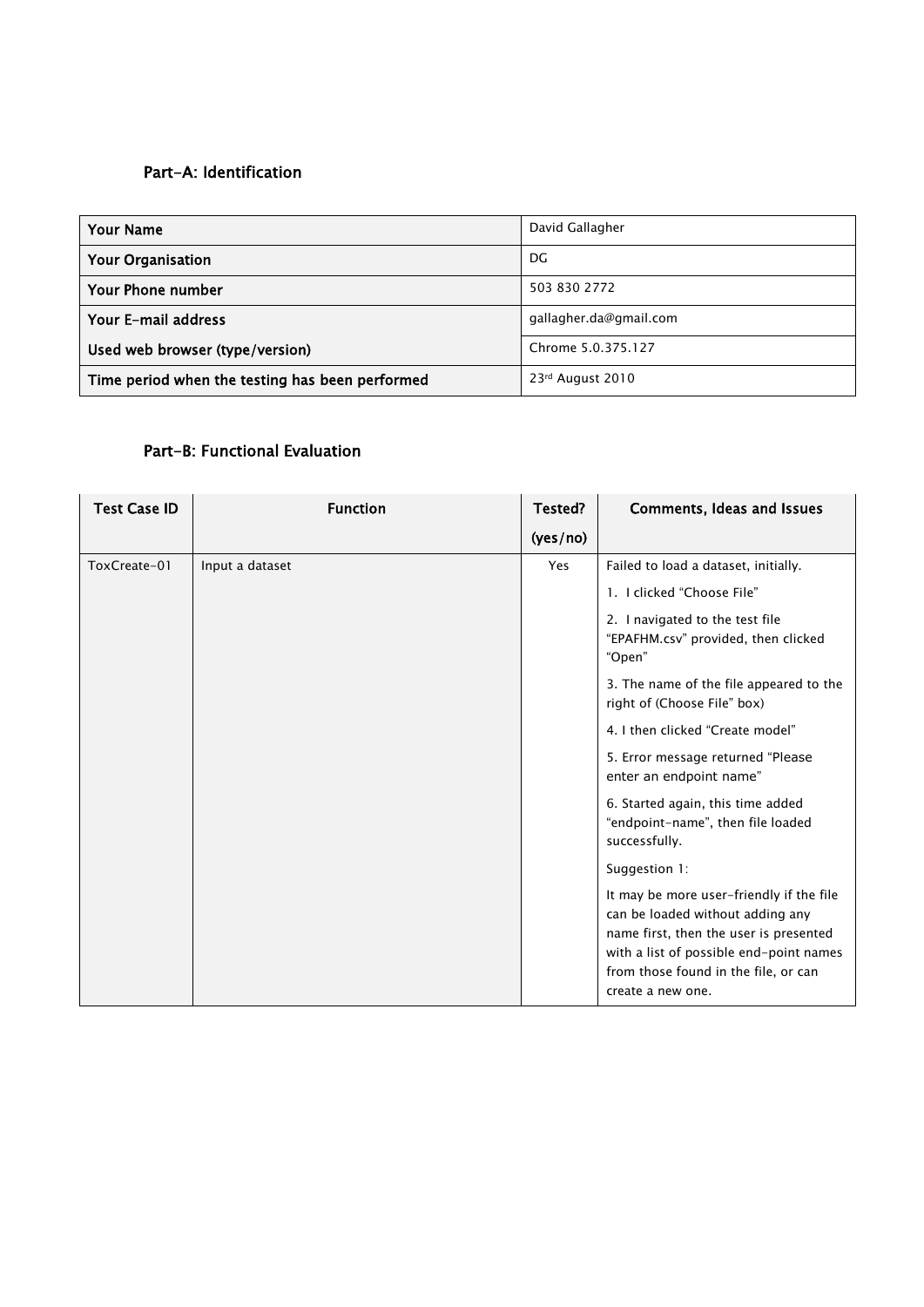| <b>Test Case ID</b> | <b>Function</b>   | Tested?  | Comments, Ideas and Issues                                                                                                                                                                                                            |
|---------------------|-------------------|----------|---------------------------------------------------------------------------------------------------------------------------------------------------------------------------------------------------------------------------------------|
|                     |                   | (yes/no) |                                                                                                                                                                                                                                       |
| ToxCreate-02        | Train a model     | Yes      | This step (model training) started<br>immediately the file was loaded and<br>there seems to be no way to stop or<br>abort the calculation. Also, there is no<br>indication of how long the calculation<br>will take.<br>Suggestion 2: |
|                     |                   |          | Before the calculation starts, let the<br>user view the fields in the file and                                                                                                                                                        |
|                     |                   |          | select an endpoint or create a new one.<br>Then allow them to "Start" or "cancel".<br>Also, while the calculation is running,<br>provide a "Cancel" button.                                                                           |
|                     |                   |          | Suggestion 3:                                                                                                                                                                                                                         |
|                     |                   |          | The user has no indication of how long<br>the calculation will take (seconds or<br>months?), so provide a progress bar<br>with some status information.                                                                               |
| ToxCreate-03        | Inspect the model | Yes/No   | Calculation did not end during the<br>testing period, so I "inspected" a<br>previously run model.                                                                                                                                     |
|                     |                   |          | Suggestion 4:                                                                                                                                                                                                                         |
|                     |                   |          | The report is very cryptic and would<br>benefit from added explanation<br>including the significance of the<br>various fields.                                                                                                        |
|                     |                   |          | Suggestion 5:                                                                                                                                                                                                                         |
|                     |                   |          | It seems confusing to see many other<br>models already computed, as I<br>expected to see only mine. I suggest<br>that other models are hidden by default<br>or called up separately.                                                  |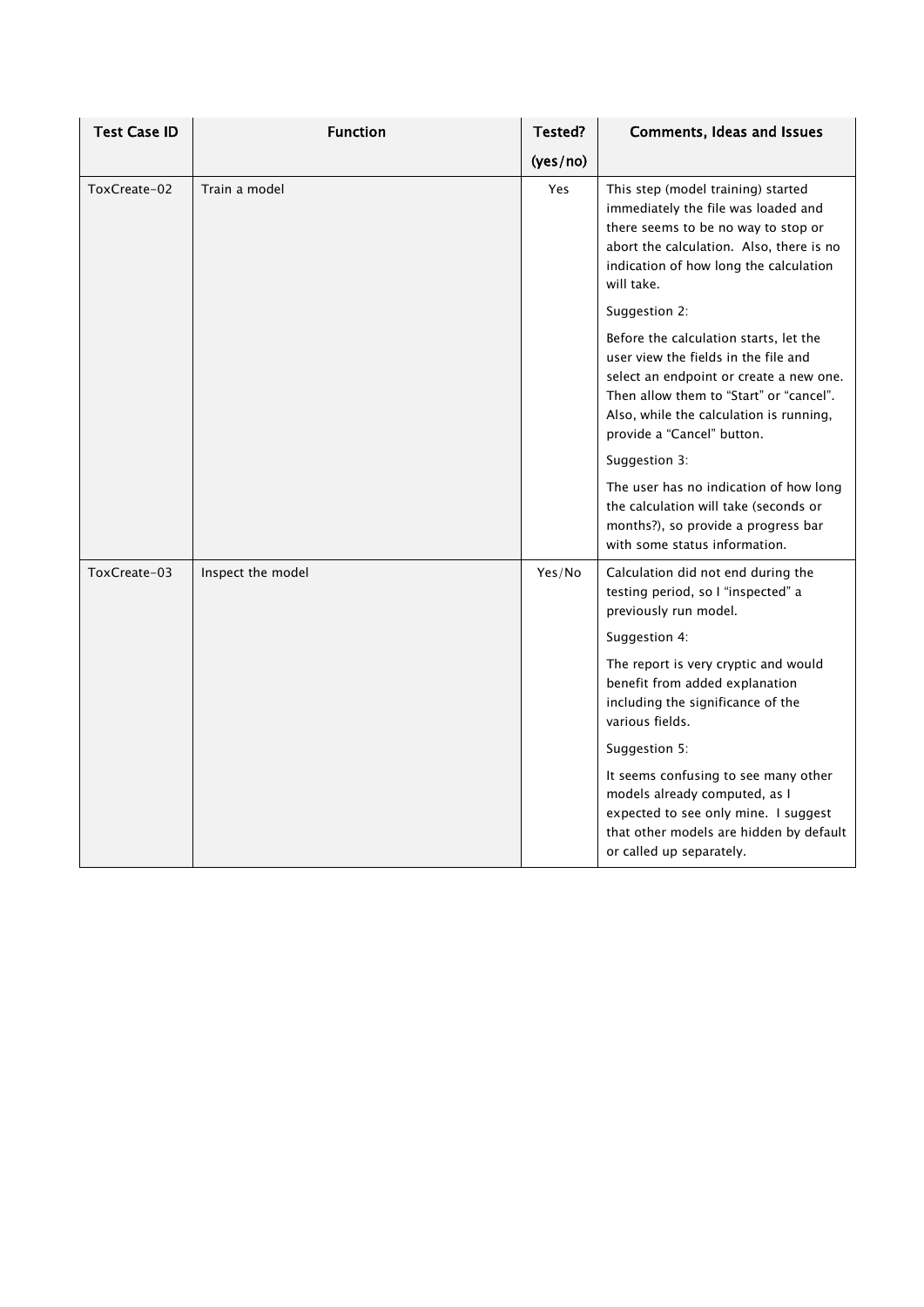| <b>Test Case ID</b> | <b>Function</b>  | Tested?  | <b>Comments, Ideas and Issues</b>                                                                                                                                                                                                                                                                          |
|---------------------|------------------|----------|------------------------------------------------------------------------------------------------------------------------------------------------------------------------------------------------------------------------------------------------------------------------------------------------------------|
|                     |                  | (yes/no) |                                                                                                                                                                                                                                                                                                            |
| ToxCreate-04        | Make predictions | yes      | The "Predict" function has been<br>implemented in a very easy to use way<br>with the minimum of steps. Nice!<br>A few minor issues were found:<br>I drew in a structure (TNT) then clicked<br>the Predict button (but forgot to select<br>an endpoint). The structure<br>disappeared and the error message |
|                     |                  |          | appeared "Please enter a compound<br>identifier and select an endpoint from<br>the list".                                                                                                                                                                                                                  |
|                     |                  |          | Suggestion 6:                                                                                                                                                                                                                                                                                              |
|                     |                  |          | Correct the error message i.e. "Please<br>select an endpoint from the list" and<br>do not delete the drawn structure.<br>Also, all endpoints should be selected<br>by default.                                                                                                                             |
|                     |                  |          | I am not sure which model was used<br>for the prediction? Was it the model I<br>had created, or another model? How<br>can I tell?                                                                                                                                                                          |
|                     |                  |          | Suggestion 7:                                                                                                                                                                                                                                                                                              |
|                     |                  |          | Can the details of the model be<br>clearly identified (i.e. who created it<br>and when with validation<br>information)?                                                                                                                                                                                    |

# <span id="page-28-0"></span>Part-C: Overall Comments and Usability Evaluation

| <b>Usability Question</b>                                              | <b>Rating Scale</b>                          | <b>Specific Comments on Rating</b>                                                |
|------------------------------------------------------------------------|----------------------------------------------|-----------------------------------------------------------------------------------|
|                                                                        | 1 - Strongly Disagree                        |                                                                                   |
|                                                                        | 2 - Somewhat Disagree                        |                                                                                   |
|                                                                        | 3 - Neither Agree, Nor Disagree (No Opinion) |                                                                                   |
|                                                                        | 4 - Somewhat Agree                           |                                                                                   |
|                                                                        | 5 - Strongly Agree                           |                                                                                   |
| Overall                                                                |                                              |                                                                                   |
| This software is useful to me now, or it<br>will be in the near future | N/A                                          |                                                                                   |
| System output and visualization are<br>useful and meet my needs        | 3                                            | Needs status information such as a<br>Progress bar during calculations            |
| Software has the capabilities I need<br>(note any exceptions)          | 3                                            | Limited QSAR functions currently. Need<br>"Cancel" function to stop calculations. |
| General impression is good (why?)                                      | 4                                            | Clear and easy to read style                                                      |
| Software was easy to apply to my<br>specific situation                 | N/A                                          |                                                                                   |
| Data entry effort is manageable                                        | 3                                            | Limited options for data entry. SD file<br>format is also important.              |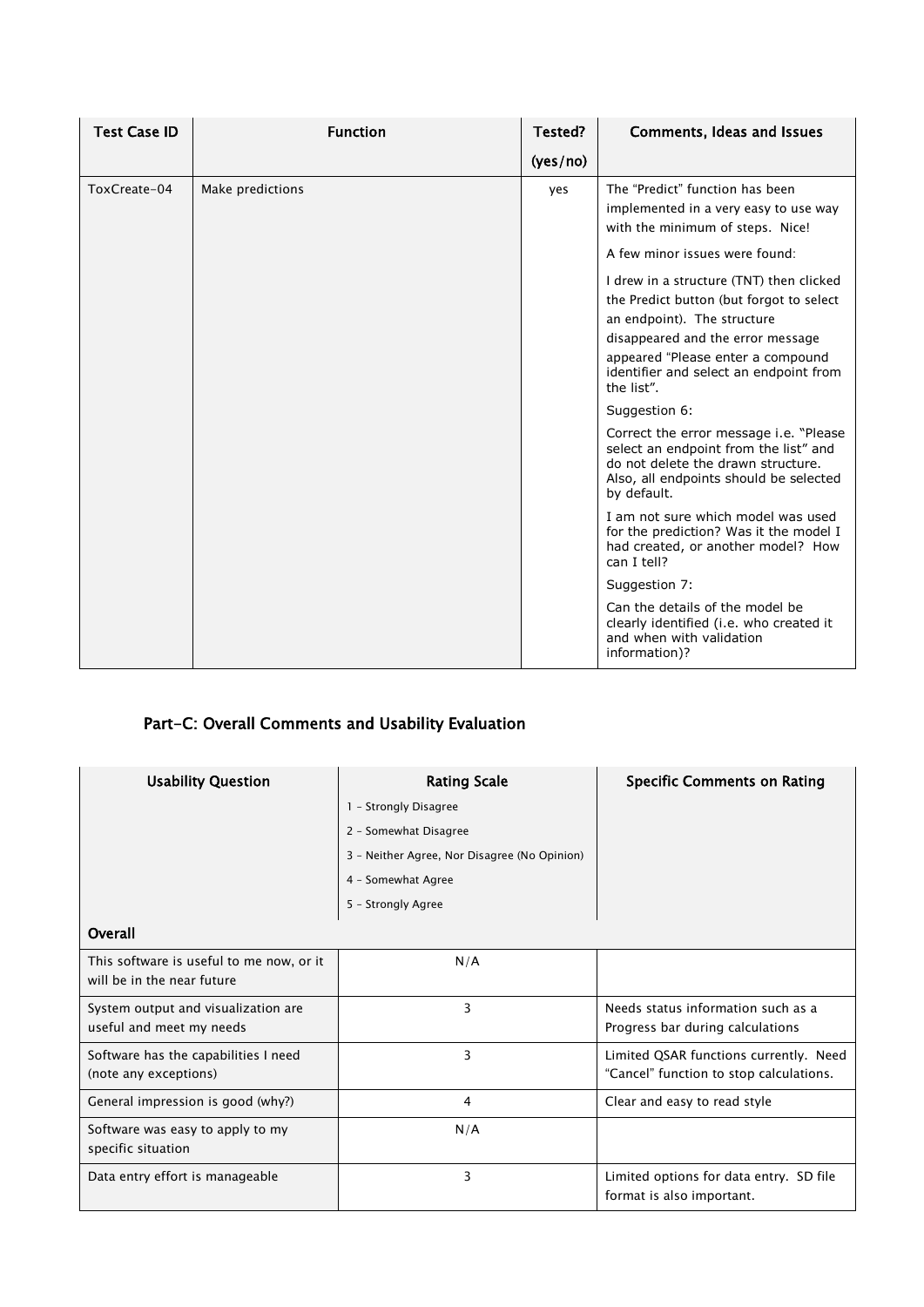| <b>Usability Question</b>                                                                   | <b>Rating Scale</b>                          | <b>Specific Comments on Rating</b>                                                                        |  |  |
|---------------------------------------------------------------------------------------------|----------------------------------------------|-----------------------------------------------------------------------------------------------------------|--|--|
|                                                                                             | 1 - Strongly Disagree                        |                                                                                                           |  |  |
|                                                                                             | 2 - Somewhat Disagree                        |                                                                                                           |  |  |
|                                                                                             | 3 - Neither Agree, Nor Disagree (No Opinion) |                                                                                                           |  |  |
|                                                                                             | 4 - Somewhat Agree                           |                                                                                                           |  |  |
|                                                                                             | 5 - Strongly Agree                           |                                                                                                           |  |  |
| <b>Technical Content</b>                                                                    |                                              |                                                                                                           |  |  |
| Appropriate technical and scientific<br>basis is used                                       |                                              | unknown                                                                                                   |  |  |
| Uses proper terminology                                                                     | 3                                            | Report is too cryptic or technical to be<br>understood by anyone except an expert                         |  |  |
| Performs calculations correctly                                                             |                                              | Not tested                                                                                                |  |  |
| Toolbars, menus, commands and<br>options are appropriate                                    | 4                                            | Need "Cancel" function to stop<br>calculations.                                                           |  |  |
| Labels and terms are accurate and easy<br>to understand (if not, what would you<br>prefer?) | 4                                            |                                                                                                           |  |  |
| Data formats are useful (if not, what<br>would you prefer?)                                 | 3                                            | SD is an important data format (isn't<br>this an a simple file translation issue,<br>such as with Babel?) |  |  |
| I entered my own data and received the<br>expected results                                  | Not tested                                   |                                                                                                           |  |  |
| Boundary values (largest and smallest<br>chemical samples) were handled<br>correctly        | Not tested                                   |                                                                                                           |  |  |
| <b>Software Operation</b>                                                                   |                                              |                                                                                                           |  |  |
| Trouble-free operation                                                                      | $\overline{4}$                               | Slow to respond, for example when<br>clicking "Inspect"                                                   |  |  |
| Easy to navigate within the software                                                        | 4                                            |                                                                                                           |  |  |
| Consistent and logical flow in using the<br>software                                        | 4                                            |                                                                                                           |  |  |
| Easy to find what you are looking for                                                       | 4                                            | Did not know how to find and use the<br>model I had created for prediction.                               |  |  |
| Software works as expected (uses<br>standard user interface features)                       | 4                                            | Yes, in most cases (see some<br>exceptions above)                                                         |  |  |
| Software works well within its family of<br>software applications (if known)                |                                              |                                                                                                           |  |  |
| Files import and export to other needed<br>applications                                     | $\overline{?}$                               | Can my model be imported into<br>ToxPredict for my use?                                                   |  |  |
| Prints properly to a printer                                                                | 4                                            | Some minor formatting problems when<br>printing                                                           |  |  |
| Documentation                                                                               |                                              |                                                                                                           |  |  |
| Clearly describes software purpose                                                          | Not tested                                   |                                                                                                           |  |  |
| Organization is clear and logical                                                           | Not tested                                   |                                                                                                           |  |  |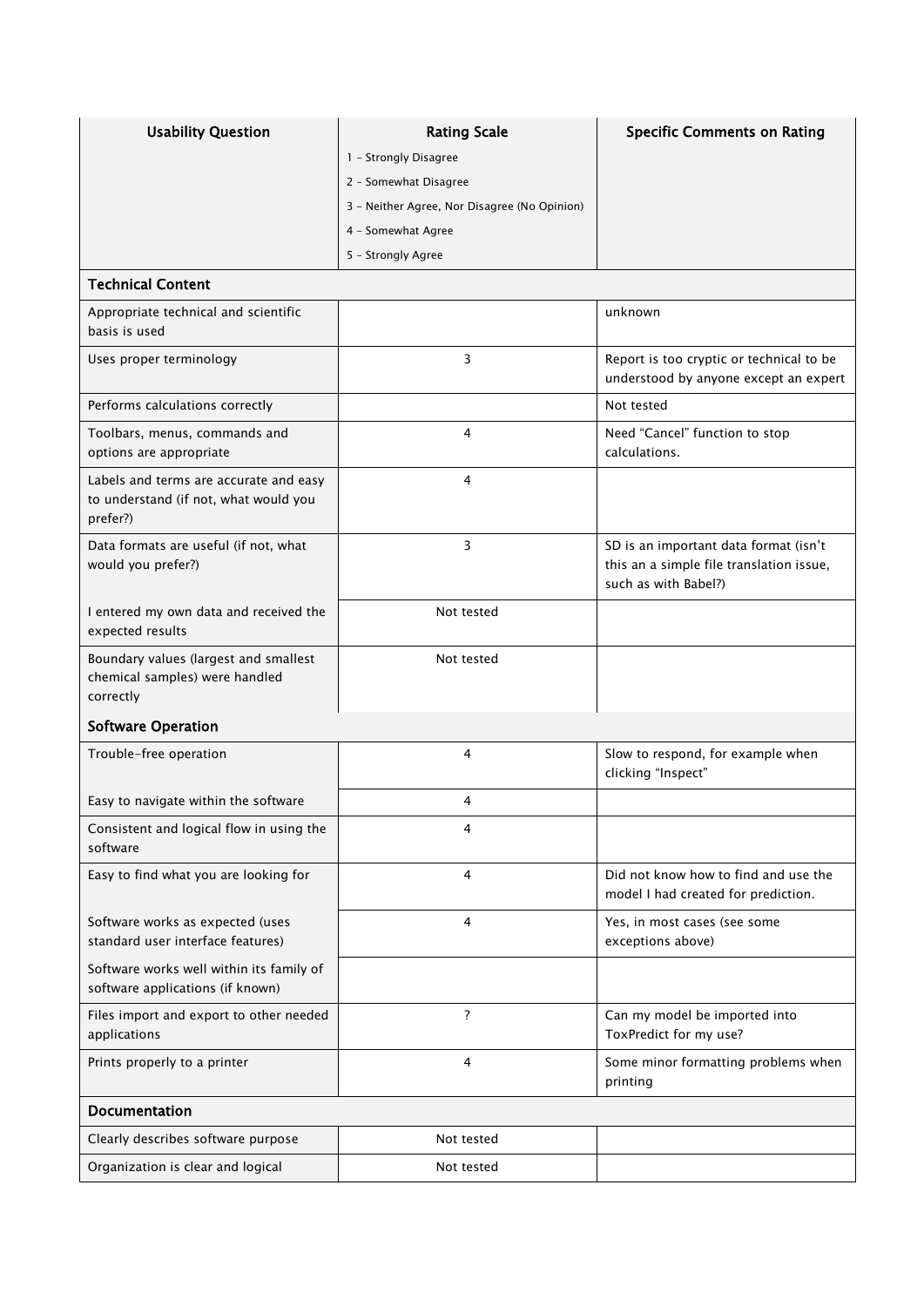| <b>Usability Question</b>                                                                                        | <b>Rating Scale</b>                          | <b>Specific Comments on Rating</b>                                                                                                                                                                                                                                                                                                                                                                                                                                                                                                                                                                                                                                                                                                                                                                                                              |
|------------------------------------------------------------------------------------------------------------------|----------------------------------------------|-------------------------------------------------------------------------------------------------------------------------------------------------------------------------------------------------------------------------------------------------------------------------------------------------------------------------------------------------------------------------------------------------------------------------------------------------------------------------------------------------------------------------------------------------------------------------------------------------------------------------------------------------------------------------------------------------------------------------------------------------------------------------------------------------------------------------------------------------|
|                                                                                                                  | 1 - Strongly Disagree                        |                                                                                                                                                                                                                                                                                                                                                                                                                                                                                                                                                                                                                                                                                                                                                                                                                                                 |
|                                                                                                                  | 2 - Somewhat Disagree                        |                                                                                                                                                                                                                                                                                                                                                                                                                                                                                                                                                                                                                                                                                                                                                                                                                                                 |
|                                                                                                                  | 3 - Neither Agree, Nor Disagree (No Opinion) |                                                                                                                                                                                                                                                                                                                                                                                                                                                                                                                                                                                                                                                                                                                                                                                                                                                 |
|                                                                                                                  | 4 - Somewhat Agree                           |                                                                                                                                                                                                                                                                                                                                                                                                                                                                                                                                                                                                                                                                                                                                                                                                                                                 |
|                                                                                                                  | 5 - Strongly Agree                           |                                                                                                                                                                                                                                                                                                                                                                                                                                                                                                                                                                                                                                                                                                                                                                                                                                                 |
| Examples show how to use the main<br>features (please list any features<br>needing more explanation or examples) | Not tested                                   |                                                                                                                                                                                                                                                                                                                                                                                                                                                                                                                                                                                                                                                                                                                                                                                                                                                 |
| Tables, graphs & figures provide<br>sufficient guidance through major<br>software options                        | Not tested                                   |                                                                                                                                                                                                                                                                                                                                                                                                                                                                                                                                                                                                                                                                                                                                                                                                                                                 |
| Do error messages clearly direct the<br>user to a solution?                                                      | Not tested                                   |                                                                                                                                                                                                                                                                                                                                                                                                                                                                                                                                                                                                                                                                                                                                                                                                                                                 |
| On-line help: was it easy to find what<br>you wanted?                                                            | Not tested                                   |                                                                                                                                                                                                                                                                                                                                                                                                                                                                                                                                                                                                                                                                                                                                                                                                                                                 |
| Included necessary technical support<br>information                                                              | Not tested                                   |                                                                                                                                                                                                                                                                                                                                                                                                                                                                                                                                                                                                                                                                                                                                                                                                                                                 |
| Appearance                                                                                                       |                                              |                                                                                                                                                                                                                                                                                                                                                                                                                                                                                                                                                                                                                                                                                                                                                                                                                                                 |
| Colours, symbols, and graphics are<br>legible and pleasing                                                       | 5                                            | Very nice clean and uncluttered layout                                                                                                                                                                                                                                                                                                                                                                                                                                                                                                                                                                                                                                                                                                                                                                                                          |
| Looks professional                                                                                               | 4                                            | 1. Positioning of some items and fonts<br>could be improved. For example,<br>headers are usually left justified<br>because this is most intuitive for people<br>who read from left to right. However,<br>the most important header "ToxCreate"<br>is right-justified, which demotes its<br>significance and relevance. This means<br>the eyes are first drawn to the "Create  <br>Inspect   Predict" tabs which may be<br>confusing.<br>2. Smaller fonts for the descriptive text<br>would make it compete less with the<br>tab names.<br>3. The inclusion of the "Tag line" is very<br>helpful to provide a quick overview of<br>the purpose of ToxCreate. The impact<br>could be further improved by including<br>a key benefit such as, reducing animal<br>testing: e.g. "creates models to<br>predict toxicity, reducing animal<br>testing" |
| Correct spelling & grammar                                                                                       | 5                                            |                                                                                                                                                                                                                                                                                                                                                                                                                                                                                                                                                                                                                                                                                                                                                                                                                                                 |
| Application windows have consistent<br>look and feel                                                             | 4                                            |                                                                                                                                                                                                                                                                                                                                                                                                                                                                                                                                                                                                                                                                                                                                                                                                                                                 |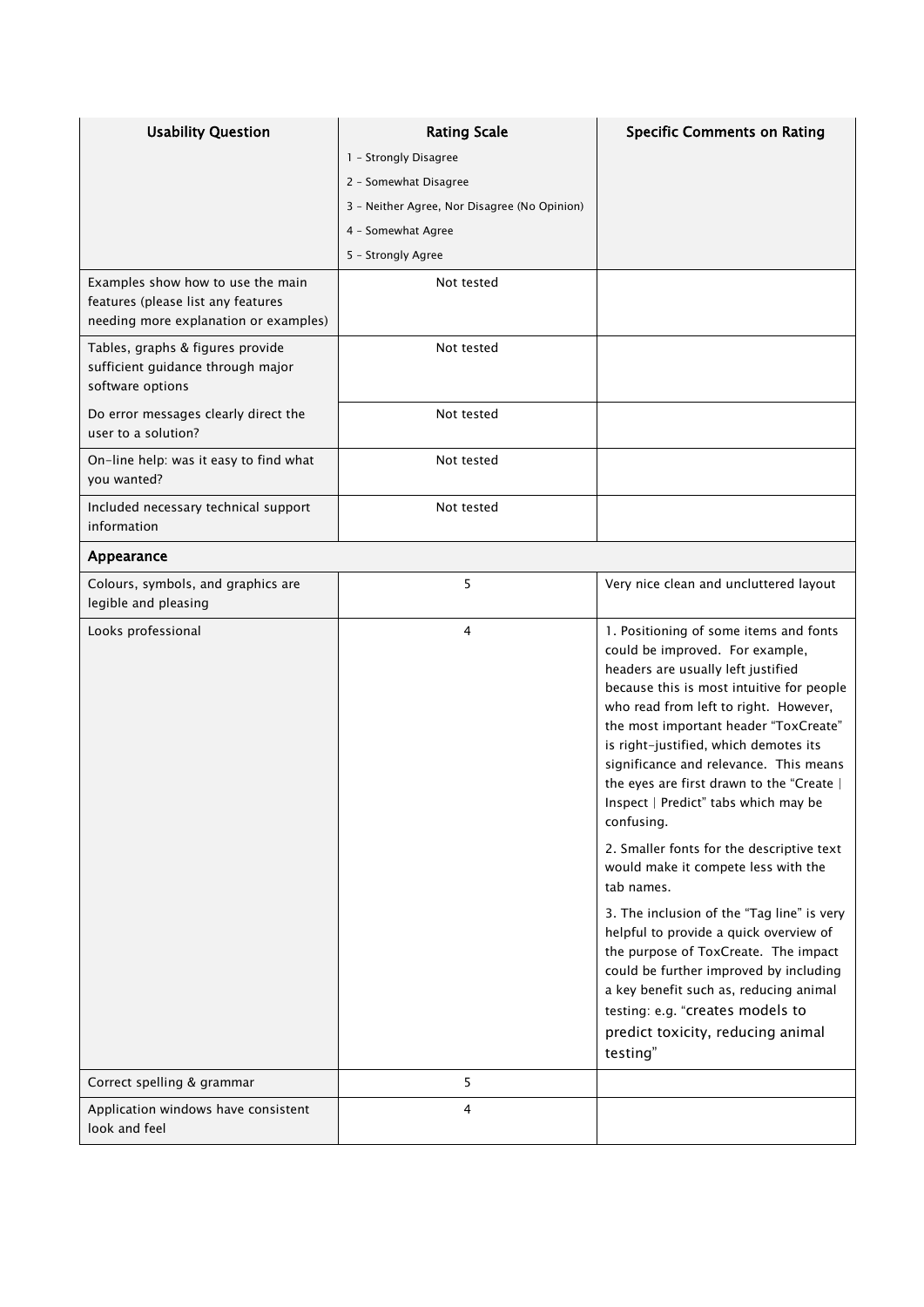#### Part-D: Specific Bugs and Problems Noted

<span id="page-31-0"></span>Please use the issue tracker at<http://github.com/helma/opentox-toxmodel/issues> to

- 1. report bugs (this should include a description of the problem and a list of steps to reproduce the problem). If you want to provide datasets, screenshots, etc you can send them directly to [helma@in](mailto:helma@in-silico.ch)[silico.ch](mailto:helma@in-silico.ch)
- 2. suggest new features;
- 3. make general comments;
- 4. vote to prioritize bugfixes and feature additions;

If this is too much hassle, you can also use the form below.

| Test Case ID (e.g. ToxCreate-01,<br>ToxCreate-02, , ToxCreate-xy) | <b>Nature of Problem</b>                                                                                                                                                                                                                                              | Full List of Steps to Reproduce the<br>Problem |
|-------------------------------------------------------------------|-----------------------------------------------------------------------------------------------------------------------------------------------------------------------------------------------------------------------------------------------------------------------|------------------------------------------------|
| ToxCreate-dg01                                                    | When inputting dataset, it would be<br>more user-friendly if the file can be<br>loaded without adding any end-point<br>name first. Then the user is presented<br>with a list of possible end-point names<br>from those found in the file, or can<br>create a new one. | See Part B above                               |
| ToxCreate-dg02                                                    | Cancel option needed:                                                                                                                                                                                                                                                 | See Part B above                               |
|                                                                   | Before a calculation starts, let the user<br>view the fields in the file and select an<br>endpoint or create a new one. Then<br>allow them to "Start" or "cancel". Also,<br>while the calculation is running, provide<br>a "Cancel" button.                           |                                                |
| ToxCreate-dg03                                                    | Progress bar needed:                                                                                                                                                                                                                                                  | See Part B above                               |
|                                                                   | The user has no indication of how long<br>the calculation will take (seconds or<br>months?), so provide a progress bar<br>with some status information.                                                                                                               |                                                |
| ToxCreate-dg04                                                    | The report is rather cryptic and would<br>benefit from added explanation<br>including the significance of the various<br>fields. (Presumably, this will be taken<br>care of when the reporting services are<br>ready)                                                 | See Part B above                               |
| ToxCreate-dg05                                                    | "Inspect" page: too much data?                                                                                                                                                                                                                                        | See Part B above                               |
|                                                                   | It seems confusing to see many other<br>models already computed, as I<br>expected to see only mine. I suggest<br>that other models are hidden by default<br>or called up separately.                                                                                  |                                                |
| ToxCreate-dg06                                                    | Predict drawing tool:                                                                                                                                                                                                                                                 | See Part B above                               |
|                                                                   | I drew in a structure (TNT) then clicked<br>the Predict button (but forgot to select<br>an endpoint). The structure<br>disappeared and the error message<br>appeared "Please enter a compound                                                                         |                                                |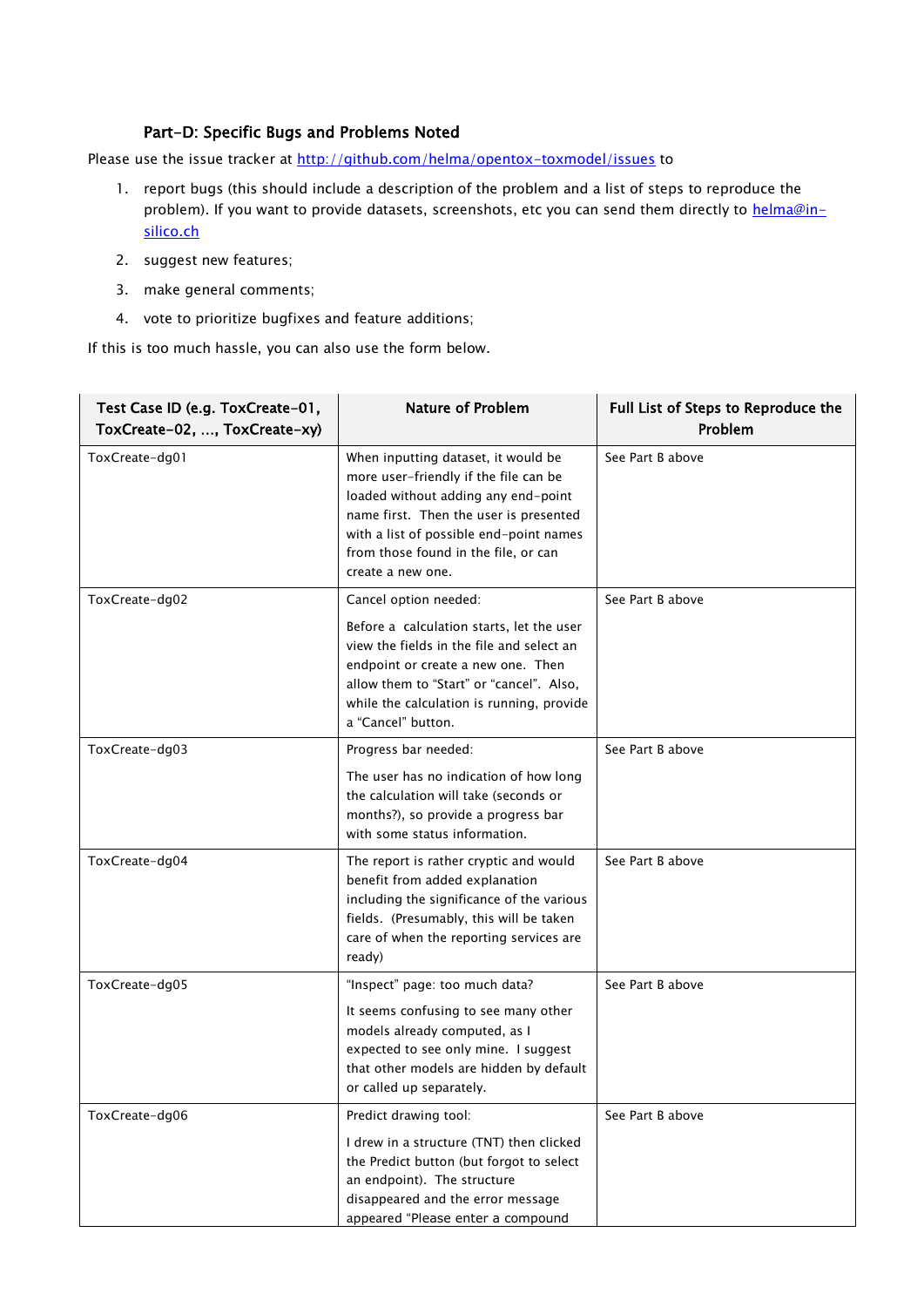|                | identifier and select an endpoint from<br>the list".<br>Suggest correcting the error message<br>i.e. "Please select an endpoint from<br>the list" and do not delete the drawn<br>structure. Also, all endpoints should<br>be selected by default. |                  |
|----------------|---------------------------------------------------------------------------------------------------------------------------------------------------------------------------------------------------------------------------------------------------|------------------|
| ToxCreate-dg07 | Which model is being used for the<br>"Prediction", and where is "my<br>model":                                                                                                                                                                    | See Part B above |
|                | I am not sure which model was used<br>for the prediction? Was it the model I<br>had created, or another model? How<br>can I tell?                                                                                                                 |                  |
|                | Can the details of the model(s) be<br>clearly identified (i.e. who created it<br>and when with validation<br>information)?                                                                                                                        |                  |

#### Part-E: Other Generic Topics

<span id="page-32-0"></span>Please comment on the following (if relevant):

scientific value of algorithms included

not evaluated

speed of user interface interactivity and of calculations

seems slow, up to 10 seconds to respond to a click (Inspect), a progress bar with status info would be helpful to indicate that the system is still working and not crashed

• order of screens and steps, and number of steps to complete an action

seems good, though not fully tested yet

- compatibility of the software with existing workflows
	- not fully consistent with ToxPredict
	- organization of menu items

Good

quality of written explanations

good, but more detailed information would be helpful

terms or abbreviations used

in the term "LAZAR" helpful or necessary on the front page, assuming ToxCreate will include more than just LAZAR?

annoying or frustrating experiences

slow response and no feedback when clicking on tabs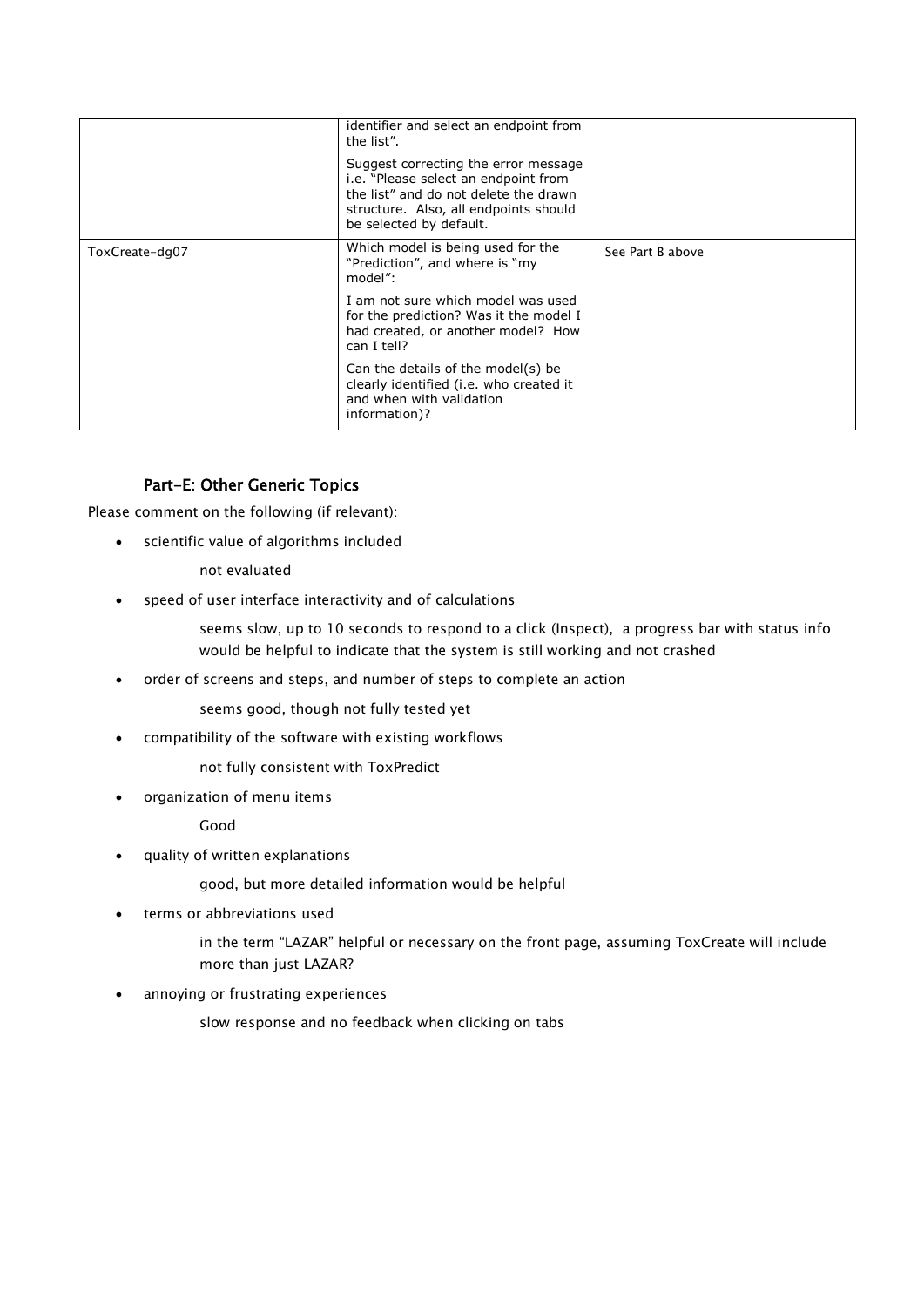## <span id="page-33-0"></span>**Appendix B ToxPredict Beta Testing Evaluation Template**

In this section we give instructions for beta testers for ToxPredict [\(www.toxpredict.org\)](http://www.toxpredict.org/) as well as a sample filled-in beta test form.

#### General Instructions

<span id="page-33-1"></span>Please complete the ToxPredict Beta Test Tasks described below. To run the ToxPredict software you would need a web browser (a recent version of Firefox or Internet Explorer) and a network connection to Internet. Please answer the questions on the attached form, either by hard copy, or by editing an electronic copy of this document. Please return your feedback to Vedrin Jeliazkov (vedrin.jeliazkov –(at)- gmail.com). With your permission, we may contact you occasionally during the course of the beta testing to solicit interim feedback. You might also want to register at the OpenTox site<sup>3</sup> and provide further feedback through the test case development issue tracker4.

The ToxPredict software implements a prototype use case of the OpenTox framework, which enables end users to run existing endpoint-specific models on a given compound (or dataset) and get model predictions. The main steps of the workflow are as follows:

- 1. Select input compound (enter chemical name, registry identifier (e.g. CAS, EINECS), SMILES, InChI, arbitrary keyword, SMARTS or draw molecule in molecular editor);
- 2. Select specific endpoint (e.g. Human Health Effects / Carcinogenicity):
- 3. Select one or more models, available for this particular endpoint (e.g. ToxTree: Benigni/Bossa rules for carcinogenicity and mutagenicity);
- 4. Apply selected model(s);
- 5. View and/or retrieve the resulting report, available in various formats, e.g. HTML, SDF, CML, SMI, PDF, XLS, ARFF or RDF.

## <span id="page-33-2"></span>**Beta Testing Objectives**

The main objectives of this beta testing exercise are:

- To evaluate ToxPredict' technical capabilities and scientific value;
- To evaluate ToxPredict' ease of use and interactivity;
- To evaluate the end user documentation;
- To identify errors/bugs;
- To compile and prioritise a wish list of missing features, to be implemented in subsequent versions of the OpenTox framework.

## <span id="page-33-3"></span>**Beta Testing Tasks**

- 7. Complete Error! Reference source not found. (provide your name and contact details, web browser type/version and time period when the testing has been performed).
- 8. Open the following URL in your web browser [http://toxpredict.org](http://toxpredict.org/)
- 9. Proceed with functional evaluation of ToxPredict by following as many variants of the provided workflow as possible. These activities aim to evaluate the software's basic ability to generate the expected results, in the way you need them. Report your findings in Error! Reference source not found..

-

<sup>3</sup> [www.opentox.org/join\\_form](http://www.opentox.org/join_form)

<sup>4</sup> [www.opentox.org/dev/testing/testcasedevelopment/testcasedevelopmentissuetracker](http://www.opentox.org/dev/testing/testcasedevelopment/testcasedevelopmentissuetracker)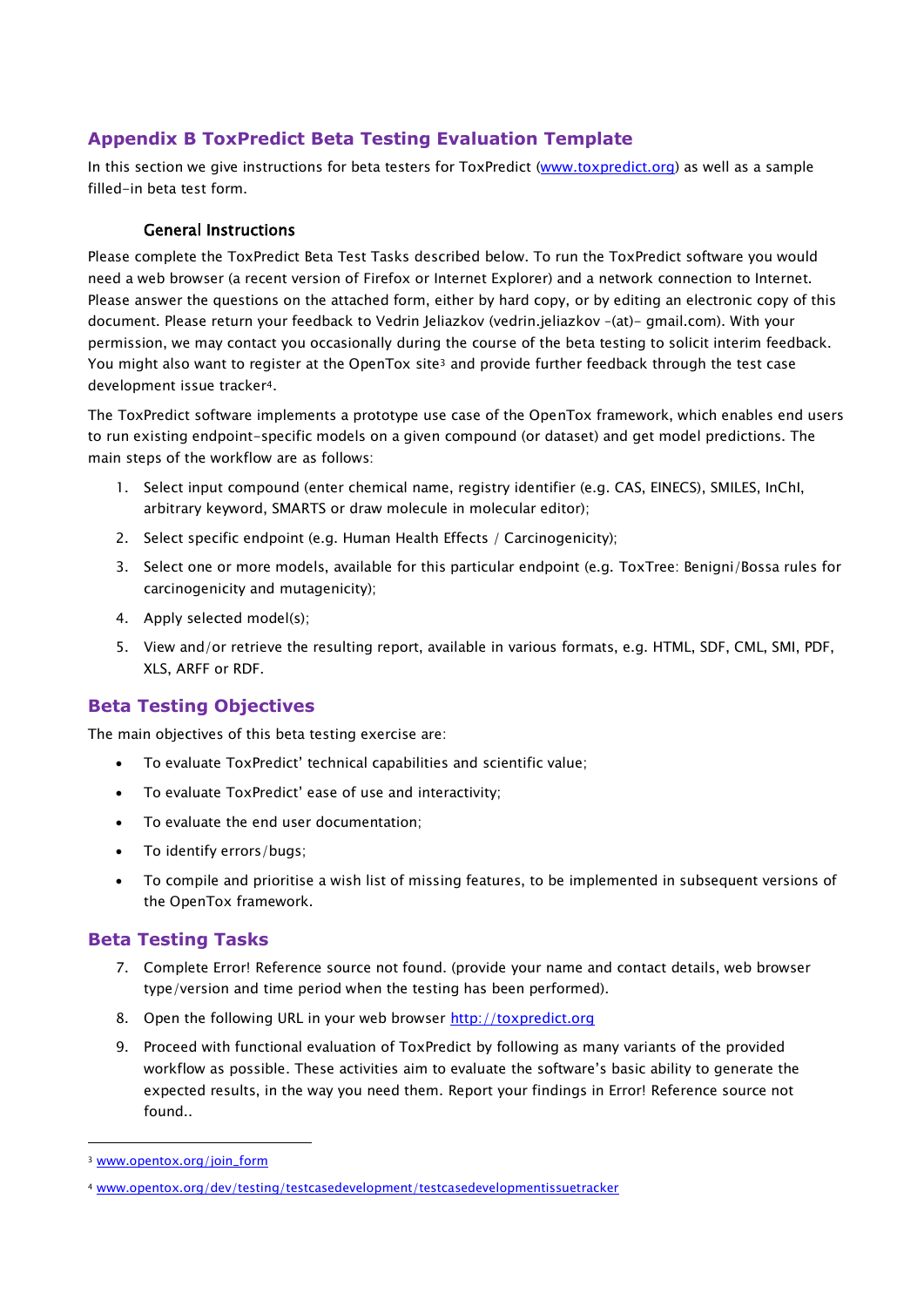- 10. Complete Error! Reference source not found.. This section asks you to rate various aspects of the software using a 5-point scale.
- 11. List any bugs or problems in Error! Reference source not found. as you proceed.
- 12. Please answer any other relevant questions listed in Error! Reference source not found..

#### <span id="page-34-0"></span>**Known ToxPredict Problems**

- 1. Bugs/usability problems:
	- a. The overall GUI design is subject to improvement.
- 2. Missing features:
	- a. The integrated online help is under development;
	- b. Support for batch processing of datasets is under development;
	- c. Support for file upload is under development;
	- d. Support for molecular structure drawing is under development;
	- e. Support for SMARTS searching is under development;
	- f. Model integration is under development (only ToxTree, pKa and selected TUM (TU München) models are fully supported at the time of this writing);
	- g. Models are available only for a subset of endpoints.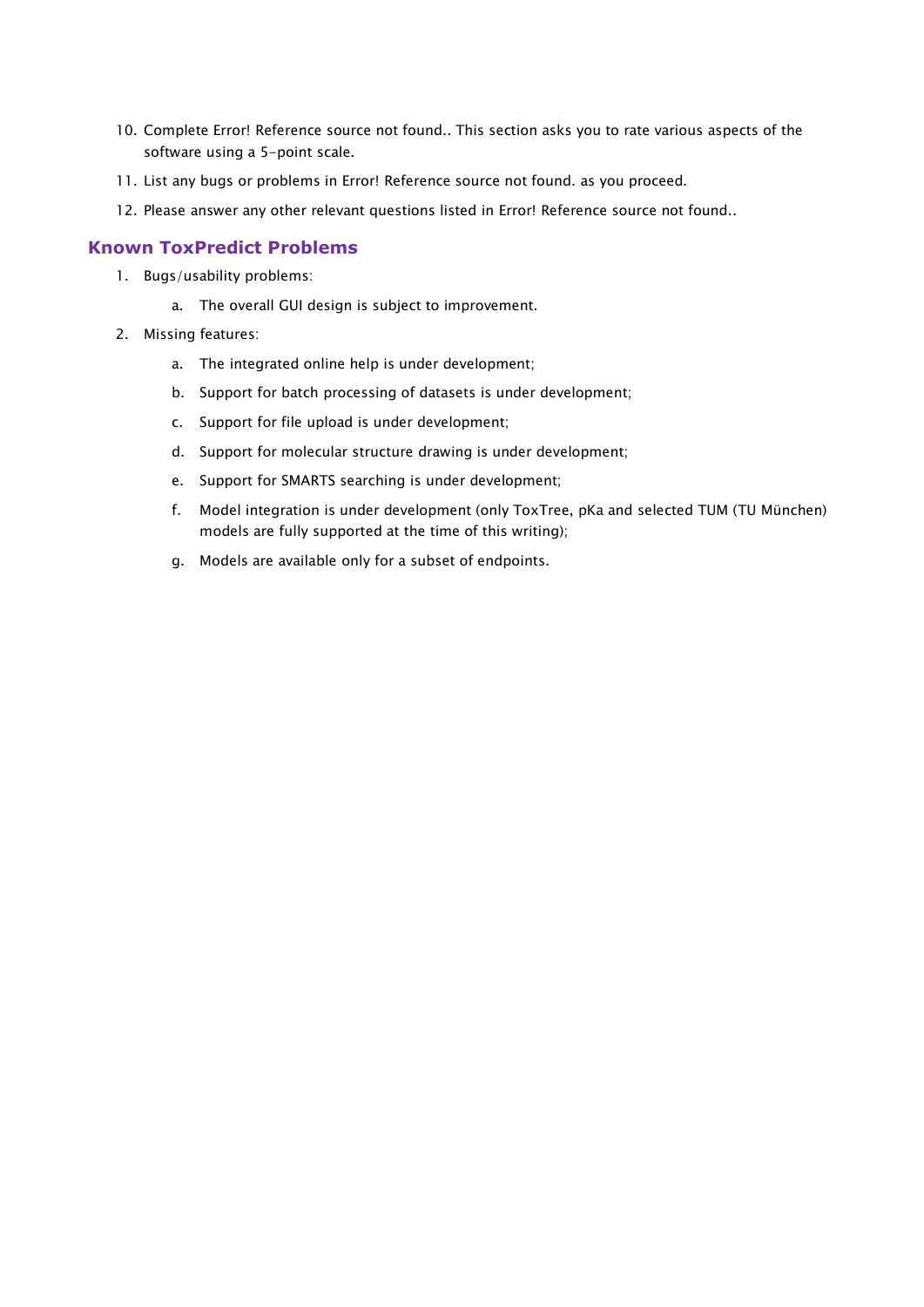# <span id="page-35-0"></span>**Part-A: Identification**

| Roman Affentranger       |  |
|--------------------------|--|
| Douglas Connect          |  |
|                          |  |
| roman@douglasconnect.com |  |
| Firefox $v3.6.2$         |  |
| March 31, 2010           |  |
|                          |  |

# <span id="page-35-1"></span>**Part-B: Functional Evaluation**

| <b>Test Case ID</b> | <b>Function</b>                    | Tested?  | Comments, Ideas and Issues                                                                                                                                                                                                                                                                                                                                                                                                                                                                                                                                                                                                                                                                                                                                                                                                                                                                                                       |
|---------------------|------------------------------------|----------|----------------------------------------------------------------------------------------------------------------------------------------------------------------------------------------------------------------------------------------------------------------------------------------------------------------------------------------------------------------------------------------------------------------------------------------------------------------------------------------------------------------------------------------------------------------------------------------------------------------------------------------------------------------------------------------------------------------------------------------------------------------------------------------------------------------------------------------------------------------------------------------------------------------------------------|
|                     |                                    | (yes/no) |                                                                                                                                                                                                                                                                                                                                                                                                                                                                                                                                                                                                                                                                                                                                                                                                                                                                                                                                  |
| ToxPredict-01       | Input chemical structure as SMILES | Yes      | Is the interpretation of the input SMILES<br>string case sensitive? CCCCOC and<br>ccccoc both are interpreted as 1-<br>methoxybutane, even though according<br>to http://inchi.info/converter_en.html<br>the latter should be $(1E)-1-$<br>methoxybuta-1,3-diene (the search<br>criterion was set to "equal"). Not sure if<br>ccccoc even is a valid SMILES at all,<br>though. The issue seems to be worth<br>checking, however.<br>C1CCCCC1 and c1ccccc1 are, however,<br>interpreted correctly as cyclohexane<br>and benzene, respectively.<br>It would help to make sense of these<br>results if the SMILES string of the found<br>hit would be displayed.<br>Loaded a mol file for SMILES<br>C4C2OCOC2CCC4CN([H])C(=O)CN(<br>$C1 = 0$ )NCN3C1CC(N3)C5CCCCC5,<br>worked fine.<br>However, when browsing for files, the<br>filter is set to "all files". It would be nice<br>if it would filter for the allowed file<br>types. |
|                     |                                    |          |                                                                                                                                                                                                                                                                                                                                                                                                                                                                                                                                                                                                                                                                                                                                                                                                                                                                                                                                  |
|                     |                                    |          |                                                                                                                                                                                                                                                                                                                                                                                                                                                                                                                                                                                                                                                                                                                                                                                                                                                                                                                                  |
| ToxPredict-02       | Input chemical structure as MOL    | Yes      |                                                                                                                                                                                                                                                                                                                                                                                                                                                                                                                                                                                                                                                                                                                                                                                                                                                                                                                                  |
|                     |                                    |          |                                                                                                                                                                                                                                                                                                                                                                                                                                                                                                                                                                                                                                                                                                                                                                                                                                                                                                                                  |
|                     |                                    |          | Curiously, while uploading the said<br>molecule as MOL worked fine, entering<br>its SMILES wouldn't yield a hit. When<br>entering a SMILES string, and selecting<br>"Equal" for the search criterion, the<br>software shouldn't be going to look up<br>the entry in a database, but instead just<br>draw the molecule.                                                                                                                                                                                                                                                                                                                                                                                                                                                                                                                                                                                                           |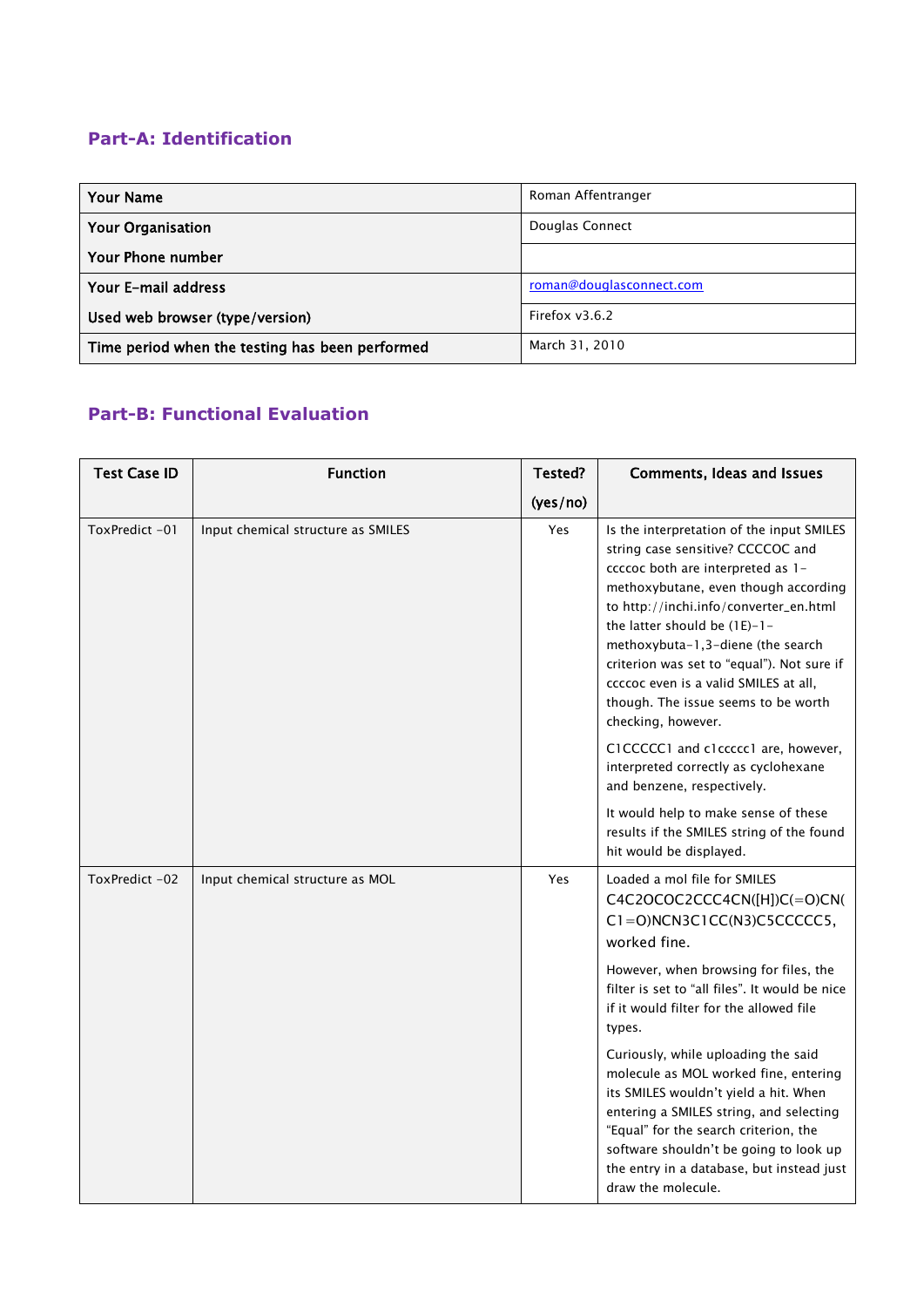| <b>Test Case ID</b> | <b>Function</b>                                                               | Tested?  | Comments, Ideas and Issues                                                                                                                                                                                                                                                                                                                                                                                                                                                                                                                                                                                                                                                      |
|---------------------|-------------------------------------------------------------------------------|----------|---------------------------------------------------------------------------------------------------------------------------------------------------------------------------------------------------------------------------------------------------------------------------------------------------------------------------------------------------------------------------------------------------------------------------------------------------------------------------------------------------------------------------------------------------------------------------------------------------------------------------------------------------------------------------------|
|                     |                                                                               | (yes/no) |                                                                                                                                                                                                                                                                                                                                                                                                                                                                                                                                                                                                                                                                                 |
| ToxPredict-03       | Input chemical structure as SDF                                               | No       |                                                                                                                                                                                                                                                                                                                                                                                                                                                                                                                                                                                                                                                                                 |
| ToxPredict-04       | Input chemical structure as InChI                                             | Yes      | Generated InChi strings for CCCCOC on<br>http://inchi.info/converter_en.html<br>(resulting in InChI=1S/C5H12O/c1-3-<br>4-5-6-2/h3-5H2,1-2H3). While a<br>SMILES search for CCCCOC yielded<br>methoxybutane, entering the<br>corresponding InChi string yielded no<br>hit.                                                                                                                                                                                                                                                                                                                                                                                                       |
| ToxPredict-05       | Input chemical structure as compound name                                     | Yes      | Entering 1-methoxybutane gave no<br>hits.<br>Entering e.g. "hexane" and setting the<br>search criterion to "equal" results in<br>many hits merely containing the string<br>"hexane", but not in hexane itself. Only<br>searching for "Hexane" (capital "H")<br>yields hexane.<br>Not even "hexane" with search criterion<br>"Sounds like" finds hexane.                                                                                                                                                                                                                                                                                                                         |
| ToxPredict-06       | Input chemical structure as CAS number                                        | No       |                                                                                                                                                                                                                                                                                                                                                                                                                                                                                                                                                                                                                                                                                 |
| ToxPredict-07       | Input chemical structure as EINECS number                                     | No       |                                                                                                                                                                                                                                                                                                                                                                                                                                                                                                                                                                                                                                                                                 |
| ToxPredict-08       | Input chemical structure as SMARTS                                            | No       |                                                                                                                                                                                                                                                                                                                                                                                                                                                                                                                                                                                                                                                                                 |
| ToxPredict-09       | Input chemical structure as arbitrary string                                  | No       |                                                                                                                                                                                                                                                                                                                                                                                                                                                                                                                                                                                                                                                                                 |
| ToxPredict-10       | Input chemical structure through the integrated<br>molecular structure editor | Yes      | Similar to entering a SMILES and<br>searching for "Equals", it doesn't make<br>sense that no hits are found when<br>drawing a structure and selecting<br>"Search for Structure", while at the<br>same time the drawn molecule is<br>accepted when uploading it as a MOL<br>file.                                                                                                                                                                                                                                                                                                                                                                                                |
| ToxPredict-11       | Verify selected structure(s)                                                  | Yes      | There's not much to verify here, as<br>selection of individual hits among the<br>presented ones isn't possible yet.<br>If one needs to go back to step 1 for<br>some reason, all previous entry is lost<br>(e.g. the drawing, search string, etc.),<br>and one has to start again from<br>scratch. It would help a lot if that<br>information would still be there, to<br>allow the user to modify the previous<br>search string, drawing, etc.<br>When presenting the hits for validation,<br>it would be helpful to<br>present/summarize the search<br>information at the top of the display,<br>e.g., present the search string, and say<br>what it has been interpreted as. |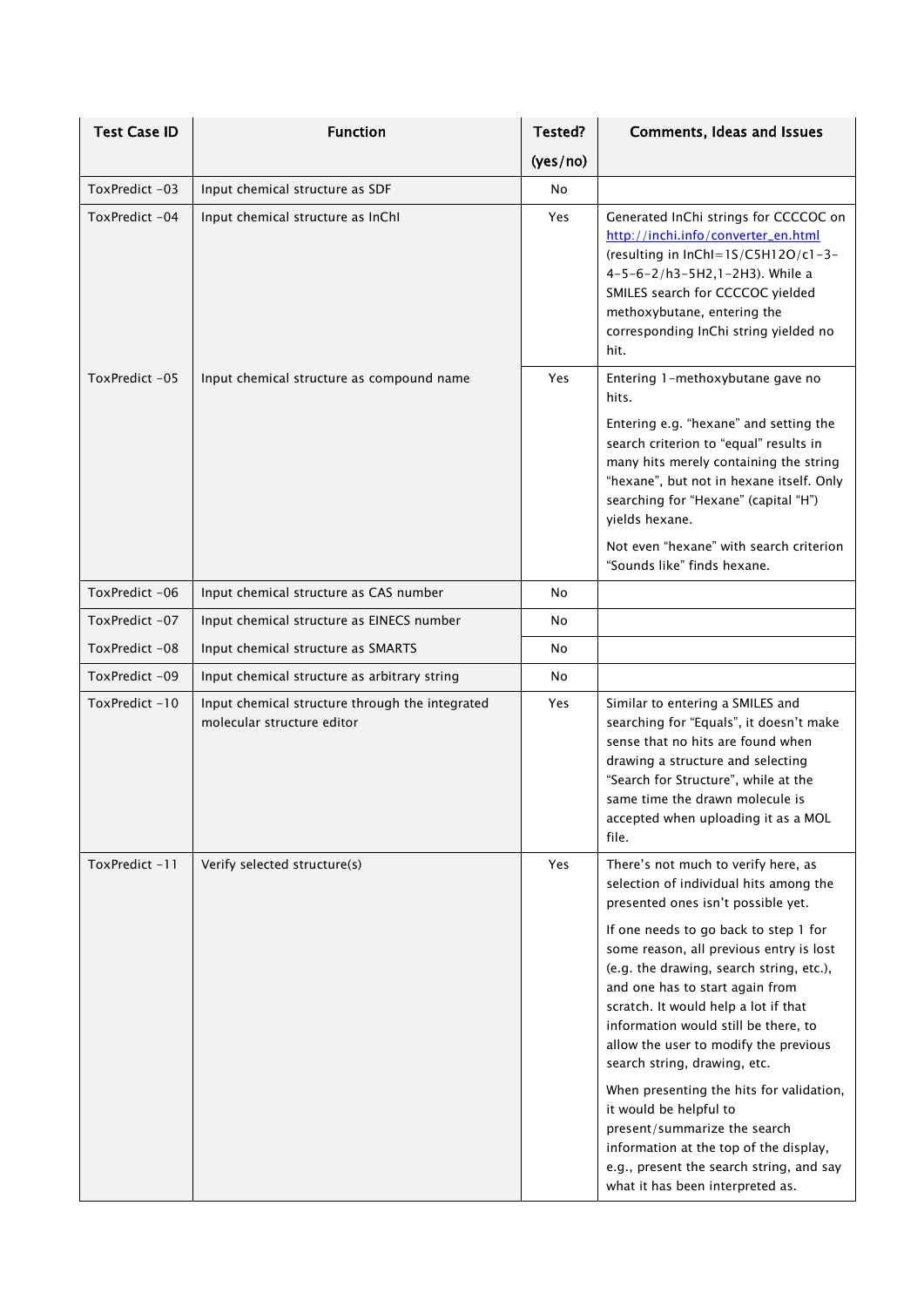| <b>Test Case ID</b> | <b>Function</b>                                            | Tested?  | <b>Comments, Ideas and Issues</b>                                                                                                                                                                                                                                                                                                                                                                                                                                                                                                                                                                                                                                                                      |
|---------------------|------------------------------------------------------------|----------|--------------------------------------------------------------------------------------------------------------------------------------------------------------------------------------------------------------------------------------------------------------------------------------------------------------------------------------------------------------------------------------------------------------------------------------------------------------------------------------------------------------------------------------------------------------------------------------------------------------------------------------------------------------------------------------------------------|
|                     |                                                            | (yes/no) |                                                                                                                                                                                                                                                                                                                                                                                                                                                                                                                                                                                                                                                                                                        |
| ToxPredict-12       | Select a relevant model from a list of available<br>models | Yes      | I found it difficult to make sense of the<br>presented models. There should be<br>information for each of them.                                                                                                                                                                                                                                                                                                                                                                                                                                                                                                                                                                                        |
|                     |                                                            |          | Also, clicking on the entries under<br>"algorithm" only yields an xml without<br>associated style.                                                                                                                                                                                                                                                                                                                                                                                                                                                                                                                                                                                                     |
|                     |                                                            |          | Clicking on the "YES" under<br>"Descriptors" yields a download. Of<br>what? The file downloaded for the<br>model "Predictive QSAR Model<br>generated by the algorithm mlr"<br>(named "independent") just contains 10<br>lines similar to<br>http://apps.ideaconsult.net:8180/ambi<br>t2/feature/21926.                                                                                                                                                                                                                                                                                                                                                                                                 |
|                     |                                                            |          | There are two models that look exactly<br>the same (4 <sup>th</sup> and 5 <sup>th</sup> models, called<br>"Predictive QSAR Model generated by<br>the algorithm mlr"). They are probably<br>different, though (see next point).                                                                                                                                                                                                                                                                                                                                                                                                                                                                         |
|                     |                                                            |          | The download of the training datasets<br>is a bit weird. When trying to download<br>the SDF file for the 4 <sup>th</sup> model<br>("Predictive QSAR Model generated by<br>the algorithm mlr") one ends up on the<br>website<br>http://apps.ideaconsult.net:8180/ambi<br>t2/dataset/20?max=20?media=chemic<br>al%2Fx-mdl-sdfile, while for the 5th<br>model (which is indistinguishable from<br>the 4 <sup>th</sup> one on the model selection<br>page, one downloads a file called "269"<br>(without a file extension). For the sixth<br>model ("OpenTox model created with<br>TUM's kNNregression model learning<br>web service"), the SDF file is called "23".<br>Some more sensible filenames would |
|                     |                                                            |          | be great, and also extensions would<br>help a lot                                                                                                                                                                                                                                                                                                                                                                                                                                                                                                                                                                                                                                                      |
|                     |                                                            |          | Turns out that for the other download<br>formats, the behaviour is similar. For<br>the 4 <sup>th</sup> model, one always ends up on<br>the above-mentioned website. For the<br>5 <sup>th</sup> and 6 <sup>th</sup> models, one is prompted a<br>download of files 269 and 23,<br>respectively. The behaviour is<br>somewhat different when clicking on<br>the pdf format: instead of prompting to<br>save the file, it is displayed in the                                                                                                                                                                                                                                                             |
|                     |                                                            |          | browser, but not in a new window                                                                                                                                                                                                                                                                                                                                                                                                                                                                                                                                                                                                                                                                       |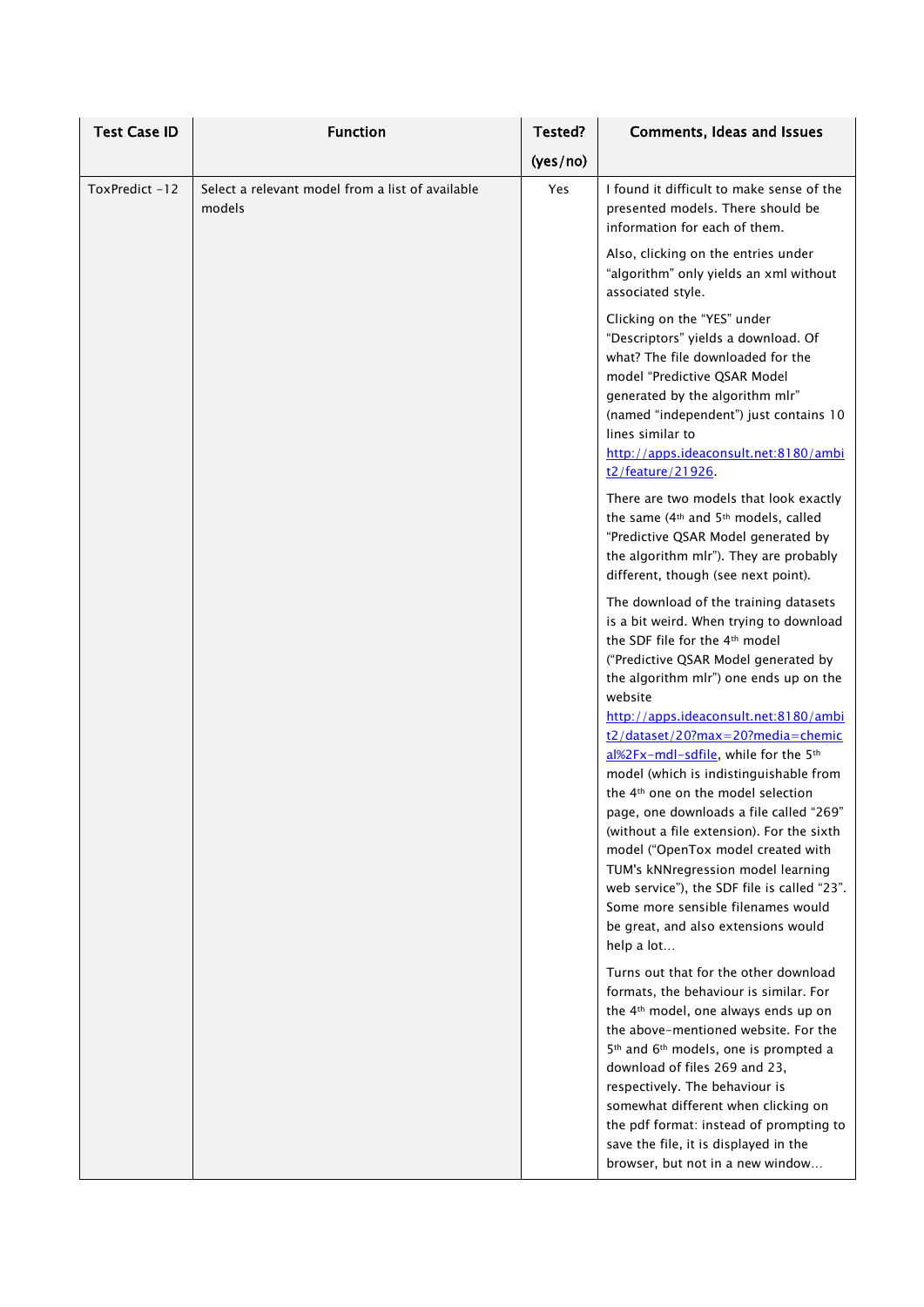| <b>Test Case ID</b> | <b>Function</b>                                         | Tested?  | Comments, Ideas and Issues                                                                                                                                                                                                                                                                                                                                                                                                                                                                                                                                                                                                                                                                                                                                                                                                                                                                                                                                                                                                                                                                   |
|---------------------|---------------------------------------------------------|----------|----------------------------------------------------------------------------------------------------------------------------------------------------------------------------------------------------------------------------------------------------------------------------------------------------------------------------------------------------------------------------------------------------------------------------------------------------------------------------------------------------------------------------------------------------------------------------------------------------------------------------------------------------------------------------------------------------------------------------------------------------------------------------------------------------------------------------------------------------------------------------------------------------------------------------------------------------------------------------------------------------------------------------------------------------------------------------------------------|
|                     |                                                         | (yes/no) |                                                                                                                                                                                                                                                                                                                                                                                                                                                                                                                                                                                                                                                                                                                                                                                                                                                                                                                                                                                                                                                                                              |
| ToxPredict-13       | Apply model(s) (make a prediction(s))                   | Yes      | Test performed for the loaded mol file<br>SMILES:<br>$C4C2OCOC2CCCACN([H])C(=O)CN(C1=$<br>O)NCN3C1CC(N3)C5CCCCC5                                                                                                                                                                                                                                                                                                                                                                                                                                                                                                                                                                                                                                                                                                                                                                                                                                                                                                                                                                             |
|                     |                                                         |          | - Molecular weight: ok                                                                                                                                                                                                                                                                                                                                                                                                                                                                                                                                                                                                                                                                                                                                                                                                                                                                                                                                                                                                                                                                       |
|                     |                                                         |          | - CPSA: all values are NaN                                                                                                                                                                                                                                                                                                                                                                                                                                                                                                                                                                                                                                                                                                                                                                                                                                                                                                                                                                                                                                                                   |
|                     |                                                         |          | - Zagreb Index: ok                                                                                                                                                                                                                                                                                                                                                                                                                                                                                                                                                                                                                                                                                                                                                                                                                                                                                                                                                                                                                                                                           |
|                     |                                                         |          | - Predictive QSAR Model generated by<br>the algorithm mlr (4 <sup>th</sup> model): It would<br>process for about 30 seconds, then the<br>browser prompts: "To display this<br>page, Firefox must send information<br>that will repeat any action (such as a<br>search or order confirmation) that was<br>performed earlier.", offering the<br>buttons "Resend" and "Cancel". After<br>having resent a couple of times without<br>finishing, I suspect that the<br>computations restart every time<br>- Next "Predictive QSAR Model<br>generated by the algorithm mlr (5th<br>model): after processing for a few<br>seconds, I got "Bad Request (400) - Bad<br>Request" next to the green check mark<br>that usually indicates that the<br>computation is finished.<br>- OpenTox model created with TUM's<br>kNNregression model learning web<br>service: similar to above, but the error<br>message here was "Internal Server Error<br>(500) - Internal Server Error ***<br>- ToxTree: Benigni/Bossa rules for<br>carcinogenicity and mutagenicity:<br>works fine, but the results are a bit |
|                     |                                                         |          | weird: structural alerts = $NO$ , Potential<br>$mutagen/carcinogen = NO$ , but<br>unlikely to be mutagen/carcinogen is<br>also NO.                                                                                                                                                                                                                                                                                                                                                                                                                                                                                                                                                                                                                                                                                                                                                                                                                                                                                                                                                           |
|                     |                                                         |          | -pKA, all ToxTree, Lipinski, XlogP: ok                                                                                                                                                                                                                                                                                                                                                                                                                                                                                                                                                                                                                                                                                                                                                                                                                                                                                                                                                                                                                                                       |
| ToxPredict-14       | Follow the progress of a prediction task                | Yes      | ok                                                                                                                                                                                                                                                                                                                                                                                                                                                                                                                                                                                                                                                                                                                                                                                                                                                                                                                                                                                                                                                                                           |
| ToxPredict-15       | View predictions and experimental data (HTML<br>format) | Yes      | There might be a bit more explanations<br>on what the results mean                                                                                                                                                                                                                                                                                                                                                                                                                                                                                                                                                                                                                                                                                                                                                                                                                                                                                                                                                                                                                           |
|                     |                                                         |          | Either I didn't come across any, or it<br>isn't clear which are experimental data,<br>and which are predictions.                                                                                                                                                                                                                                                                                                                                                                                                                                                                                                                                                                                                                                                                                                                                                                                                                                                                                                                                                                             |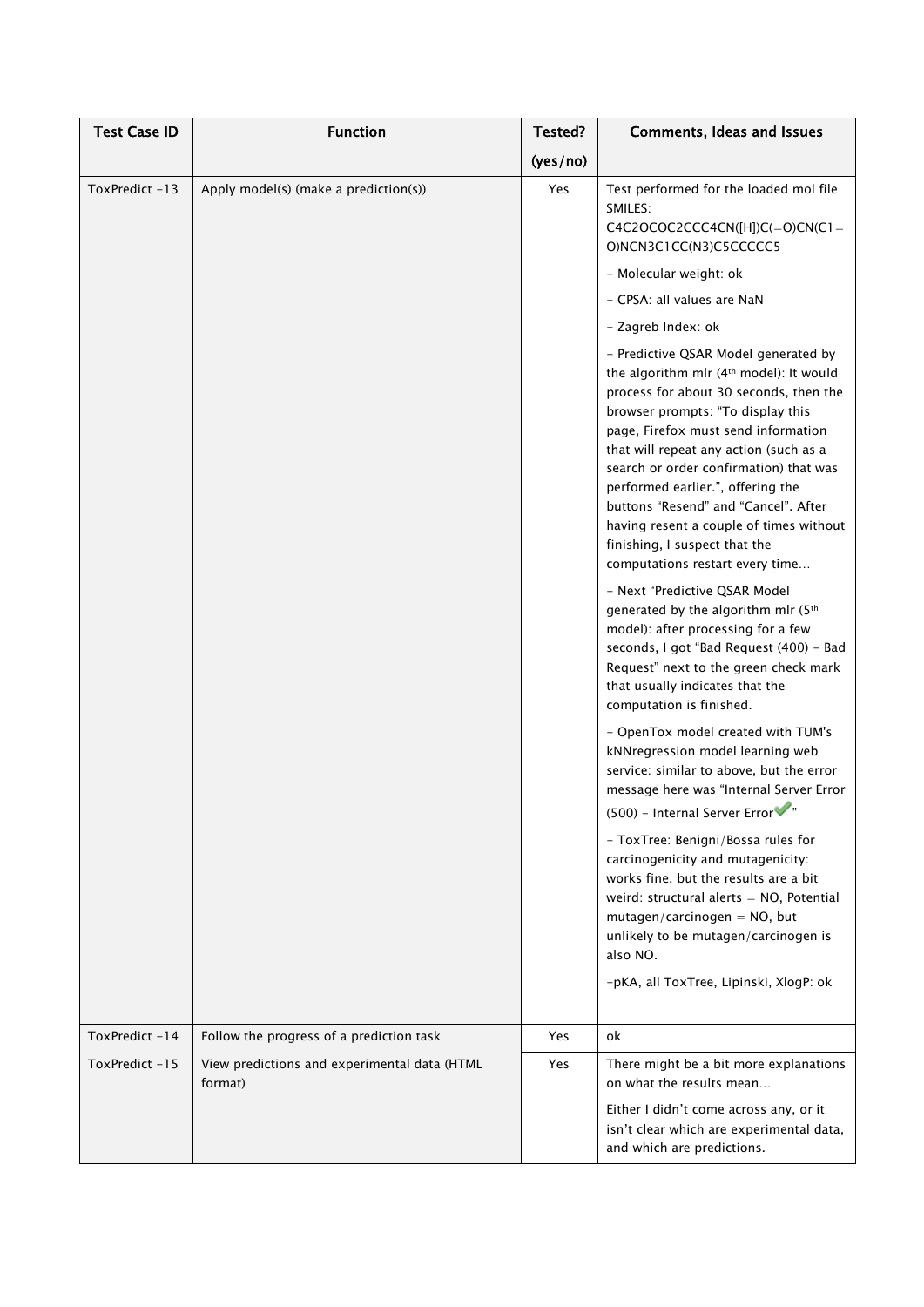| Test Case ID  | <b>Function</b>                          | Tested?  | Comments, Ideas and Issues                                                                                                                           |
|---------------|------------------------------------------|----------|------------------------------------------------------------------------------------------------------------------------------------------------------|
|               |                                          | (yes/no) |                                                                                                                                                      |
| ToxPredict-16 | Retrieve resulting report in SDF format  | Yes      | Works, however, the file that is<br>downloaded is lacking the .sdf<br>extension. Also, it does not contain any<br>results, but only the 2D-molecules |
| ToxPredict-17 | Retrieve resulting report in CML format  | Yes      | Not offered. I could only download in<br>SDF format.                                                                                                 |
| ToxPredict-18 | Retrieve resulting report in SMI format  | Yes      | Not offered. I could only download in<br>SDF format.                                                                                                 |
| ToxPredict-19 | Retrieve resulting report in PDF format  | Yes      | Not offered. I could only download in<br>SDF format.                                                                                                 |
| ToxPredict-20 | Retrieve resulting report in CSV format  | Yes      | Not offered. I could only download in<br>SDF format.                                                                                                 |
| ToxPredict-21 | Retrieve resulting report in ARFF format | Yes      | Not offered. I could only download in<br>SDF format.                                                                                                 |
| ToxPredict-22 | Retrieve resulting report in RDF format  | Yes      | Not offered. I could only download in<br>SDF format.                                                                                                 |

# <span id="page-39-0"></span>**Part-C: Overall Comments and Usability Evaluation**

| <b>Usability Question</b>                                              | <b>Rating Scale</b>                          | <b>Specific Comments on Rating</b>                                                                                                              |
|------------------------------------------------------------------------|----------------------------------------------|-------------------------------------------------------------------------------------------------------------------------------------------------|
|                                                                        | 1 - Strongly Disagree                        |                                                                                                                                                 |
|                                                                        | 2 - Somewhat Disagree                        |                                                                                                                                                 |
|                                                                        | 3 - Neither Agree, Nor Disagree (No Opinion) |                                                                                                                                                 |
|                                                                        | 4 - Somewhat Agree                           |                                                                                                                                                 |
|                                                                        | 5 - Strongly Agree                           |                                                                                                                                                 |
| Overall                                                                |                                              |                                                                                                                                                 |
| This software is useful to me now, or it<br>will be in the near future | 4                                            |                                                                                                                                                 |
| System output and visualization are<br>useful and meet my needs        | 3                                            | Explanations of the results are missing                                                                                                         |
| Software has the capabilities I need<br>(note any exceptions)          | 4                                            |                                                                                                                                                 |
| General impression is good (why?)                                      | 4                                            |                                                                                                                                                 |
| Software was easy to apply to my<br>specific situation                 | 4                                            |                                                                                                                                                 |
| Data entry effort is manageable                                        | 3                                            | Whenever moving back to step 1, all<br>previous information is lost (e.g., one<br>has to re-draw the molecule, or re-type<br>the SMILES, etc.). |
| <b>Technical Content</b>                                               |                                              |                                                                                                                                                 |
| Appropriate technical and scientific<br>basis is used                  | 4                                            |                                                                                                                                                 |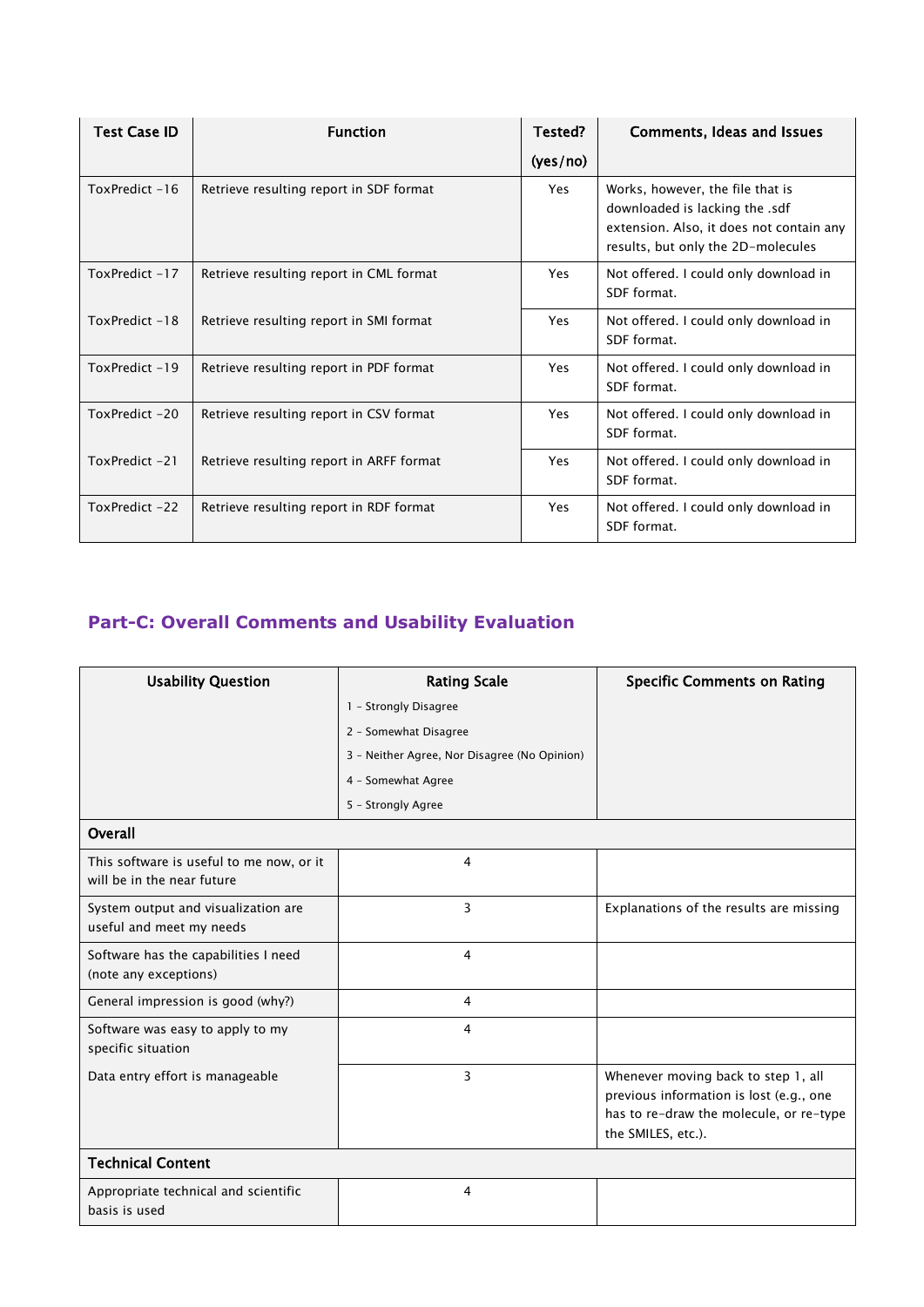| <b>Usability Question</b>                                                                                        | <b>Rating Scale</b>                          | <b>Specific Comments on Rating</b>                                                                                                                                                                                                   |
|------------------------------------------------------------------------------------------------------------------|----------------------------------------------|--------------------------------------------------------------------------------------------------------------------------------------------------------------------------------------------------------------------------------------|
|                                                                                                                  | 1 - Strongly Disagree                        |                                                                                                                                                                                                                                      |
|                                                                                                                  | 2 - Somewhat Disagree                        |                                                                                                                                                                                                                                      |
|                                                                                                                  | 3 - Neither Agree, Nor Disagree (No Opinion) |                                                                                                                                                                                                                                      |
|                                                                                                                  | 4 - Somewhat Agree                           |                                                                                                                                                                                                                                      |
|                                                                                                                  | 5 - Strongly Agree                           |                                                                                                                                                                                                                                      |
| Uses proper terminology                                                                                          | 4                                            |                                                                                                                                                                                                                                      |
| Performs calculations correctly                                                                                  | 3                                            | Not sure about CPSA and Benigni/Bossa                                                                                                                                                                                                |
| Toolbars, menus, commands and<br>options are appropriate                                                         | 4                                            | "Next" (or even the whole flowchart)<br>could be replicated at the bottom of the<br>screen.                                                                                                                                          |
| Labels and terms are accurate and easy<br>to understand (if not, what would you<br>prefer?)                      | 4                                            |                                                                                                                                                                                                                                      |
| Data formats are useful (if not, what<br>would you prefer?)                                                      | 4                                            | Mol2 and pdb format for structure<br>upload would be nice                                                                                                                                                                            |
| I entered my own data and received the<br>expected results                                                       |                                              |                                                                                                                                                                                                                                      |
| Boundary values (largest and smallest<br>chemical samples) were handled<br>correctly                             | $\overline{\phantom{0}}$                     | $\frac{1}{2}$                                                                                                                                                                                                                        |
| <b>Software Operation</b>                                                                                        |                                              |                                                                                                                                                                                                                                      |
| Trouble-free operation                                                                                           | $\mathbf{2}$                                 | Frequently received error codes 400<br>and 500, however in a non-<br>reproducible way. That is, navigating<br>again to toxpredict.net and repeating<br>the steps sometimes passed the point<br>where I received these errors before. |
| Easy to navigate within the software                                                                             | 4                                            |                                                                                                                                                                                                                                      |
| Consistent and logical flow in using the<br>software                                                             | 4                                            |                                                                                                                                                                                                                                      |
| Easy to find what you are looking for                                                                            | 3                                            | There should be more background<br>information on the models.                                                                                                                                                                        |
| Software works as expected (uses<br>standard user interface features)                                            | 4                                            |                                                                                                                                                                                                                                      |
| Software works well within its family of<br>software applications (if known)                                     |                                              | $\overline{\phantom{a}}$                                                                                                                                                                                                             |
| Files import and export to other needed<br>applications                                                          |                                              |                                                                                                                                                                                                                                      |
| Prints properly to a printer                                                                                     | L.                                           | $\equiv$                                                                                                                                                                                                                             |
| Documentation                                                                                                    |                                              |                                                                                                                                                                                                                                      |
| Clearly describes software purpose                                                                               | $\overline{\phantom{0}}$                     | Not available                                                                                                                                                                                                                        |
| Organization is clear and logical                                                                                | 4                                            | 4                                                                                                                                                                                                                                    |
| Examples show how to use the main<br>features (please list any features<br>needing more explanation or examples) |                                              | Not available                                                                                                                                                                                                                        |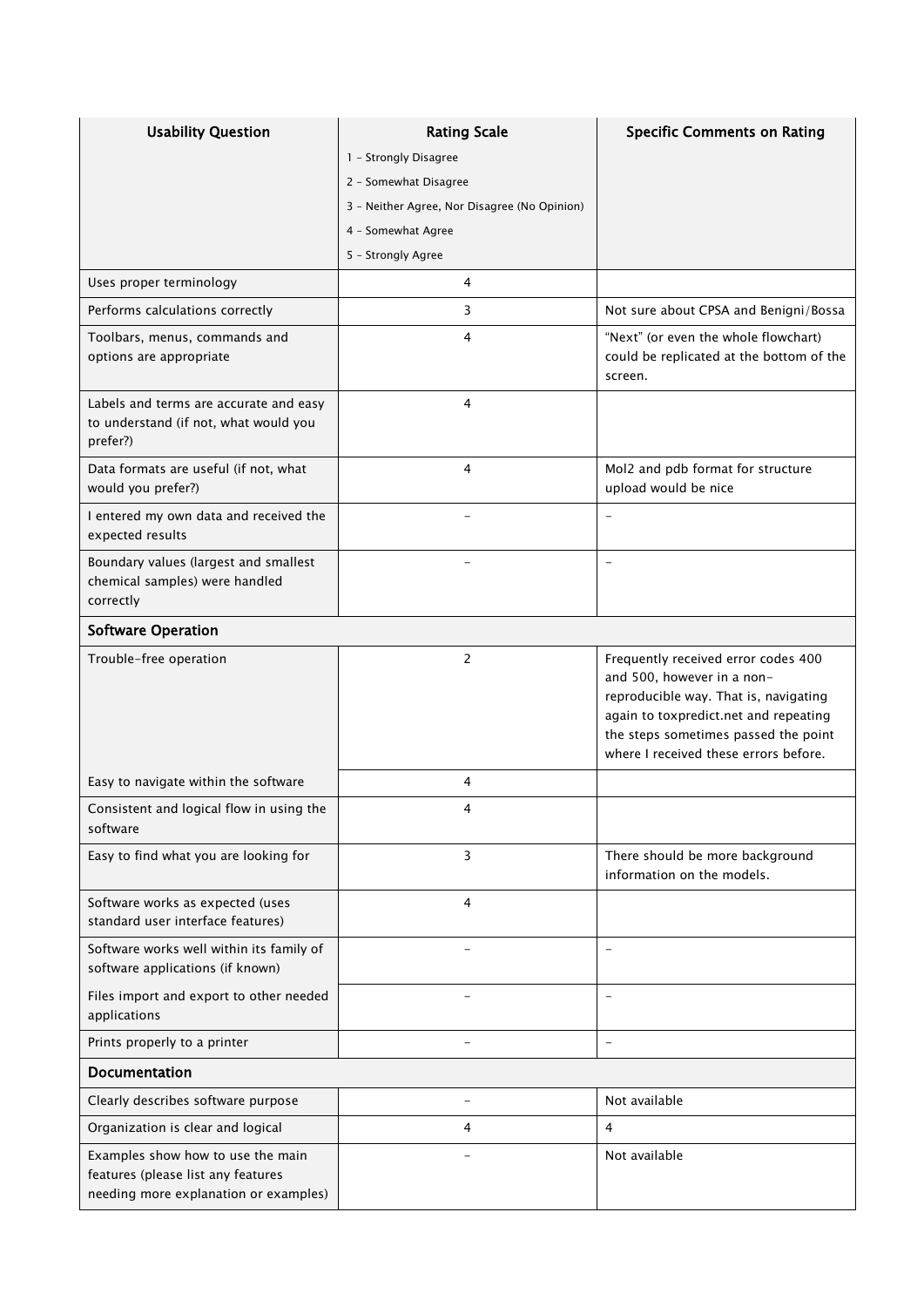| <b>Usability Question</b>                                                                 | <b>Rating Scale</b>                          | <b>Specific Comments on Rating</b>                                       |
|-------------------------------------------------------------------------------------------|----------------------------------------------|--------------------------------------------------------------------------|
|                                                                                           | 1 - Strongly Disagree                        |                                                                          |
|                                                                                           | 2 - Somewhat Disagree                        |                                                                          |
|                                                                                           | 3 - Neither Agree, Nor Disagree (No Opinion) |                                                                          |
|                                                                                           | 4 - Somewhat Agree                           |                                                                          |
|                                                                                           | 5 - Strongly Agree                           |                                                                          |
| Tables, graphs & figures provide<br>sufficient guidance through major<br>software options |                                              | Not available                                                            |
| Do error messages clearly direct the<br>user to a solution?                               | $\overline{2}$                               |                                                                          |
| On-line help: was it easy to find what<br>you wanted?                                     | $\overline{\phantom{0}}$                     | Not available                                                            |
| Included necessary technical support<br>information                                       |                                              | Not available                                                            |
| Appearance                                                                                |                                              |                                                                          |
| Colours, symbols, and graphics are<br>legible and pleasing                                | 3                                            | Individual compounds should be better<br>separated in the results table. |
| Looks professional                                                                        | $\overline{4}$                               |                                                                          |
| Correct spelling & grammar                                                                | 3                                            | Didn't check for spelling and grammar                                    |
| Application windows have consistent<br>look and feel                                      | 4                                            |                                                                          |

# <span id="page-41-0"></span>**Part-D: Specific Bugs and Problems Noted**

| Test Case ID (e.g. ToxPredict-01,<br>ToxPredict-02, , ToxPredict-xy) | <b>Nature of Problem</b>               | Full List of Steps to Reproduce the<br>Problem                              |
|----------------------------------------------------------------------|----------------------------------------|-----------------------------------------------------------------------------|
| $TP-RA-01$                                                           | SMILES sometimes not case sensitive??? | $ccc\ddot{c}c$ with "Equal" search $\rightarrow$ presents<br>CCCCOC as hit. |
| $TP-RA-02$                                                           | CPSA yiels all NaN                     | Enter CCO, select as only model "CPSA<br>descriptor"                        |
| $TP-RA-03$                                                           | Benigni/Bossa results are confusing    | Enter CCO, select as only model the<br>Benigni/Bossa model:                 |
|                                                                      |                                        | Structural Alert for genotoxic<br>carcinogenicity<br><b>NO</b>              |
|                                                                      |                                        | Structural Alert for nongenotoxic<br>carcinogenicity<br><b>NO</b>           |
|                                                                      |                                        | Potential S. typhimurium TA100<br>mutagen based on QSAR<br>NO.              |
|                                                                      |                                        | Unlikely to be a S. typhimurium TA100<br>mutagen based on QSAR<br>NO.       |
|                                                                      |                                        | Potential carcinogen based on QSAR<br>N <sub>O</sub>                        |
|                                                                      |                                        | Unlikely to be a carcinogen based on<br><b>OSAR</b><br><b>NO</b>            |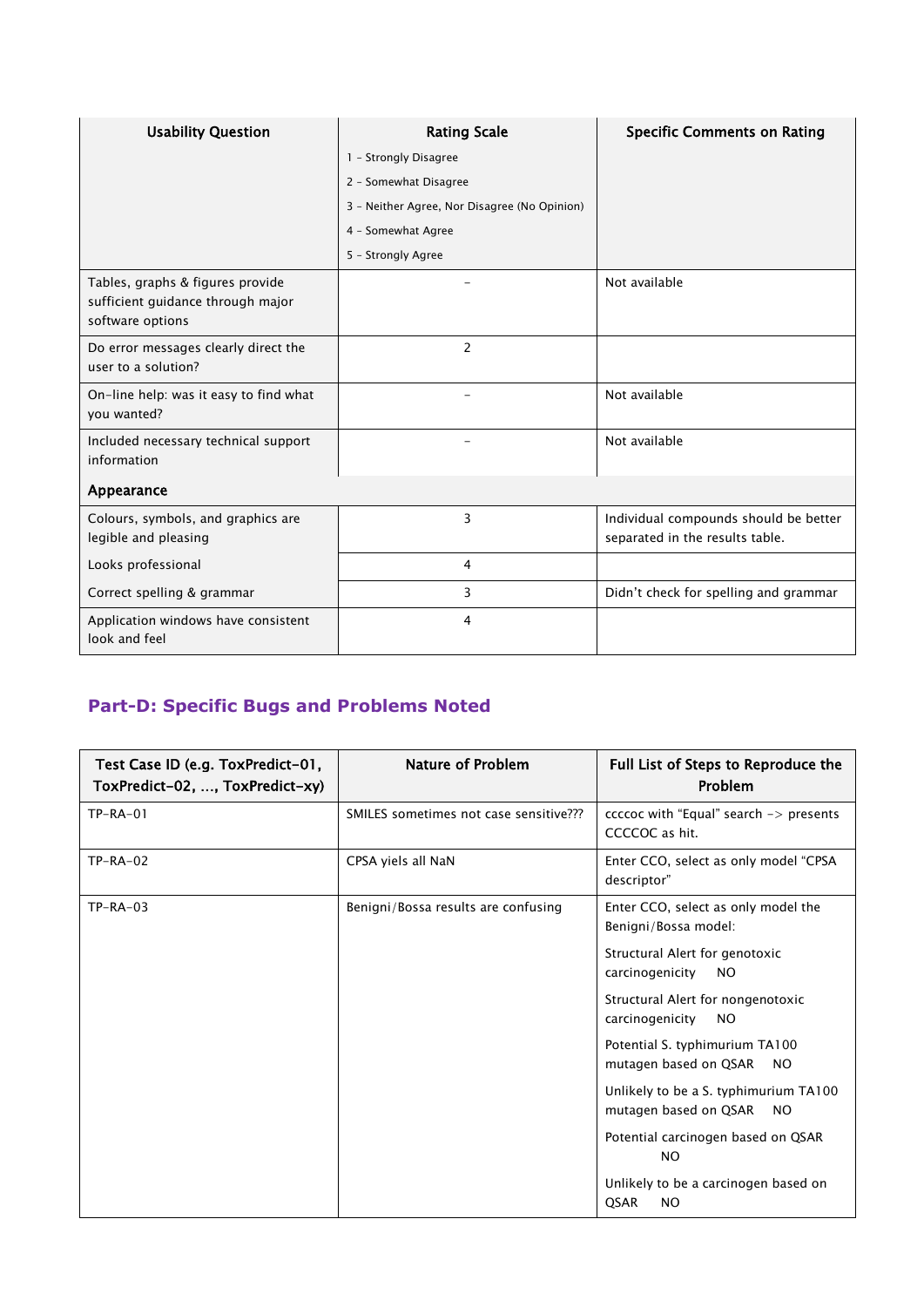|  | For a better assessment a QSAR<br>calculation could be applied.<br>$NO$<br>Negative for genotoxic carcinogenicity<br><b>YES</b><br>Negative for nongenotoxic<br>carcinogenicity YES |
|--|-------------------------------------------------------------------------------------------------------------------------------------------------------------------------------------|
|  |                                                                                                                                                                                     |
|  |                                                                                                                                                                                     |
|  |                                                                                                                                                                                     |
|  |                                                                                                                                                                                     |
|  |                                                                                                                                                                                     |
|  |                                                                                                                                                                                     |
|  |                                                                                                                                                                                     |
|  |                                                                                                                                                                                     |
|  |                                                                                                                                                                                     |
|  |                                                                                                                                                                                     |
|  |                                                                                                                                                                                     |
|  |                                                                                                                                                                                     |
|  |                                                                                                                                                                                     |
|  |                                                                                                                                                                                     |
|  |                                                                                                                                                                                     |
|  |                                                                                                                                                                                     |
|  |                                                                                                                                                                                     |
|  |                                                                                                                                                                                     |
|  |                                                                                                                                                                                     |

#### <span id="page-42-0"></span>**Part-E: Other Generic Topics**

Please comment on the following (if relevant):

- scientific value of algorithms included
- speed of user interface interactivity and of calculations
- order of screens and steps, and number of steps to complete an action
- compatibility of the software with existing workflows
- organization of menu items
- quality of written explanations
- terms or abbreviations used
- annoying or frustrating experiences

The SMILES of the found hits are not displayed in step 2. Neither is the search string and the search options. To verify the results, it would be nice to have a summary of the input at the top: one could then see immediately that one selected "Equal" instead of "Sounds like", etc.